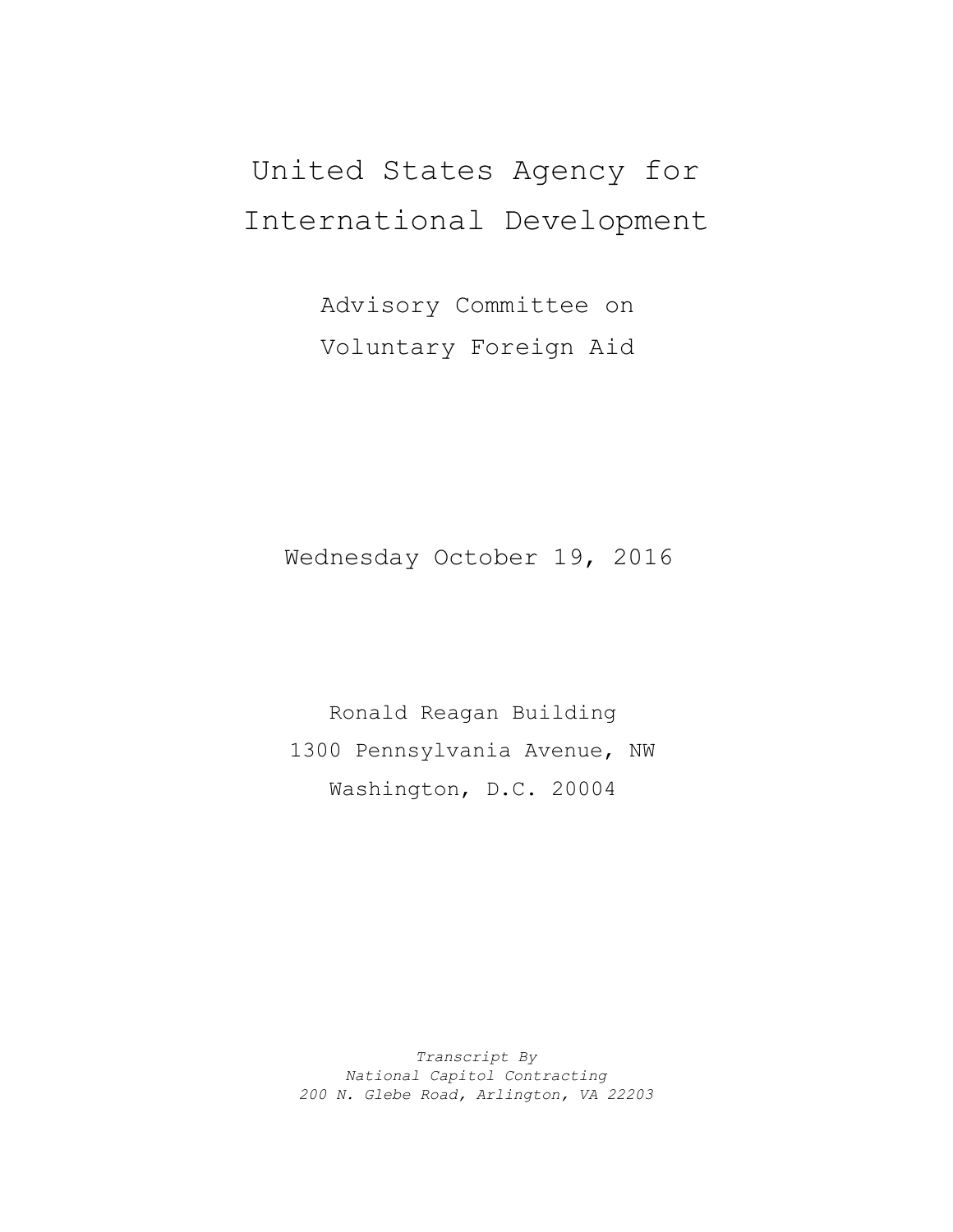### INDEX OF SPEAKERS

#### *B*

Beckmann, David…………………………14, 15, 37 Bourgault, Jeanne…………17, 18, 35, 36

## *C*

| G |
|---|
|   |
| Н |
|   |
| K |
|   |
| L |
|   |

#### *M*

| Miles, Carolyn……….46, 51, 53, 58, 60 |  |
|--------------------------------------|--|
| R                                    |  |
|                                      |  |
| S                                    |  |
|                                      |  |
| Smith, Gayle…6, 14, 17, 18, 21, 24,  |  |
| 26, 27, 29, 30, 31, 32, 33, 36,      |  |
| 39                                   |  |
|                                      |  |

## *W*

Warren, Wade…42, 51, 53, 54, 55, 58 Watson, Jim……………………………………24, 26, 32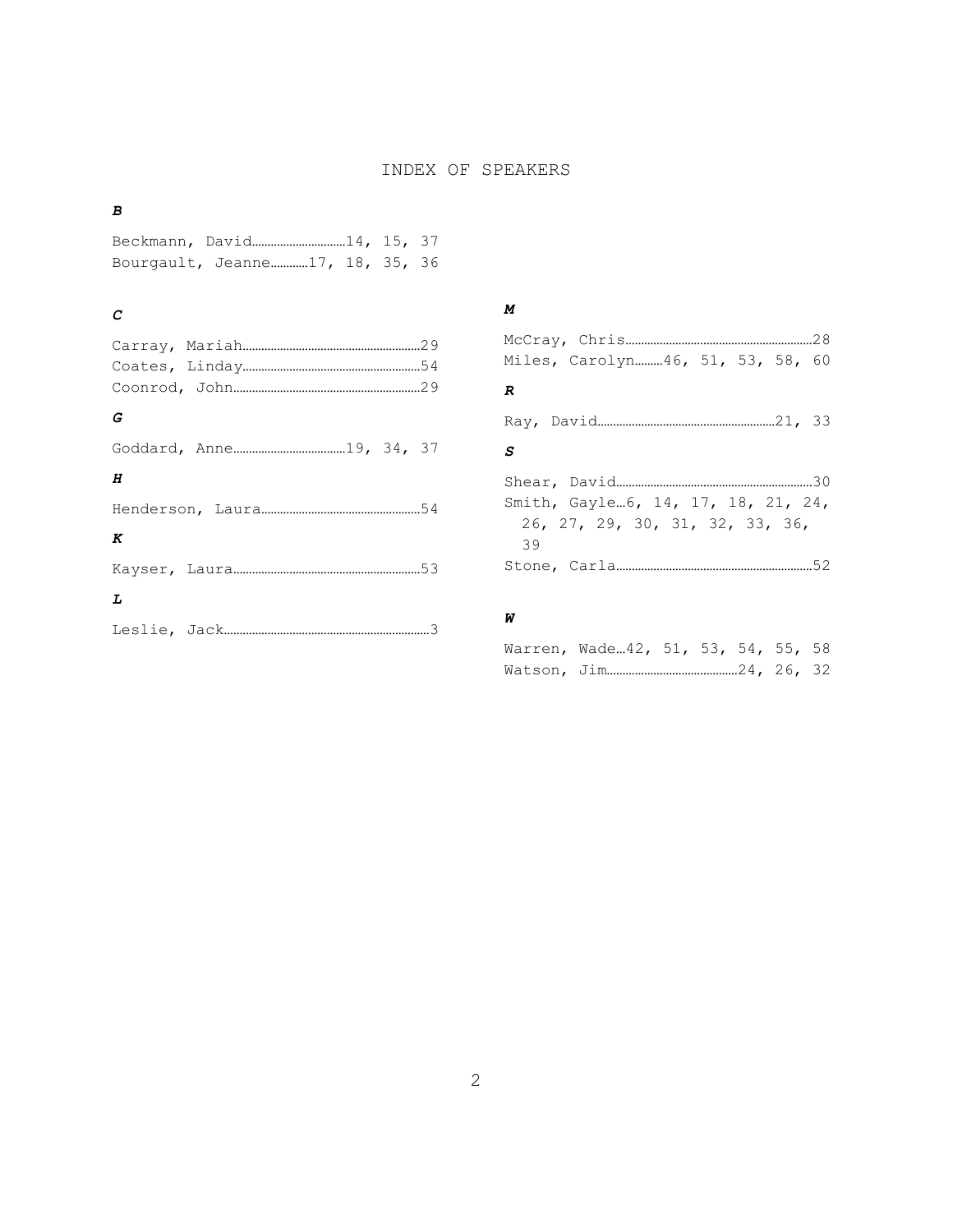[video playing]

[applause]

JACK LESLIE: What a powerful reminder of the wonderful work of this agency and all of you. I'm Jack Leslie. I'm chairman of ACVFA. I regret to announce that this is our last meeting of this presidential term, but I know all of you have been -- I look across this crowd. So many of you have been involved in this mission for a long time, and I know you'll be here, and we'll have -- whatever happens in a few weeks' time, we'll have continuity.

It is a great time, I think, to reflect on our achievements, and I want to talk a little bit about that, but first, really, I think it is appropriate to thank a number of people. First, the staff of USAID. If I could have the staff except for Gayle, who can't do this right now because of her crutches. But stand up for a moment. I just want to give all of you a round of applause for remarkable work.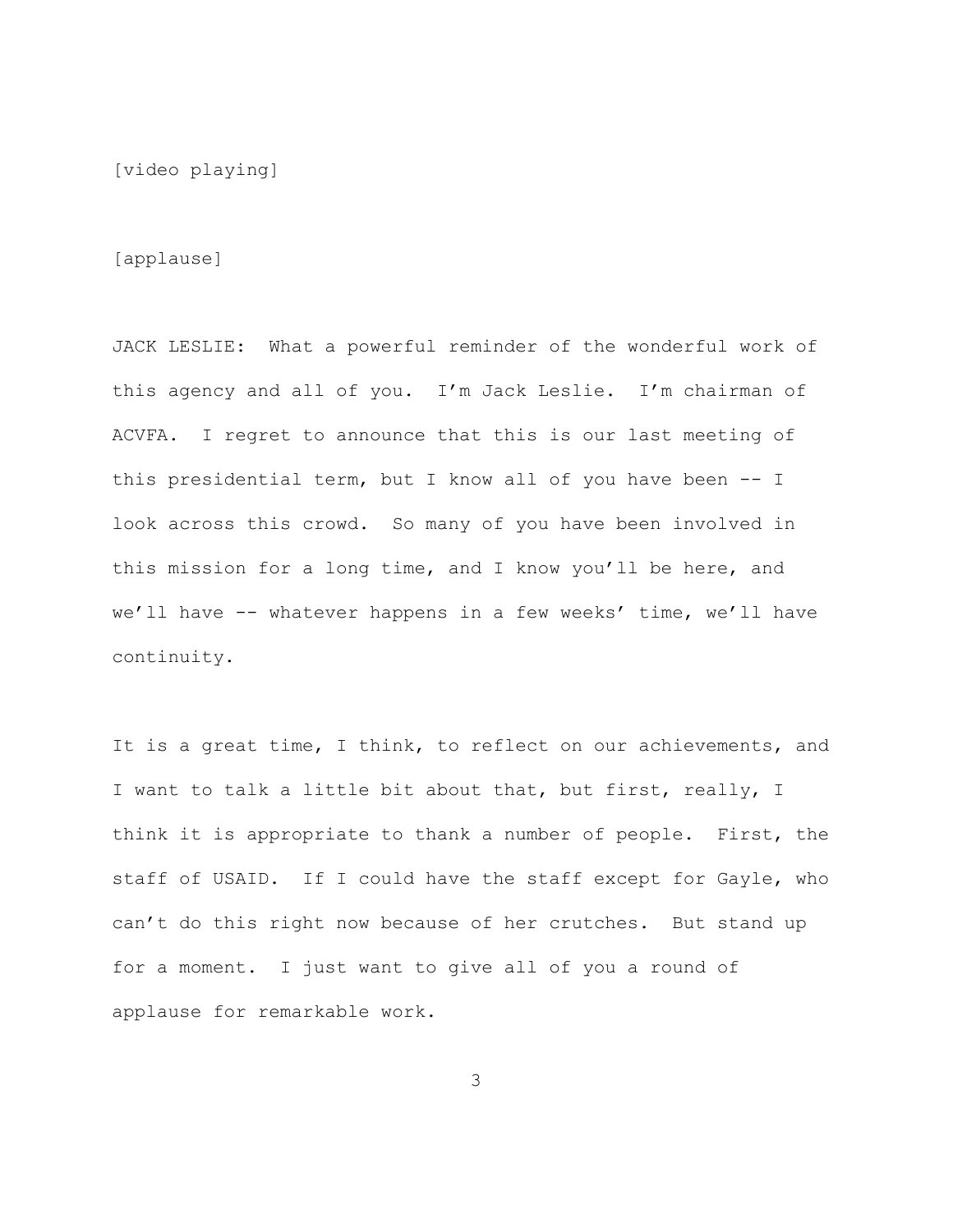[applause]

Many of them in the back are already standing. And especially to Gayle. Gayle Smith has been such, as you all know, a powerful, passionate, committed voice in before this administration, throughout this administration, and I'm sure she will be well into the future. She's positioned this agency and its work to continue, and I think without her great leadership we wouldn't have the opportunity we're going to talk about today of so many programs that we all hope will continue and be strengthened in the future.

I'd also like to thank all of my fellow board members, many of whom are here and a number of whom you're going to hear from during the panel. I've been very fortunate to have been able to serve with them. We've had, as many of you know, a whole series of working groups that I think have really marked the work of ACVFA over these years and I think hopefully have made a real difference in helping to advise the agency on the programs we are going to talk about.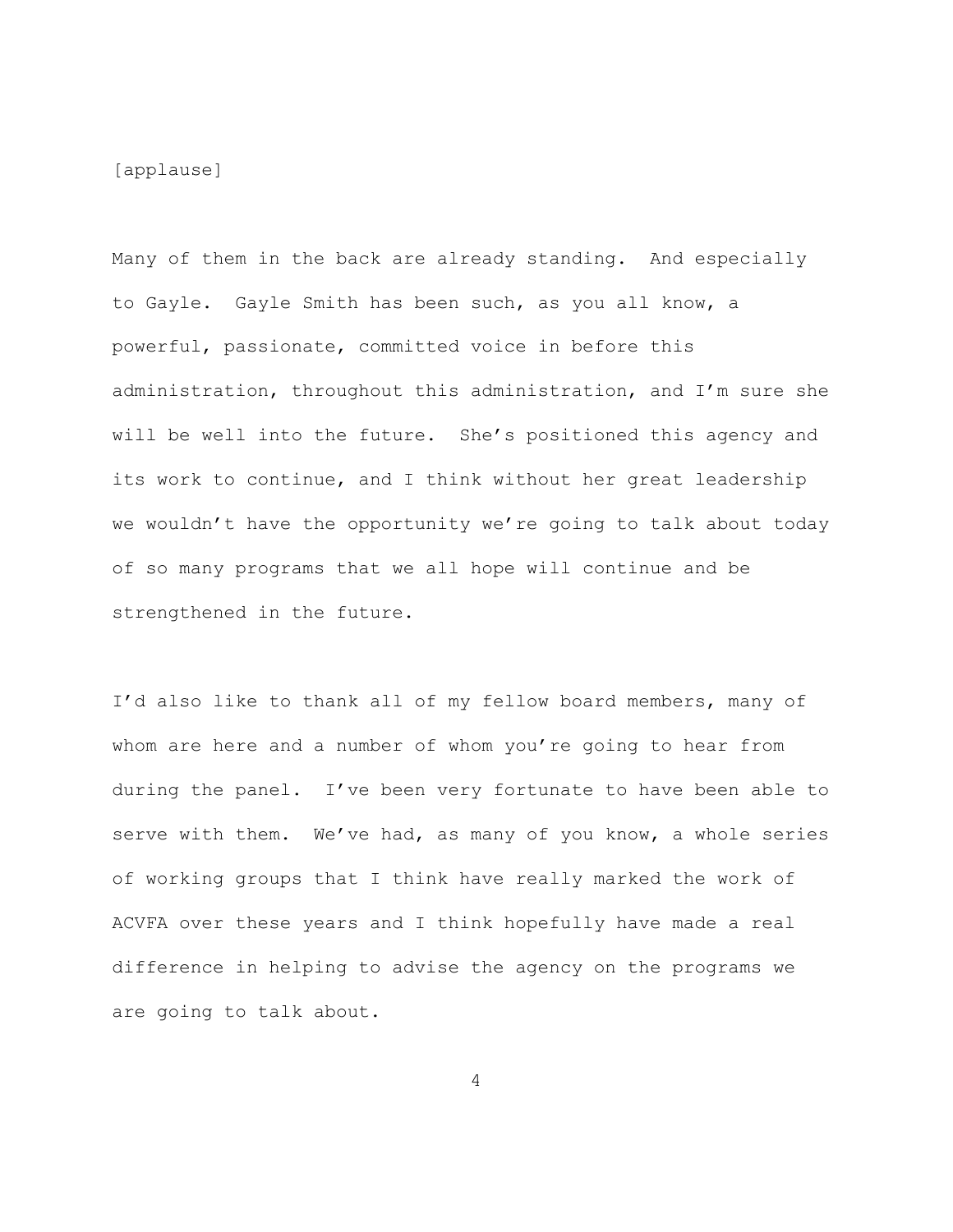We just had an interesting conversation in our meeting upstairs that I thought I'd relate, and it's about a mission that we've had for some time but that we're frankly not succeeding on, and that's doing a better job, like that video did, of reminding the American people about what important progress we're making. And if we're going to have these programs sustained into a new administration, that mission becomes even more important. I was struck by research that I saw recently. It asked Americans the question, "Has extreme poverty been cut in half, has it been doubled, or has it remained the same over the last 30 years?" Only 5 percent of the American people got the number right, which is, of course, that it's been halved. The Economist, in this story that I saw in The Economist, it said that a chimpanzee making a random choice would have a better shot at getting the question right than the American people. So it really shows that we still have a lot of work to do, and the core group are those of you who are in this room. So I hope that all of us can join together in spreading that word.

So we've got a great program today. Gayle is going to moderate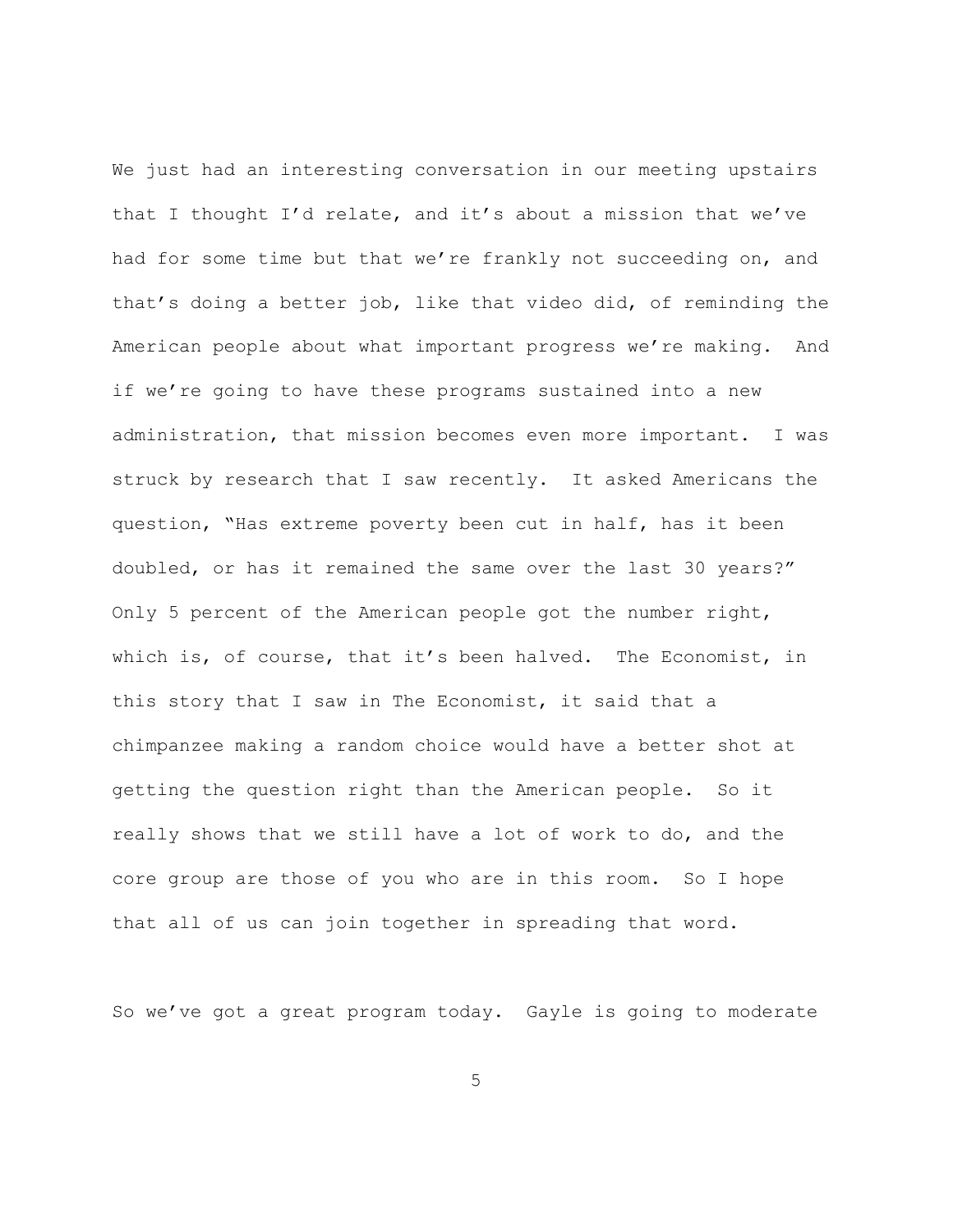a conversation among a number of folks and reflect on progress made and next steps. Joining her will be David Beckmann, who is president of Bread for the World; Jeanne Bourgault, who's the president and CEO of Internews; Anne Goddard, president and CEO of ChildFund International; David Ray, the Vice President for Policy and Advocacy at CARE; and Jim Watson, the managing director of Presidio Partners.

As is our norm, after the panel, we'll open up the floor for your questions and for your feedback, so look for the mics that will be wandering about. And then after that, we want to make sure we make time for Wade Warren and Carolyn Miles, who are going to -- you're going to all want to stick around for this - provide an overview of all of the items, or not maybe all of the items, but many of the items that are related to the upcoming Presidential transition. So thank you all, again, for making the time to be here, and I will turn this over to Gayle.

GAYLE SMITH: Now, I think I'm going to go, if you don't mind, sit up here. As I said, I was playing touch football. I lost.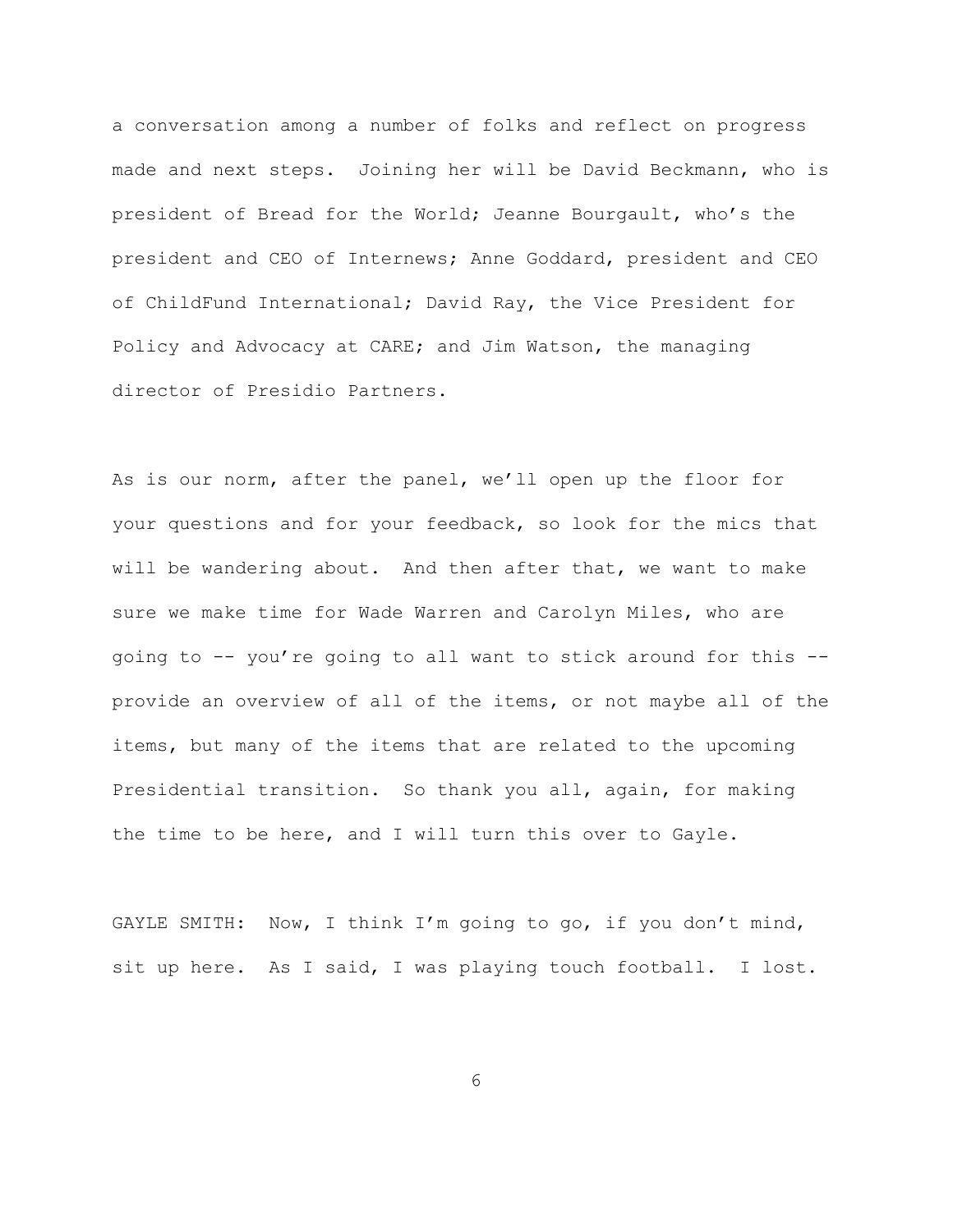[laughter]

I'm getting faster. Am I going to take this one? Okay. It's a real sign of my trust in the staff of the agency, I let them take my crutches and leave me up here.

#### [laughter]

Well, let me say good afternoon to everybody, and let me say special thanks to Jack. Jack Leslie is a man of quite some reputation and skill. He's got a lot of demands on his time, and he's put real meaningful time into this, and at a professional level, at a committed level in bringing your expertise and your passion to bear. So let me thank you. And let me thank everybody involved with ACVFA.

I mean, there's a really interesting stat. If you look at serving as the link between the U.S. government and public and private organizations active in foreign assistance since 1946, this may be a final meeting that we just had, but there is real continuity here, and I think that ACVFA and all of you are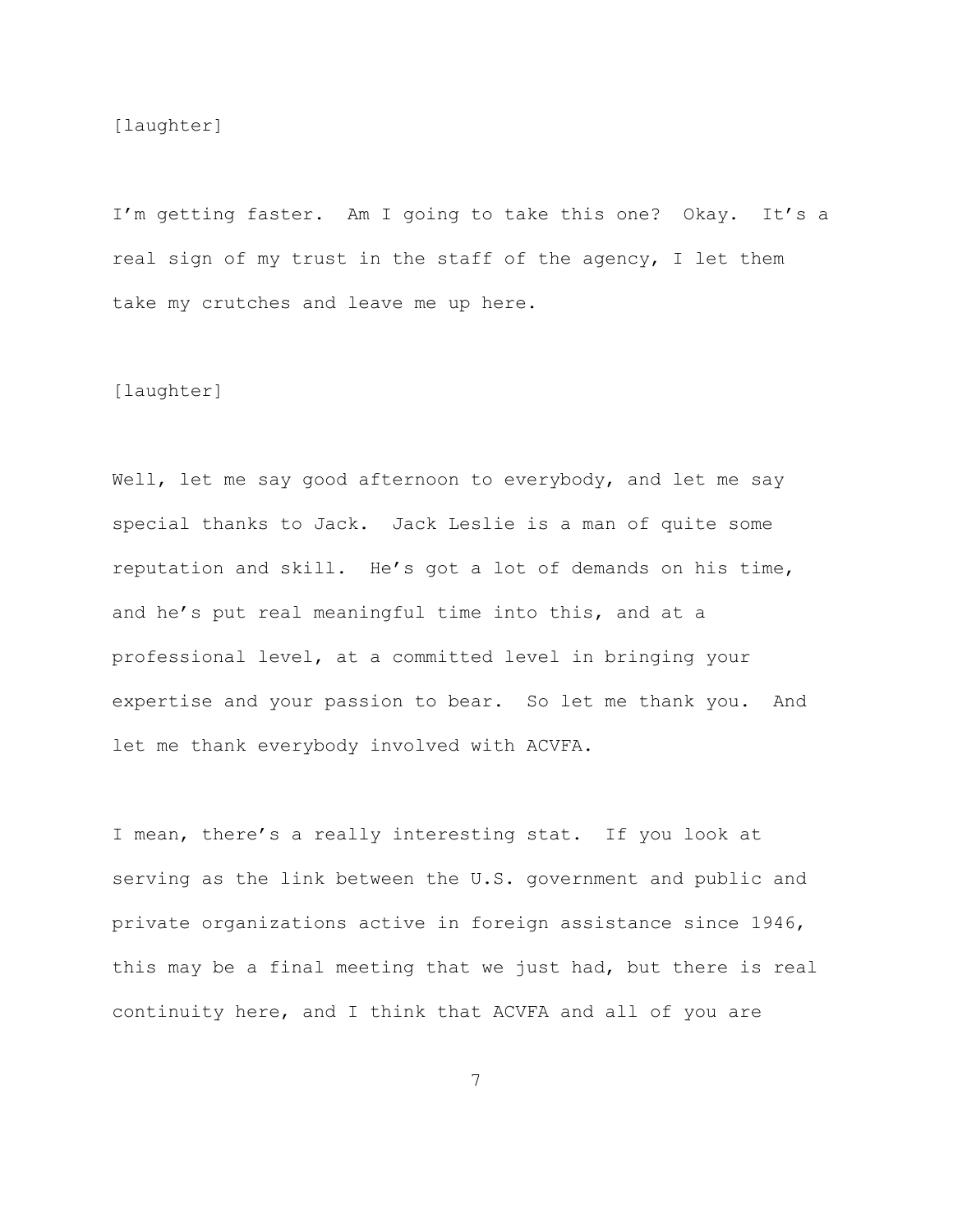really important players in that continuity that I think is so important. And we'll discuss some of this in the panel, but if I may, and I'm a little bit given to reflection for some reason. People keep doing the "how many more days?" thing. I mean, we were just doing "we have two more years." Now we're doing "we have how many days?" And I have to say that when I look back at where, eight years ago almost exactly, when as the transition team for what we called the Foreign Assistance Agencies, we walked into USAID, where we were then and where we are now, I'm pretty proud of where we've come but also pretty determined that we lock in those gains and enable a new administration to build upon them.

Now, part of that, to get to something Jack said, is breaking down some myths. And one of the myths is that -- and one of the phrases that has caused me to lose my temper often is that of Washington bureaucrat. Because I will tell you that when we walked in eight years ago, USAID was not at its strongest. It certainly was not at its most respected or elevated, but it was populated by extremely talented men and women who drive the work and the success of the agency, and that's still true. So the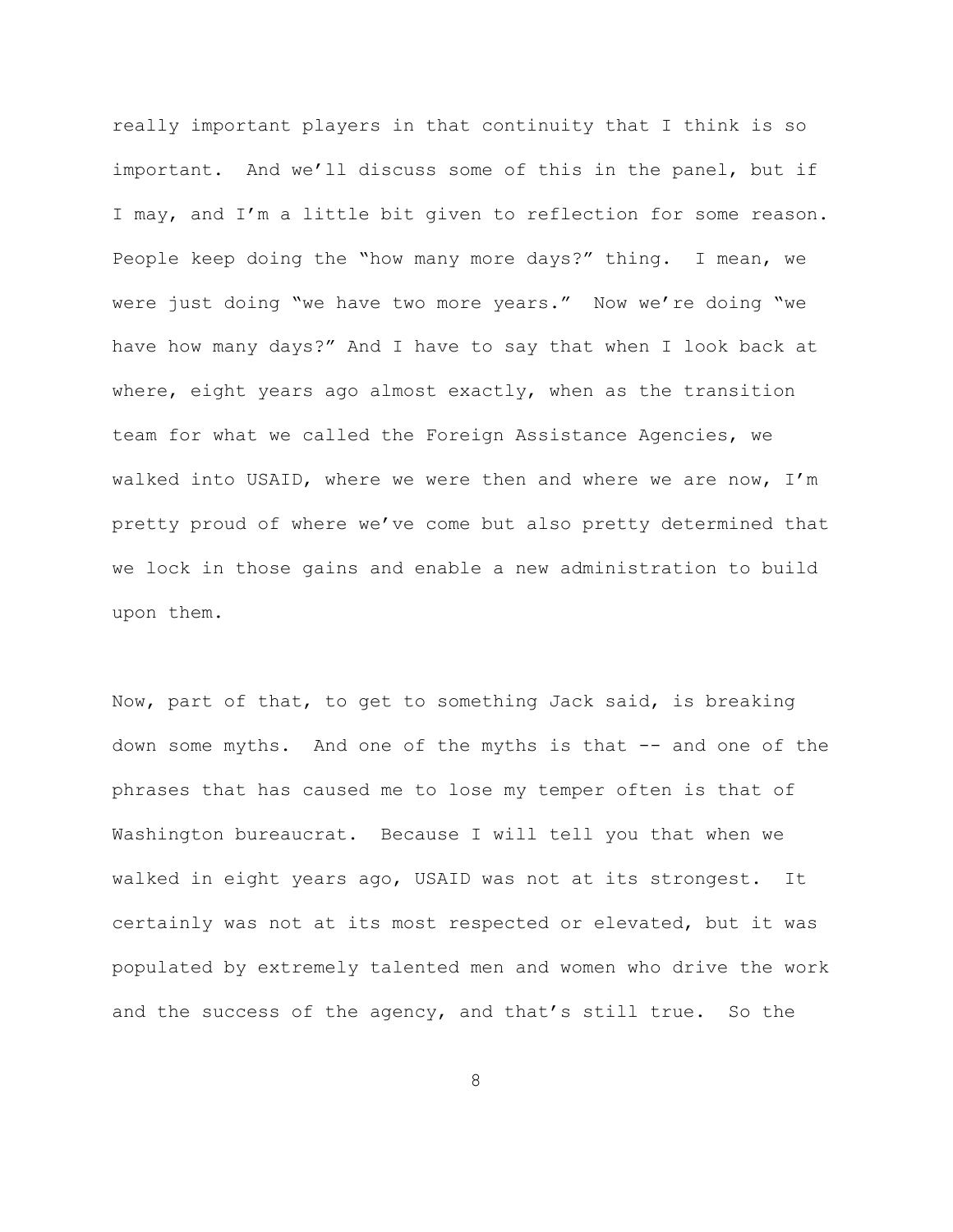first thing that I am proud of and I think we've got to keep doing is to build on and invest in the men and women that, despite the politicals among us that come and go and think we've got all the brilliancy in the world, and thank goodness we're here to rescue you from yourselves. And we've got to keep investing in the men and women who serve this agency, who serve administration to administration without reference to party or anything else. So I think they deserve a huge shout-out. I echo what Jack said. But that's been the constant.

Now, when I look at AID today and AID eight years ago, what do I see? I see an agency that has been elevated in stature but has earned, I think, it's new position of prominence. When I say "elevated," what do I mean? I was in government before. I can't say that USAID was as well-known across the interagency then as it might have been or should have been, nor was its mission. AID is well-known. I was recently in a high-level meeting where almost everybody at the table said they were working with the USAID team on the question at hand. Almost every other agency at the table. USAID is at the table, and it's the big table. We have been able to position AID to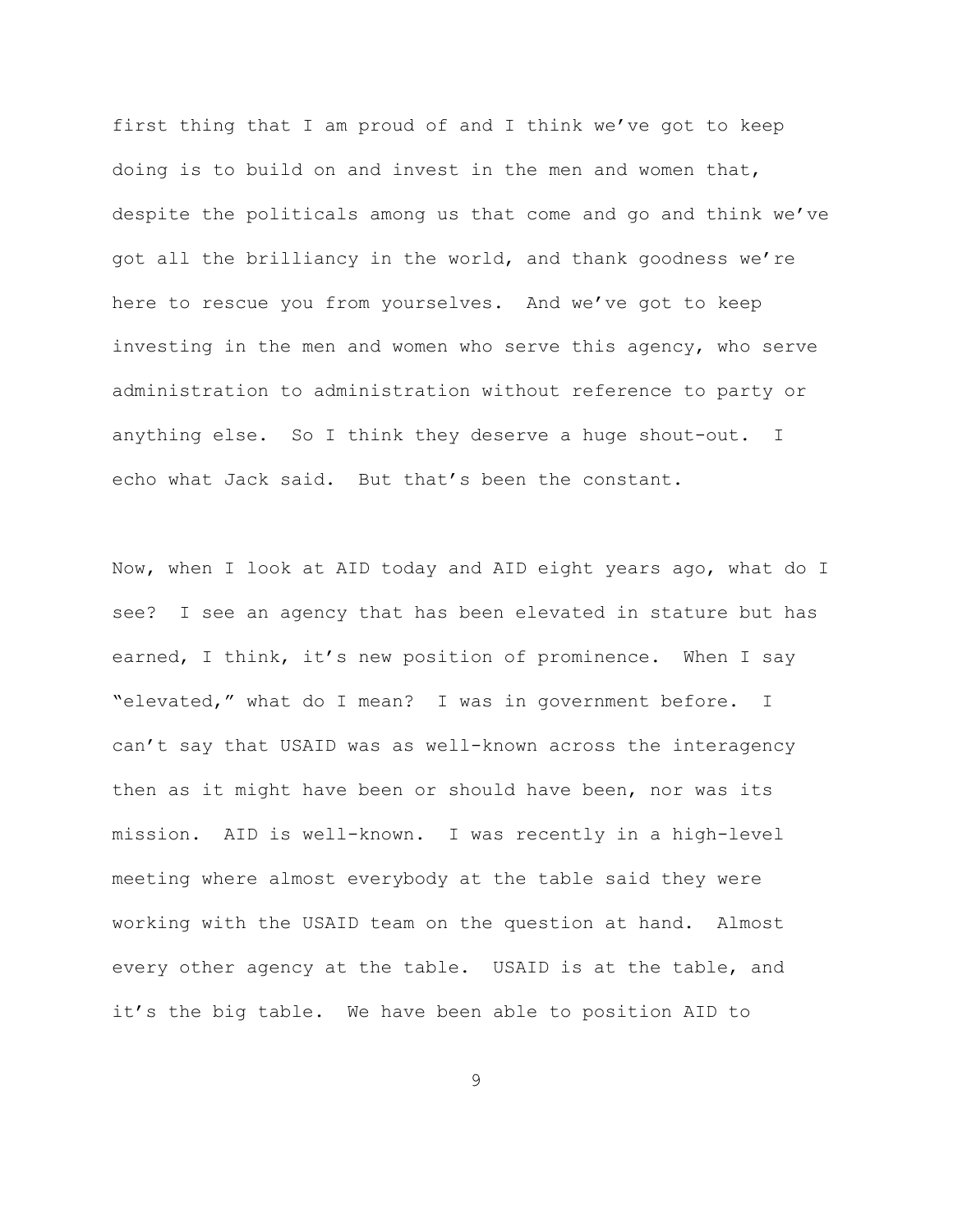represent the development equities in our policy deliberations. So that means that AID isn't just there as the ATM, although other agencies are very interested in the fact that AID has a budget. But AID is there to bring a perspective on how societies and countries change, whether on a positive or a negative trajectory, and what we know about what can be done to affect that. AID is leading in the interagency, and I think very wisely, whether it's on Power Africa where we have 12 U.S. government agencies, and USAID plays the coordinating role, quite frankly not by bigfooting any of our partners, but by being the coordinator for everyone. Similarly, USAID is leading in food security, and that is also multiple agencies.

The other thing that I see is AID that is delivering results, and don't get me wrong, it's not like AID wasn't delivering results before. But, like, AID is delivering more and better results, delivering those on the basis of more and better data and evidence, and making public and clear what those results are and then building upon them. I refer you to the recent results, for example, on Feed the Future, the progress report that was just released. And if you look at the year by year progress,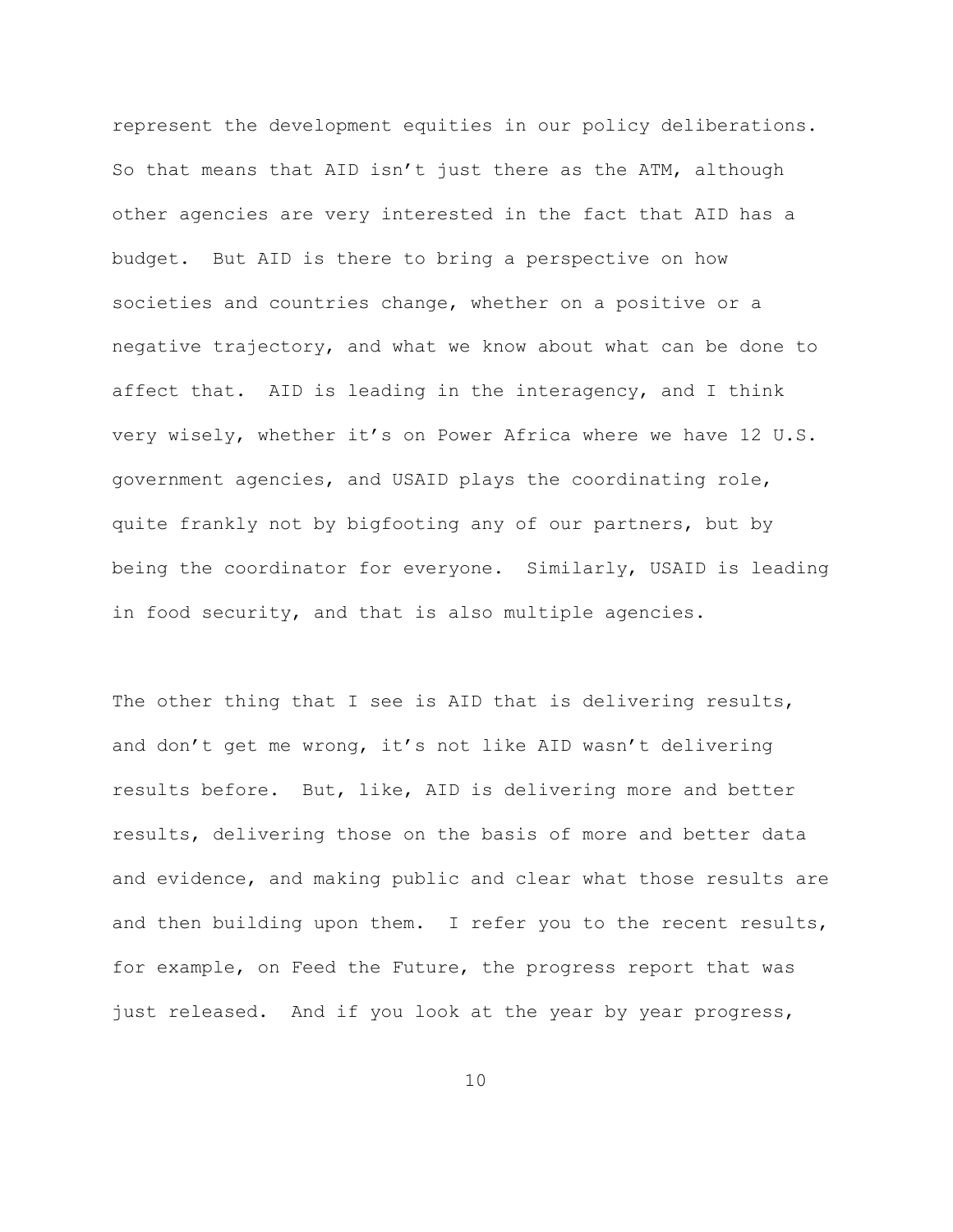the impact on incomes, on reductions in extreme poverty, on reductions in stunting, it's real. It's measurable. So I see that.

So I see an agency that is confident, capable, and a player, and our determination is to position the agency and the work that we've done so that it can be built upon by a future administration. We're aided in that, I think, by something else that's quite remarkable. I'm looking out at a few people with whom I served at AID many, many years ago, and the notion that there would be strong bipartisan consensus around foreign assistance and development was not a common thought. You look today, and the President has signed into law on the basis of strong bipartisan support from both the House and the Senate the Foreign Assistance Transparency Act, electrifying Africa which codifies Power Africa; the Global Food Security Act; and additional new legislation on global health. It's pretty ironic that it's in this field that I think we have built one of the strongest coalitions of consensus on Capitol Hill and support for the work that not only USAID does but we do with all our partners across the government. So I look back, and I say,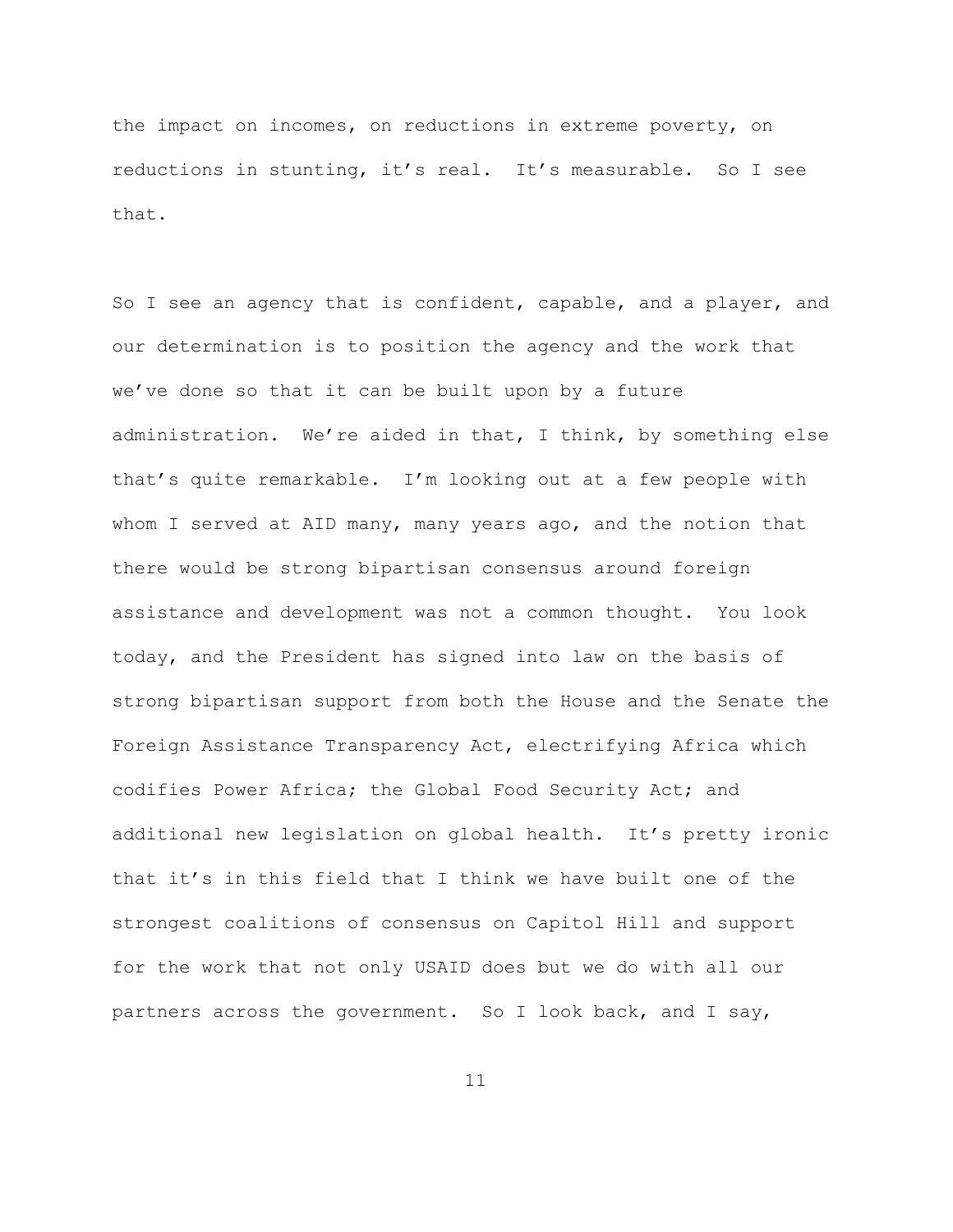"Wow, not bad for eight years." We had a vision when we came in, and I'd like to believe that we've delivered on it, but I also think, "Okay, what else do we need to think about, and what are the challenges out there?" And I hope we can engage the panel on this, because none of this would have happened, quite frankly, if it were not for the people on the panel and all of you that they represent. If we didn't have a constituency out there as diverse and strong and passionate and determined as you are, I don't think we'd be where we are today.

But I do think we've got huge challenges. One of the biggest is, a few years ago, AID used to measure that if there was on average one and a half DART teams, Disaster Assistance Response Teams -- those are these, like, amazing -- when I grow up I just want to be a DART -- these amazing teams that are deployed in emergencies. If there was the equivalent of one and a half in the field at a time, that meant a lot was going on. We right now have five, and we will probably very soon have six. At the height of Ebola, before the West Africa DARTs were merged, we had seven. That's the norm. If you look at the biggest increase in our budget expenditure, it's been on the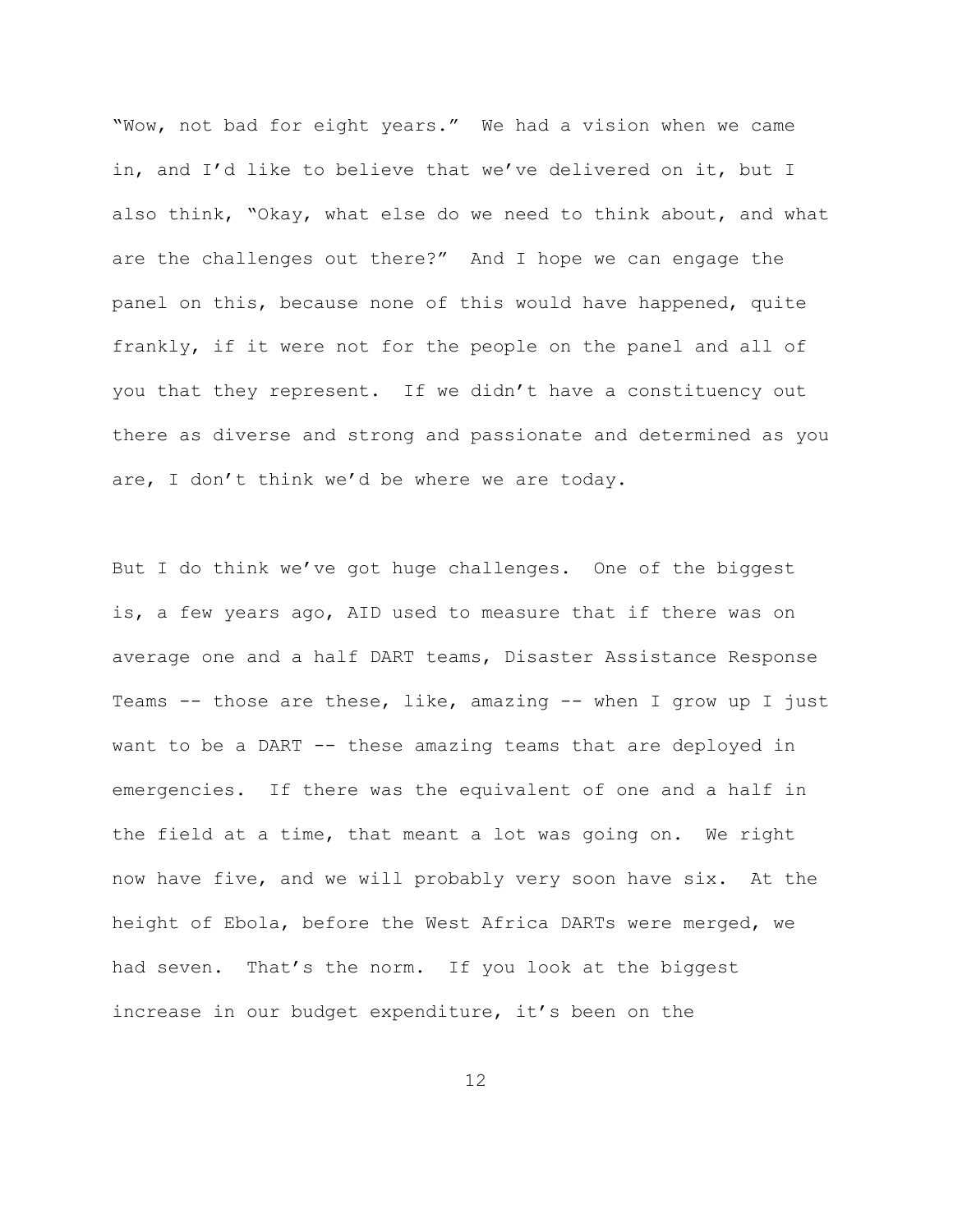humanitarian assistance side. A lot of that driven by the Middle East, South Sudan. A lot of that driven by Ebola, but nonetheless, we are facing more and more complex and dangerous chronic crises than ever before.

The good news about that is the agency continues to iterate and bring new tools to the table and get better and better at responding with NGO partners from across this country and U.N. agencies all the time. The challenging news is that we are still investing more in responding to crises than we are in preventing them. And turning that around over time means driving home the point that things like Feed the Future or work that's done in health is working and is foundational. So that's one.

The second is the institution, and I'll just share with you that about a month after I was sworn in, I was meeting with some members of Congress, and one of them said, "What will be your advice for your successor?" And I thought that was kind of rude. It's like, I just got here. But I said, "Spend as much time on the inside as you do on the outside." And this is a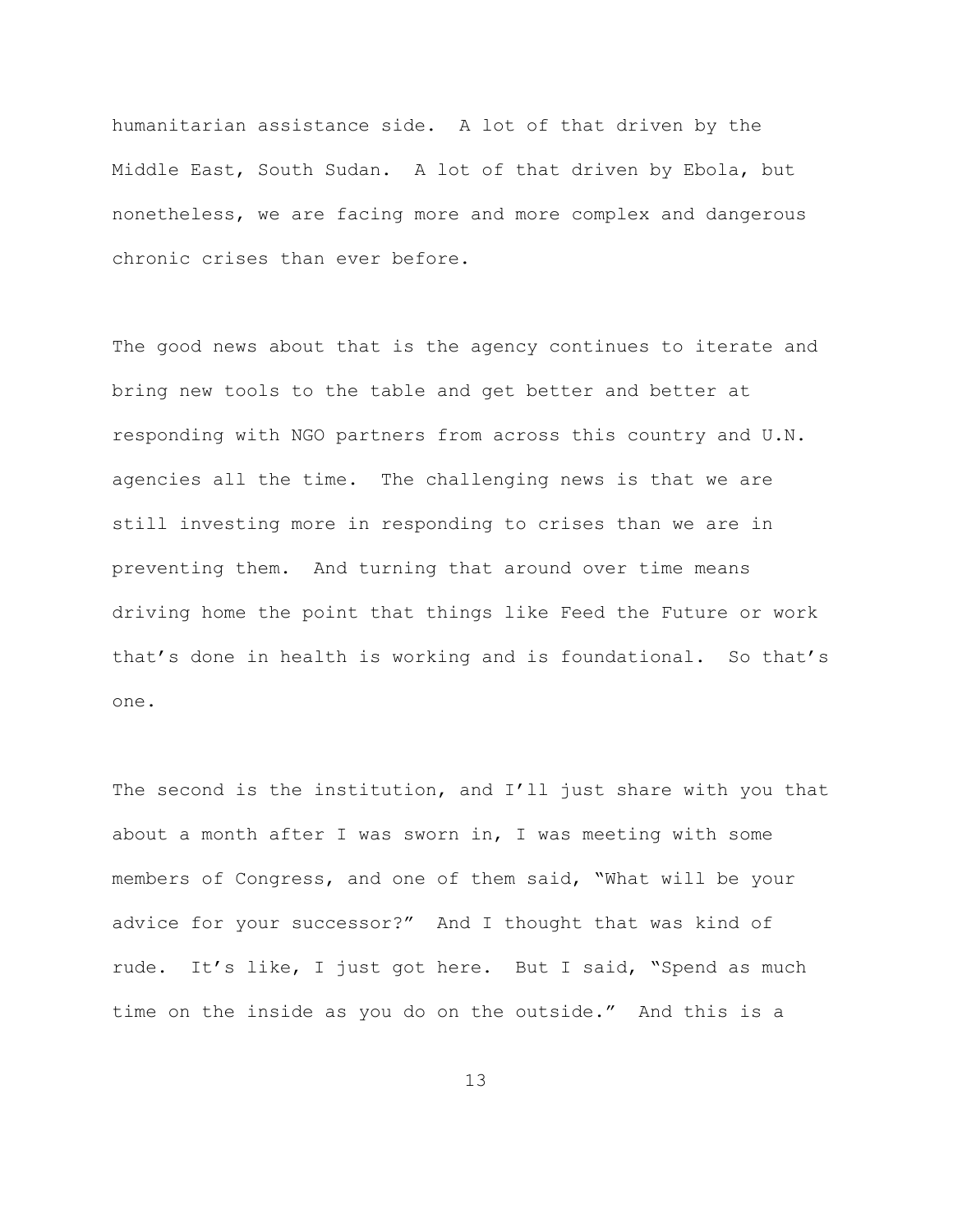great job, and it's really tempting -- I would have a great time if I could spend all my time talking about what this amazing DART team is doing in response to Hurricane Matthew or the Feed the Future results or work on girls' education. Whatever it might be, I could be traveling all over the world all the time. I spend about half my time, I think, on the inside and on the strength of the institution, because the work we do is only as good and strong as the institution is. So there's some things we have done and are doing that we also hope will be lasting, and that in the same way that maybe we've started a culture of passing from one administration to the next development successes that can be built upon and that are not partisan but are good for the United States and good for the rest of the world. We can pass on some of the things we've done internally, whether it is improvements for staff, whether it is overhauling -- like, I still don't know all the acronyms for all the hiring mechanisms at USAID. Seriously, it's amazing. But we've got a long-term plan to transform that system, and that will serve -- I mean, it's great. President Obama should get credit for his administration getting this started. That will serve the United States for generations to come, so I think that's another big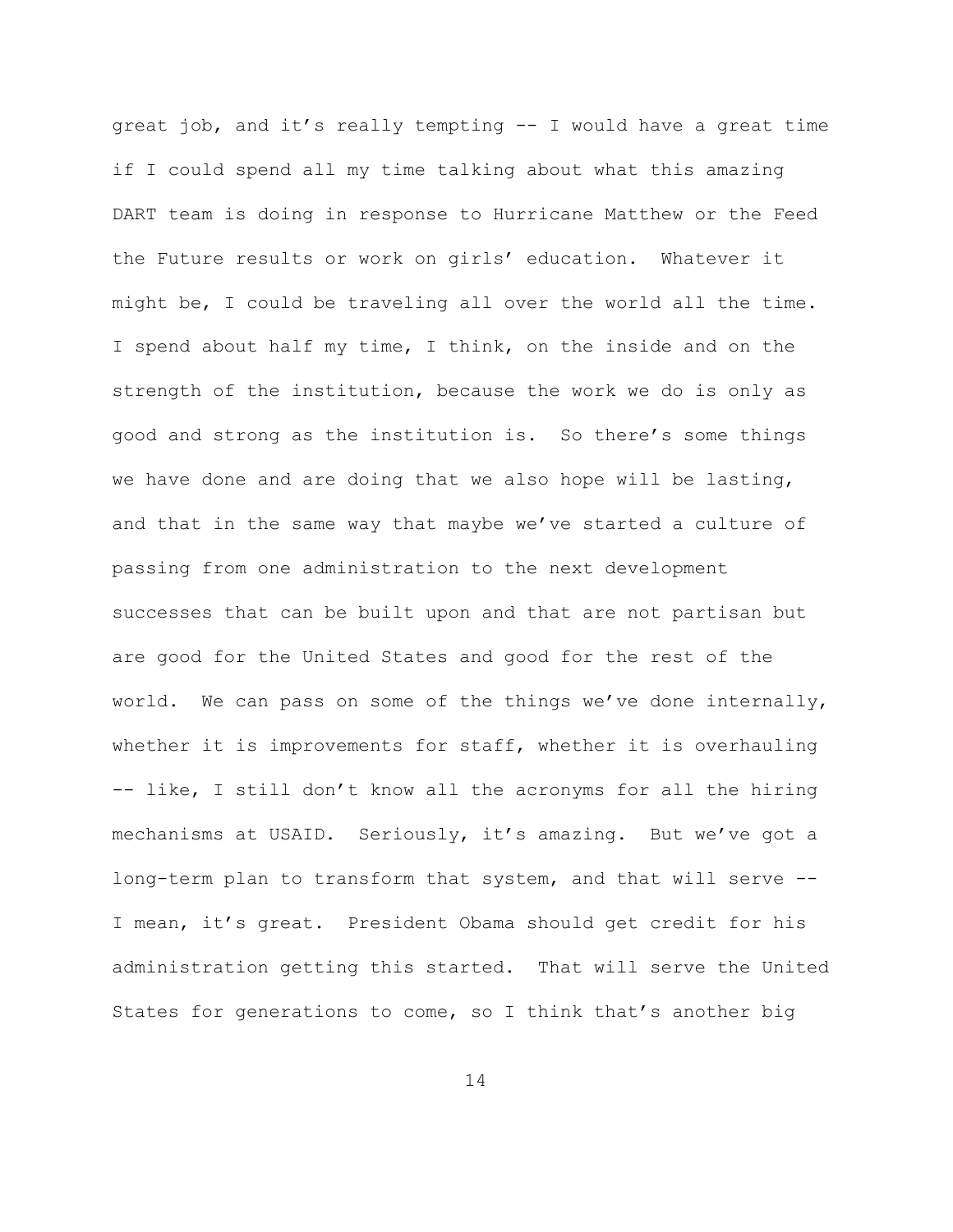challenge we have before us. How do we continue to enable USAID to be as flexible and nimble as it needs to be and to gain the support it needs from the American public and people?

I think there are other challenges out there, but you don't just need to listen to me on this. My suggestion would be, I think what we'd like to do now is if I can ask the other members of the panel to come up and join me. And I think what we're going to do is have a little bit of a conversation on this, not that any of these people has an opinion on anything. And let me just, again, before we kick off the panel, end where I began with thanks to Jack, to ACVFA, to everybody in this room, to everybody at USAID. Where I sit today is the privilege of a lifetime, and I'm just a little bit proud that we've been able to do what we've been able to do, but I mean it when I say "we," because none of it would have happened without all of you. So with that, thank you, and I'm going to turn to these people. Ready?

DAVID BECKMANN: Ready.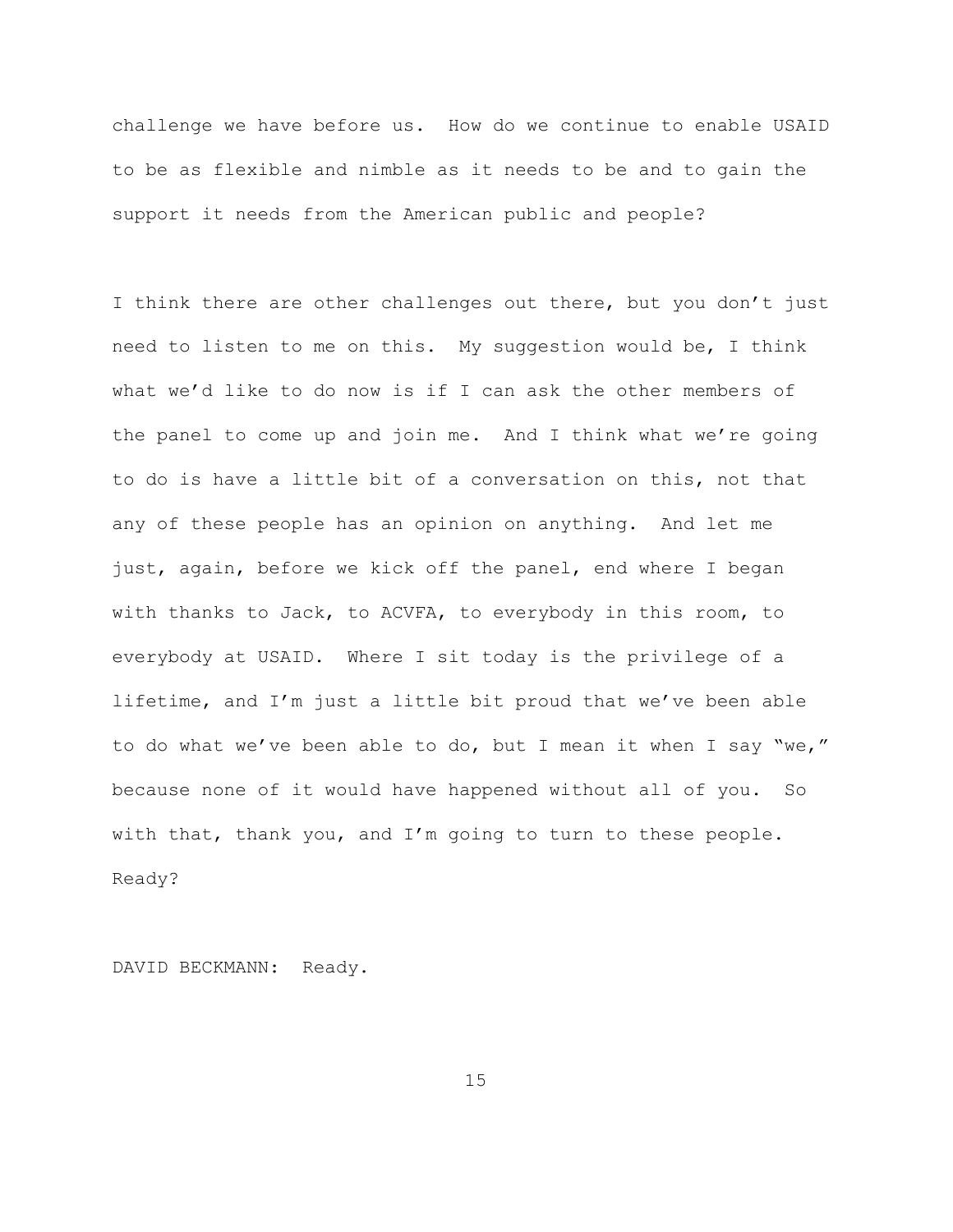GAYLE SMITH: David Beckmann, you don't have any views about anything. What do you think about poverty?

DAVID BECKMANN: [laughs]

GAYLE SMITH: Okay, I think you know this team. I think it would be useful to focus this discussion -- we will have time for questions and answers -- for a straight-up conversation about where have we come over the last few years and where do we need to go? Because I'm really proud of where we've come, but I am neither naïve nor arrogant, and I believe that there are a lot of things that are yet to be improved and built upon. So maybe if I were just to go down really quickly and say top line, like we're doing a quickfire challenge, where have we come that we really need to lock things in, but what are the biggest challenges you see? And we'll go straight down.

DAVID BECKMANN: Well, I think we've come a long way, not just AID, but the whole international development effort. I think it's the biggest success story in the world right now, that the World Bank just put out new numbers, so the number of extremely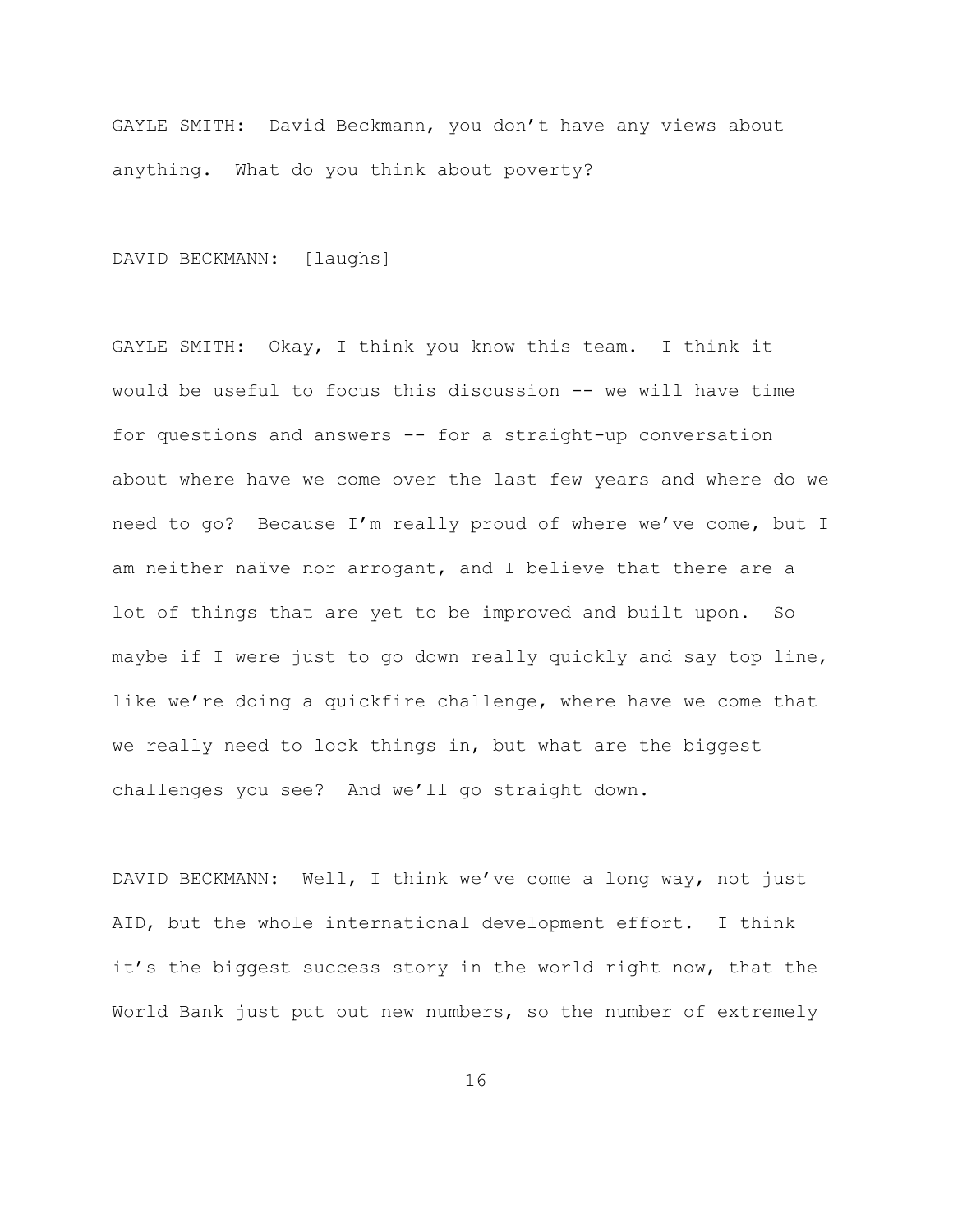poor people in the world, I think, is now 776 million, down from 2 billion in 1990. It's just -- and it's all of the indicators of development, child nutrition, you know, these dramatic reductions in child stunting. Thirty-five percent in Ghana in seven years. I think 50 percent in Peru, 40 percent in Cambodia. Child stunting.

So I just think we've got the -- this is the biggest success story in the world. It's a lot bigger than what AID or the U.S. government or all of us are doing. I mean, I'm a preacher. I think this is God. This is like the exodus. This is a big thing that's happening in the world with lots of things coming together, and really, I think it is -- the best thing to do is to say "Thank God" and then get to work. And it's like, you know, where we have to come is, I mean, let's all preach. I think God is inviting all of us to get with the program and to be part of this big exodus, because a big, powerful, rich country like ours could very easily play the role of Pharaoh, and that is not the role we want to be in. We want to help make it happen.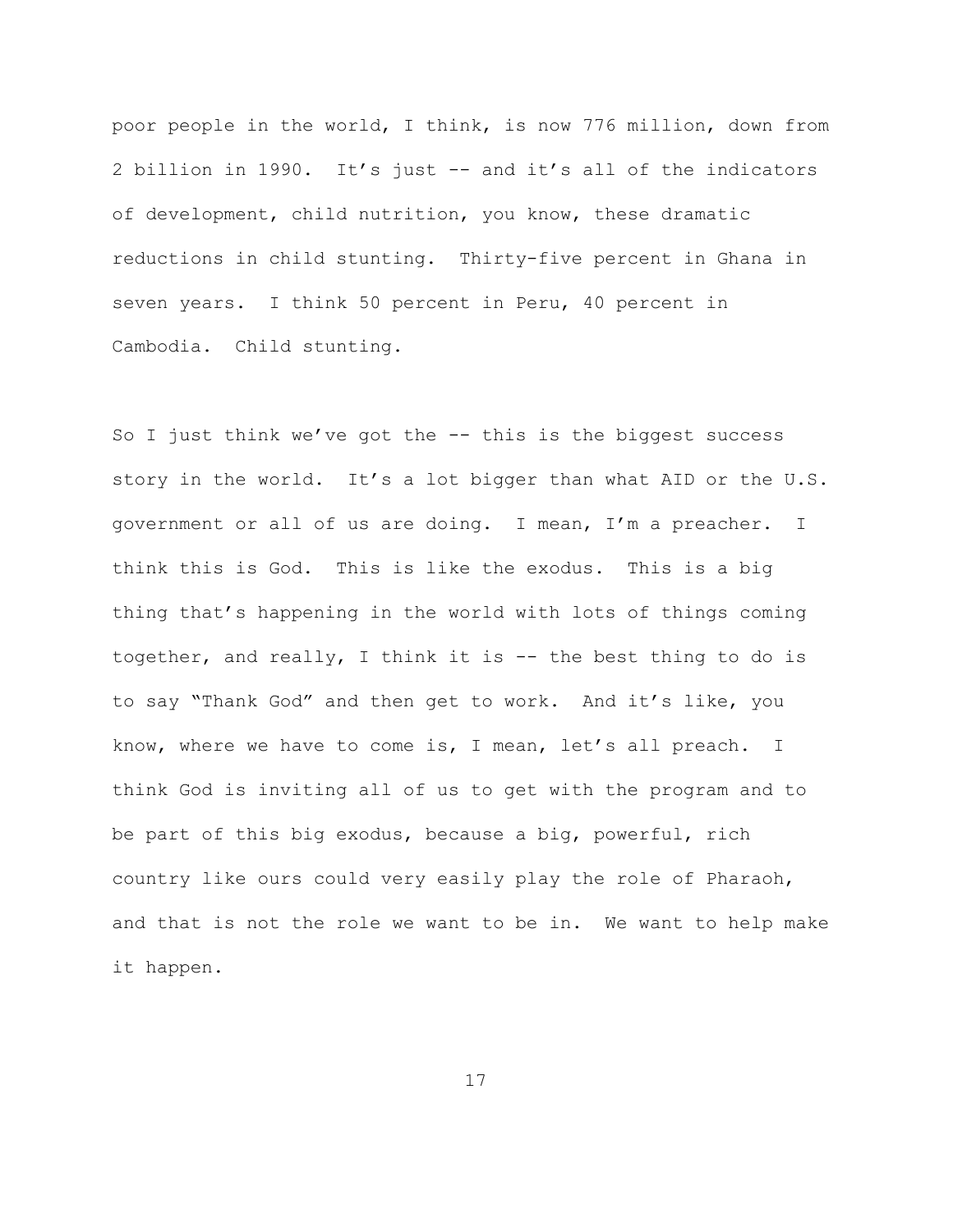So, moving forward, I'm optimistic. I think we have a good chance in 2017 to move the priorities of our nation so that if those new priorities and on a -- it has to be a bipartisan agreement, but that we could set our nation and the world on track to end poverty and extreme poverty and hunger by 2030. I think that's really doable. So the immediate challenge is to, once we get through the election, to do our darnedest together. In this room, we need to get the new President and Congress to together commit to start moving in a direction of the 2030 goals. And I think what that means is especially money.

So it's going to be tough because both Presidential candidates have promised lots of things. Probably there's going to be a big budget negotiation, fight/negotiation, with the new President trying to get those priorities funded, whether it's tax cuts or tax increases. And in that, Trump has said that he would cut development and humanitarian assistance. I think President Hillary Clinton would probably want to increase it, but she hasn't said that. You know, she's campaigned and she's talking about a lot of other things she wants to spend money on. So it's going to be up to us to get the new President to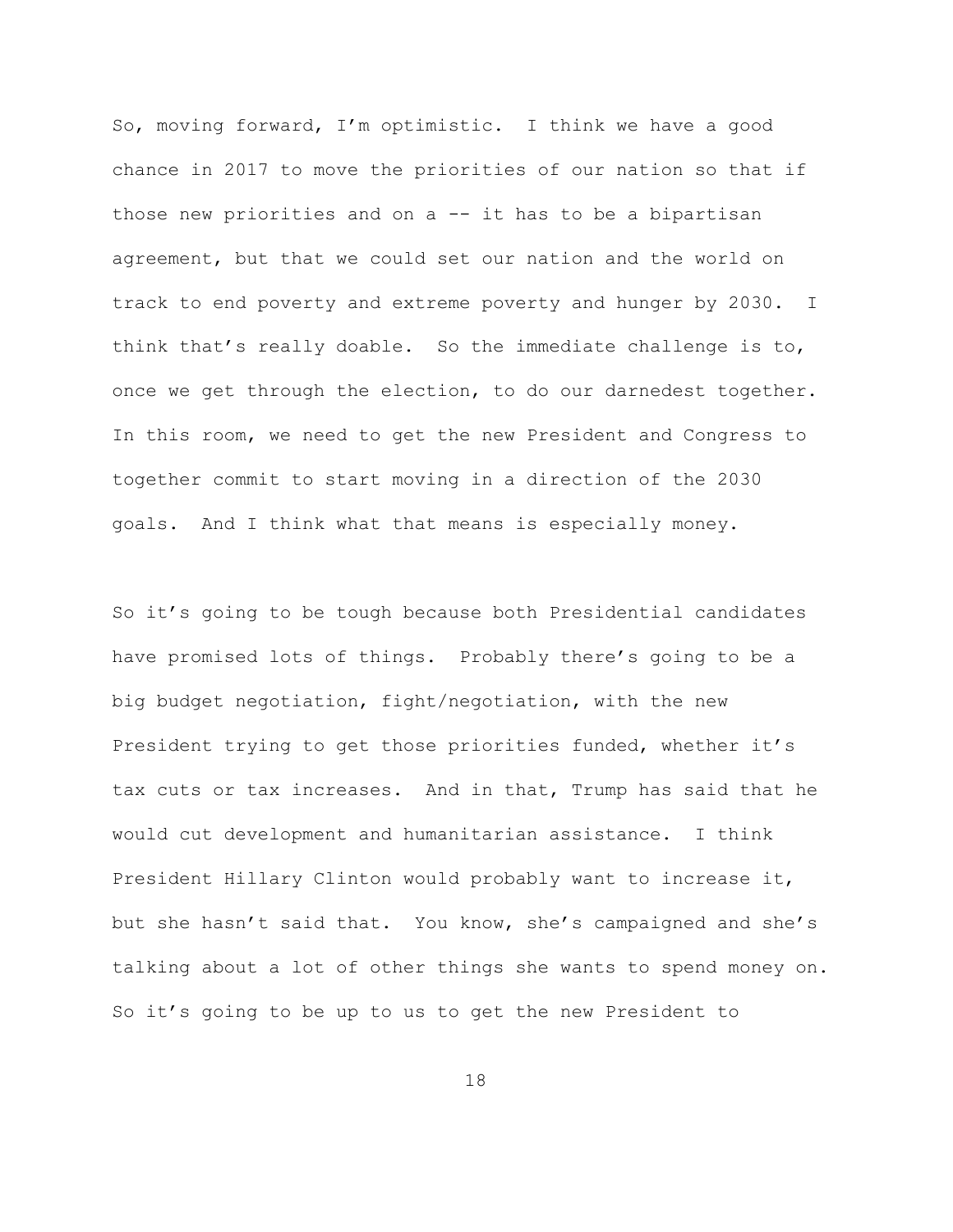propose, I think we should be pushing in 2017 for a substantial increase in humanitarian and development assistance, and then to get the Congress to approve that. The conflict states are a good reason for that, because it really is -- there are security reasons for dealing with doing a better job in the fragile states, including the Central American countries that are so violent. It's also just a humanitarian imperative. So the fragile states, and then the hope that in a 13-year period we could virtually end hunger and extreme poverty in the world? Cripe! We got to get it done.

GAYLE SMITH: Okay.

DAVID BECKMANN: [laughs]

GAYLE SMITH: So, in essence, the good challenge and what's doable based on the progress that's been made is basically meeting the SDGs. The challenge is getting the commitments to the resources and the other things that are necessary to do that.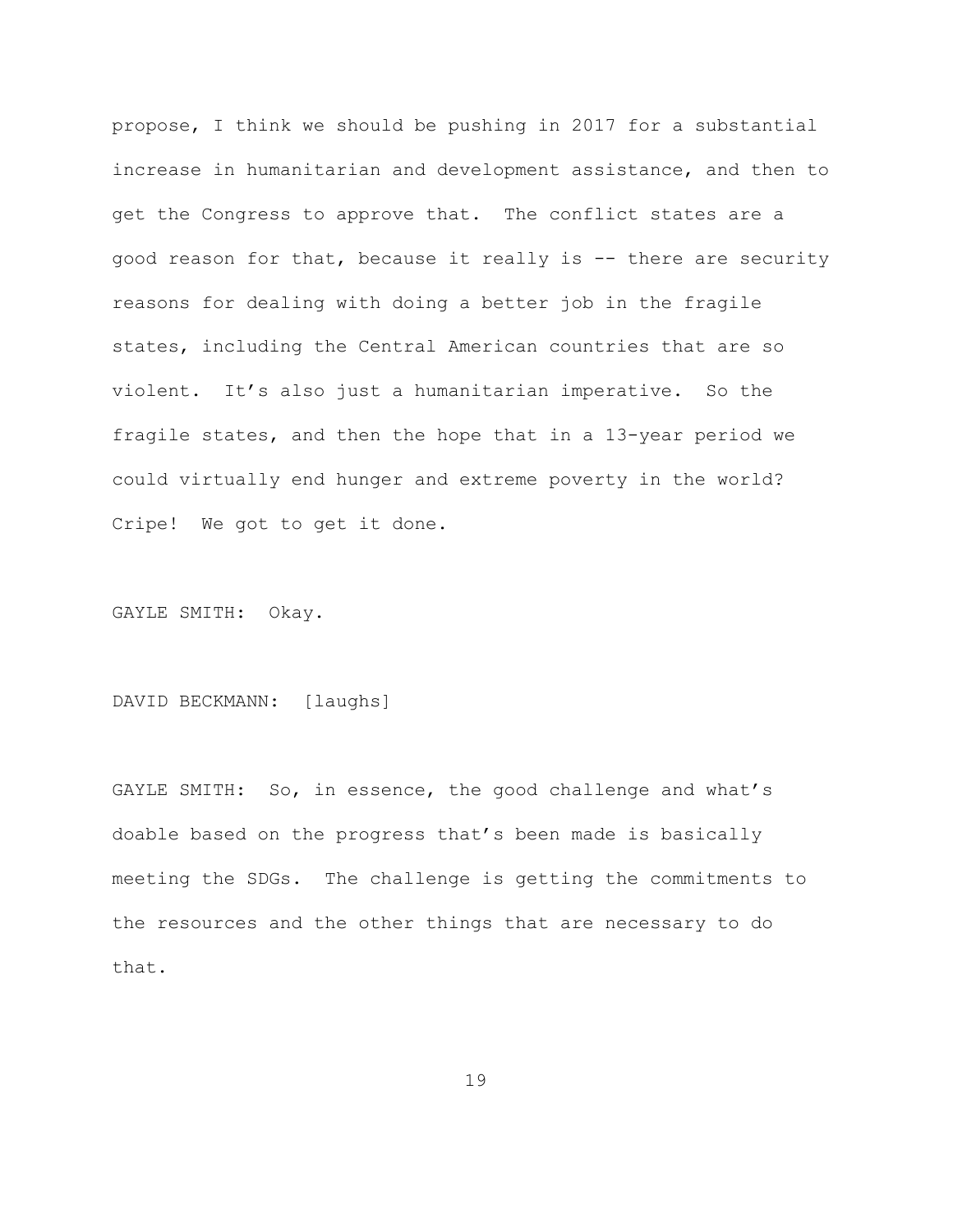JEANNE BOURGAULT: I would also add that I represent the community of democracy groups, and I've sort of said where we've stumbled in the last decade is in the sector that I work in, and I think that the -- as we look at conflict around the world and see what's happening, it's because of a failure of institutions and a failure of political process. I think this good story is undermined by the fact of what you see on the screens is about this story, about the bad story.

GAYLE SMITH: Right.

JEANNE BOURGAULT: And so I do -- at the board meeting we had this amazing presentation at Feed the Future. I was so blown away by what's accomplished with that whole of government approach and some real commitment to an initiative, and it just pained me with the thought of, "What if we did this for democratic reform and progress? What if we did that same approach?" And I will advocate to the next administration that that should be the priority, because it's going to undermine everything else if we don't get that right. We're running so far ahead and doing so well, and yet these crippling things are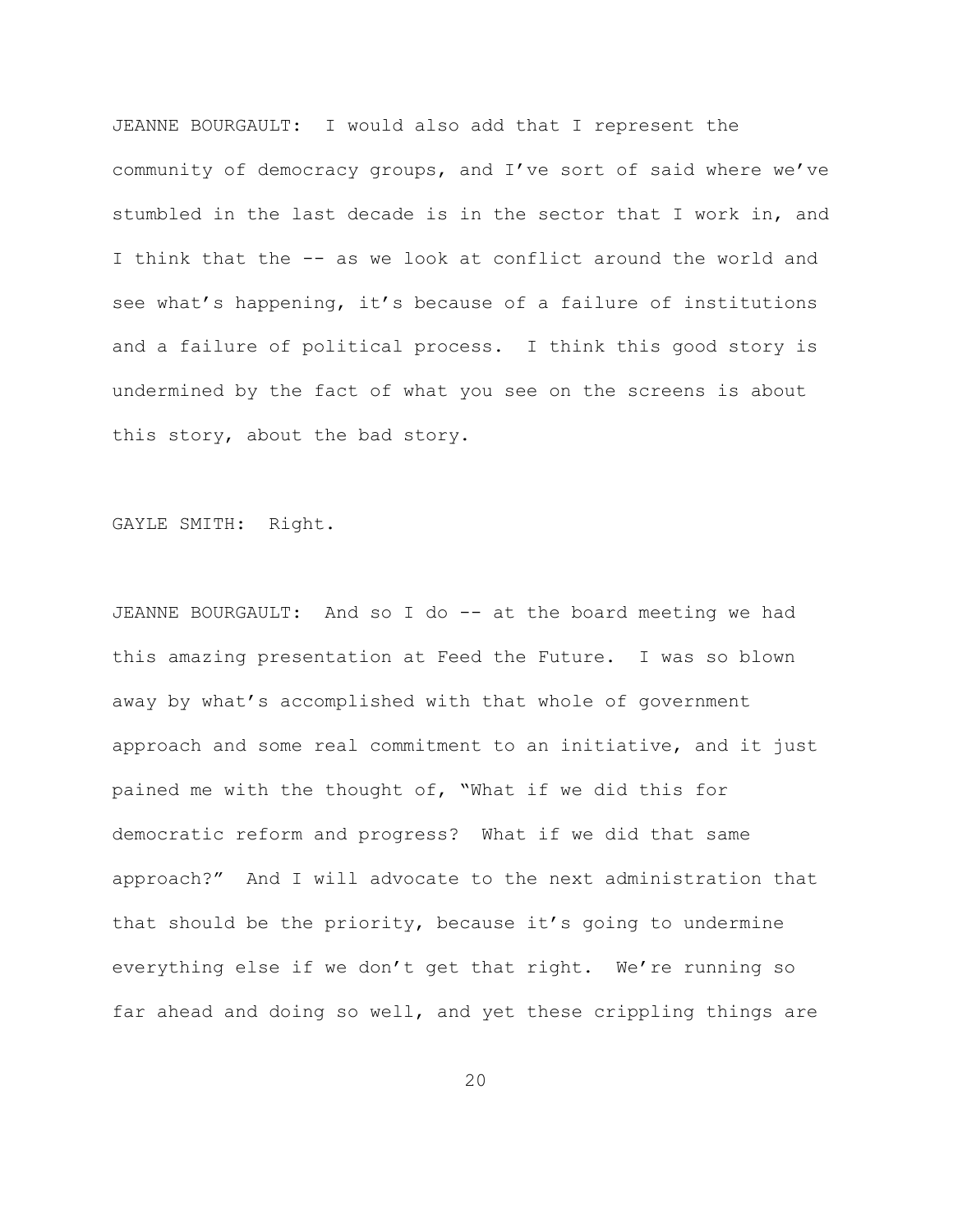pulling us back, and so that would be my biggest piece of advice, is we've got to deal with the fundamentals or we won't be able to sustain this progress. And so it's time to deal with the fundamentals.

GAYLE SMITH: That's an extremely valuable point, and you said that keyword "institutions." And I think -- I mean, I've often thought about -- we don't have third terms, so I just thought about it on a very short basis, but if one were to do another big initiative, in looking at Feed the Future and Power Africa, if you looked at, say, ministries of justice or something that was really looking at institutions, I think there's probably big, big, big successes that could be had. I think it's a really valuable point.

ANNE GODDARD: I'll go to health. Since 1990, most of you know, we've cut the number of children dying in half. More children now reach their birthday. Infants and children. An amazing, amazing accomplishment. I was a child survival project manager in the early 1990s in Southeast Asia, you know, so I was living the beginning of that. And I reflect now to where we've come in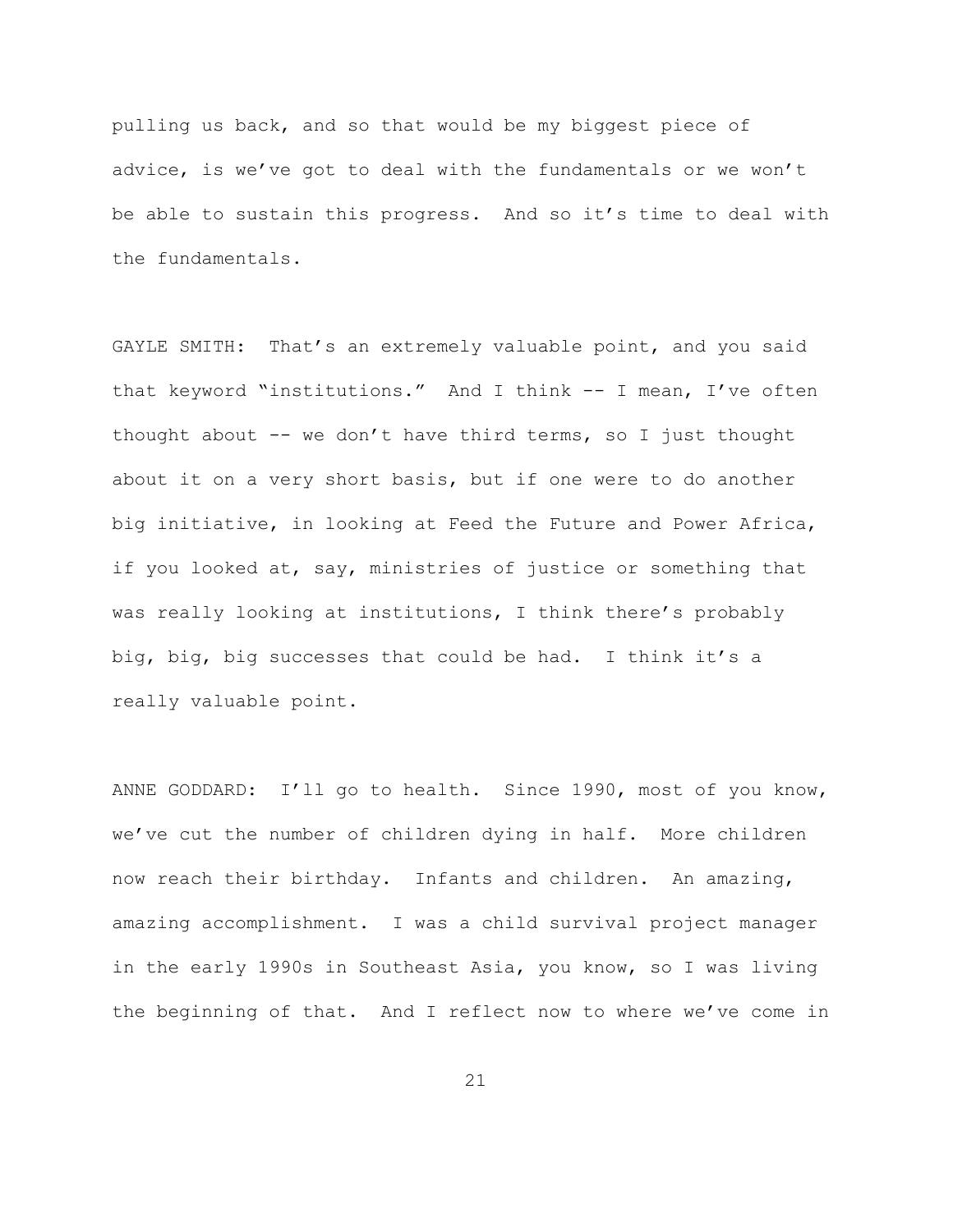the last eight years, right, and I've been privileged to be on the board and be on the committee that's working on this issue of ending preventable mother and child deaths. And first of all, I have to say in 2012 AID did an amazing thing which said, "We can do that. We can end this." Right? I read -- I heard the other day one of the speeches President Obama gave, and he said something about institutions inherently have inertia in them. And it's people that push the change that make the difference, and that's what's happened here. Ariel and his team really got behind that issue and really pushed it and put really good thought into it, right? And the ACEs study, when I first realized what was going on, that AID was looking at really, what are the things that make a difference, and how can we use the same amount of money but do it better and rearrange our grant, which is hard to do, right? We can save 500,000 more children by 2015. I was like, "Wow. Sign me up," right? And that was accomplished, right?

So since 2000 -- 1990, huge accomplishments. In the last eight years, great accomplishments. Again, great leadership to make that happen. I think that, you know, we were working with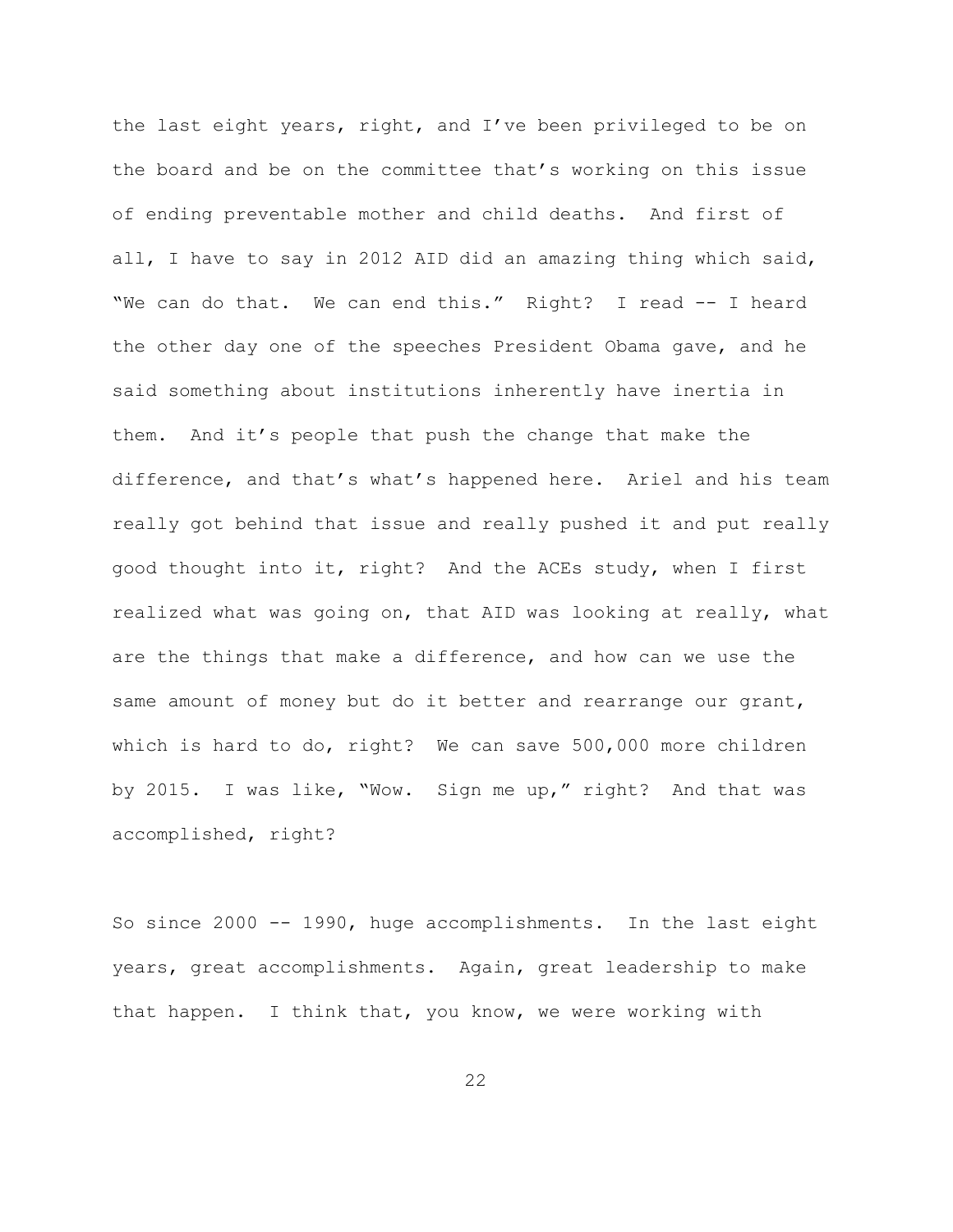Ariel, who really leads it, and we just cheer him on because he's done such a great job. You know, what are the things going forward? And it's things like increasing, you know, working on sharpening the focus, getting the money right, you know, getting the message right. All that, if you ask me, going forward, yes, we have to do that.

But I would add one thing more. I would say that we've -- if we don't also look at another issue, we will potentially lose that advancement in saving children's lives, and it's the issue of violence, right? AID, U.S. government works on a lot of those issues of violence that impacts kids' lives in lots of ways. Violence in the home, early child marriage, then early child mothers, right, to violence in emergency settings, lots of issues. But it's all kind of scattered, right? And, again, to your point of a whole-of-government approach. The U.S. government has a plan for children in adversity. It is a whole-of-government approach. If we were to put the same kind of emphasis behind that and layer that on top of our health initiatives, then we don't risk losing what we could potentially from violence. Even our own communities here, I mean, the U.S.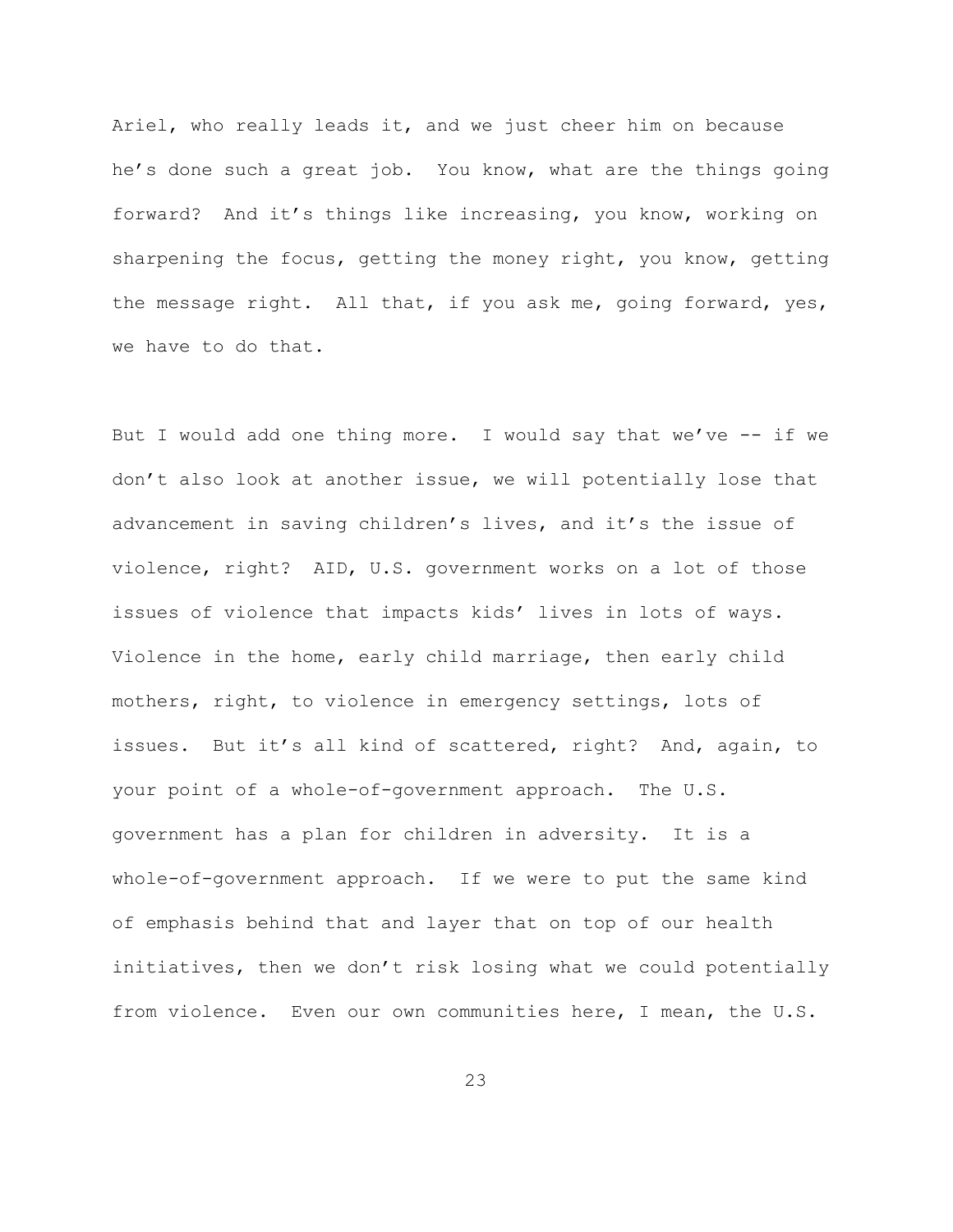The issue of violence is huge for kids in the U.S. Now, we work here in Mississippi in violence in schools, but in the countries we work in, it's really a critical issue. So if you ask me what would be the next thing in addition to keeping the job done, getting, you know, continuing to keep our foot to the pedal here, because there's still things to do, I would say really look at that. AID has signed up to inspire this new package of what we can do. How do we really put that whole-of-government approach behind that and make children not only live longer but live safer lives?

GAYLE SMITH: Thank you.

DAVID RAY: Well, I'll focus a little bit on the question of country ownership and local solutions. It's been an issue highlighted by this administration, and I think there's been a considerable amount of progress on that front. But first, I'll just say that I think you are justifiably proud about some of the changes made during the administration, and certainly I think there's no denying that the agency is both more dynamic and more focused than before, and I'd say on Capitol Hill more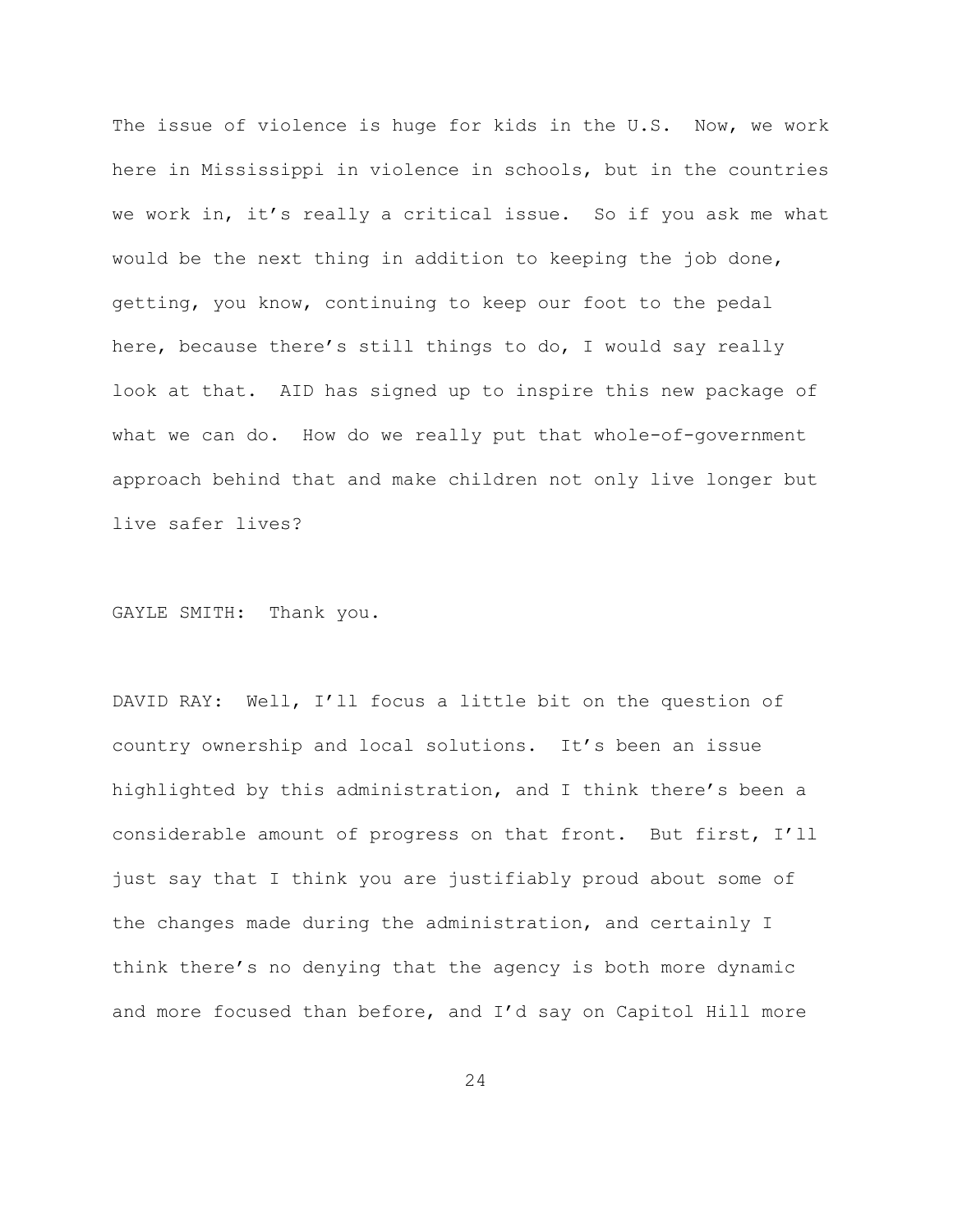well-respected, and that is in large part because of the efforts that you and Raj and Chuck his team and many others throughout the agency have made to develop those relationships on the Hill. So I would just call that out as one thing that I think needs to be continued as we move into a new administration. The investment and the time to build those relationships has been really critical, I think, to the success of the changes that you've tried to make in the agency.

In terms of USAID Forward, it's something we were talking about at the board meeting upstairs a bit. Obviously a very broad, comprehensive approach to try to bring some big changes to the organization, but I would like to focus just on one part of that, around local capacity building and country ownership. There's definitely been real progress in that area, but I'd highlight maybe two areas where I think there's still more work to be done. One of those is about getting the balance right between compliance and accessibility. I think both the agency as well as many of us as NGOs implementing partners struggle still with how we adapt the systems that we all have to live with, around how we pass funding along, whether it's through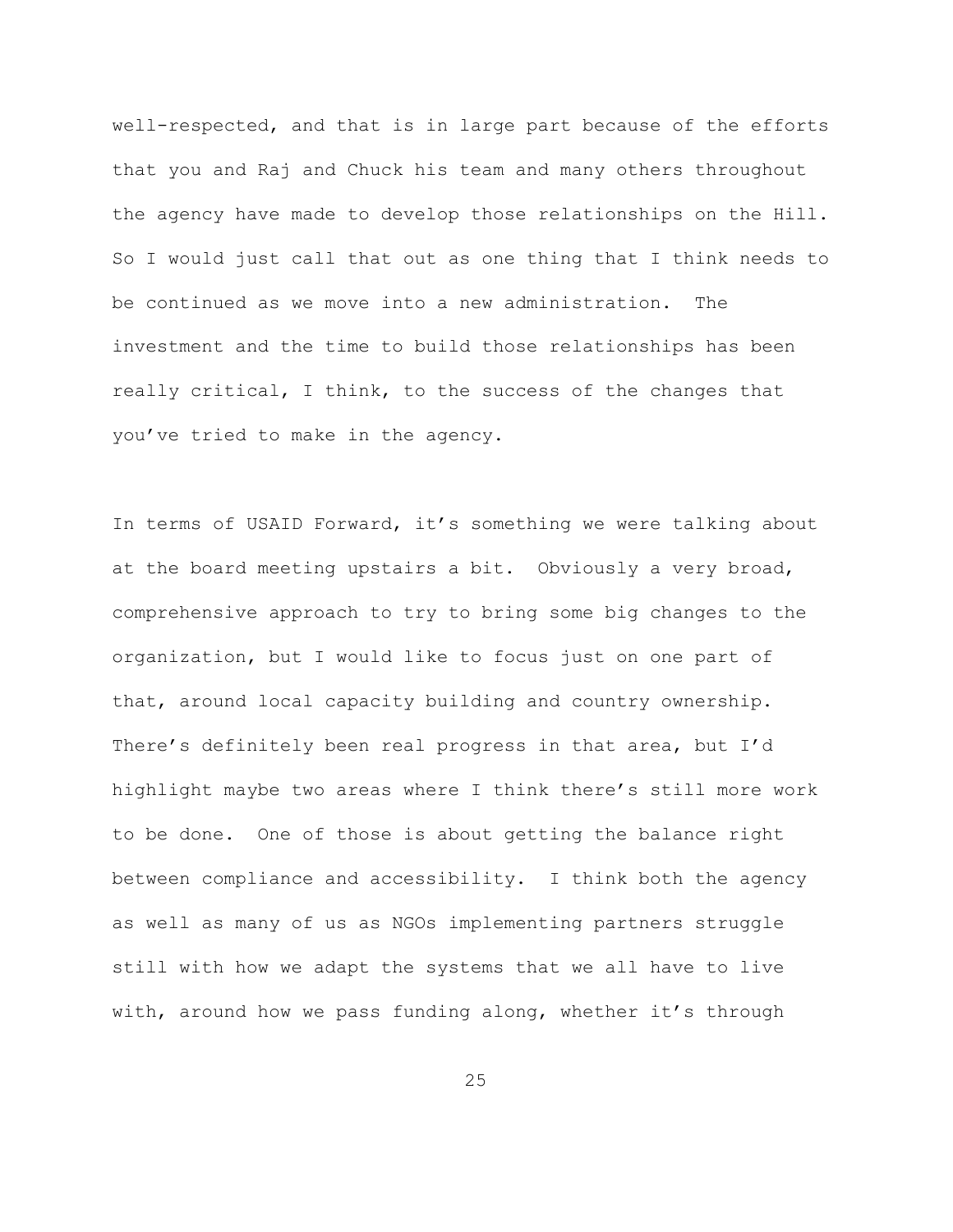contracts or grants, and the kind of accounting, either programmatic or financial accounting mechanisms that go along with those, and many of those are still very much out of reach for especially small, grassroots, community-based organizations. We still have work to do. We must, obviously, continue to be accountable, but we also have work to do to adapt to those systems in ways that enable us to engage in real, true partnership and enable local organizations to really take ownership of their own development.

The other area that I would highlight is in terms of removing the kind of constraints that exist on budgets. Again, we talked about this a little bit upstairs earlier, but there are, as you all know painfully well, there are a number of constraints that are imposed by earmarks or Congressional initiatives or Presidential initiatives that make it difficult for particularly agency staff at the country level to align the kind of country development programs that have been put together with local input with the kind of spending directives that come from D.C. And in order to make real progress around the area of country ownership, that is going to have to be addressed, and that's a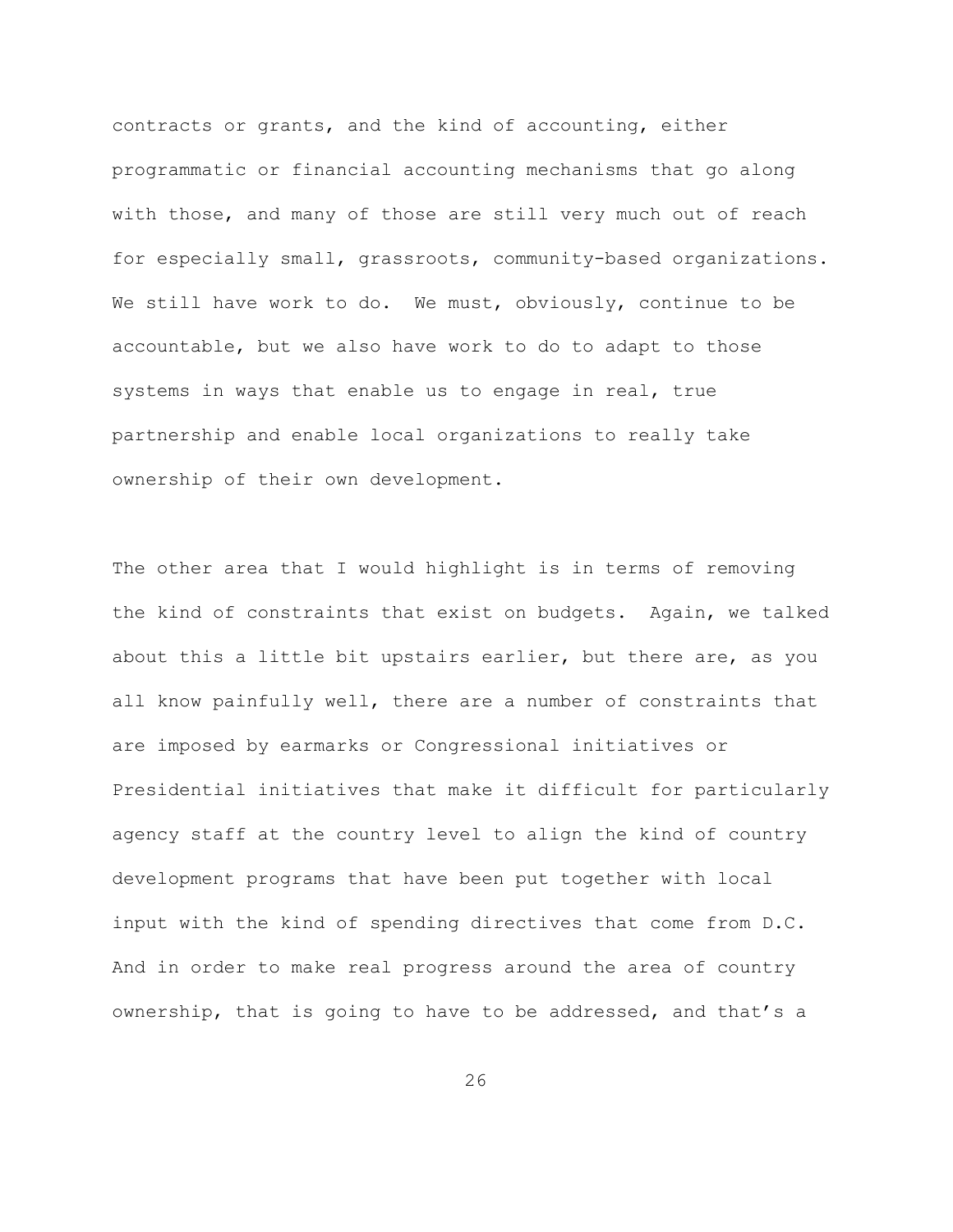job that many of us in this room will need to take up along with your successors to try to see if we can create some chains around that with Congress.

GAYLE SMITH: Thank you.

JIM WATSON: Well, first of all, because you're going to find this out very quickly, I'm totally unqualified to be on this panel.

## [laughter]

But my world is Silicon Valley, and I have been fortunate to be on the U.S. Development Lab Advisory Group for the last two to three years, and so my comments will be about the Development Lab a little bit and the relationship with USAID that we've been able to witness. And I also say that because I have absolutely never been in government service, and I've never even lived in Washington, D.C. So you can see I'm a true outsider here.

But bringing my experience to this lab has been fascinating,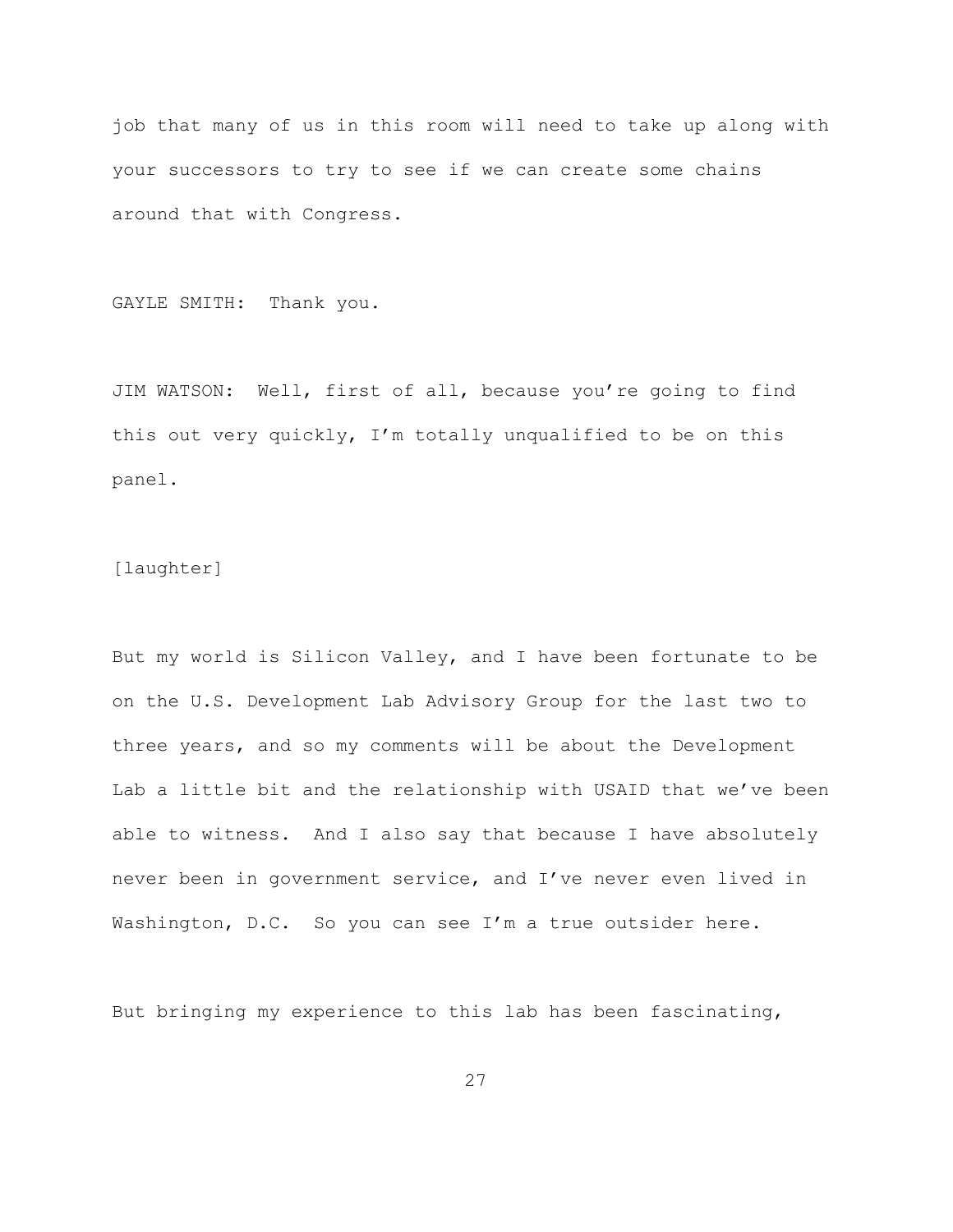where the job is about bringing innovation to development and allowing to wall off a group of people that are, and I agree with Gayle, incredibly dedicated. I was so amazed with my first meetings at the dedication and talent that was here. But how do you bring innovation to development and to the developing world, which means in my language, faster, better, cheaper? And to me, that's the challenge. How do we change how it's always been delivered? Because as much as I'd like to see the budget doubled, I'm not going to believe that that's going to happen. So how do we power Africa at half the price? How do we do it faster? How do we bring health care in a world that consists mostly of mobile devices? So those are the challenges, and they're really big challenges. The way we solve challenges is with great talent.

Okay, so, I see the U.S. Development Lab as a way to really entice people to come into public service, to allow people to come in and say, "These are really cool challenges. I would like to work on them," and come in and give even a year or two of their talent and, if you will, their free thinking into helping create a culture that says innovation is possible even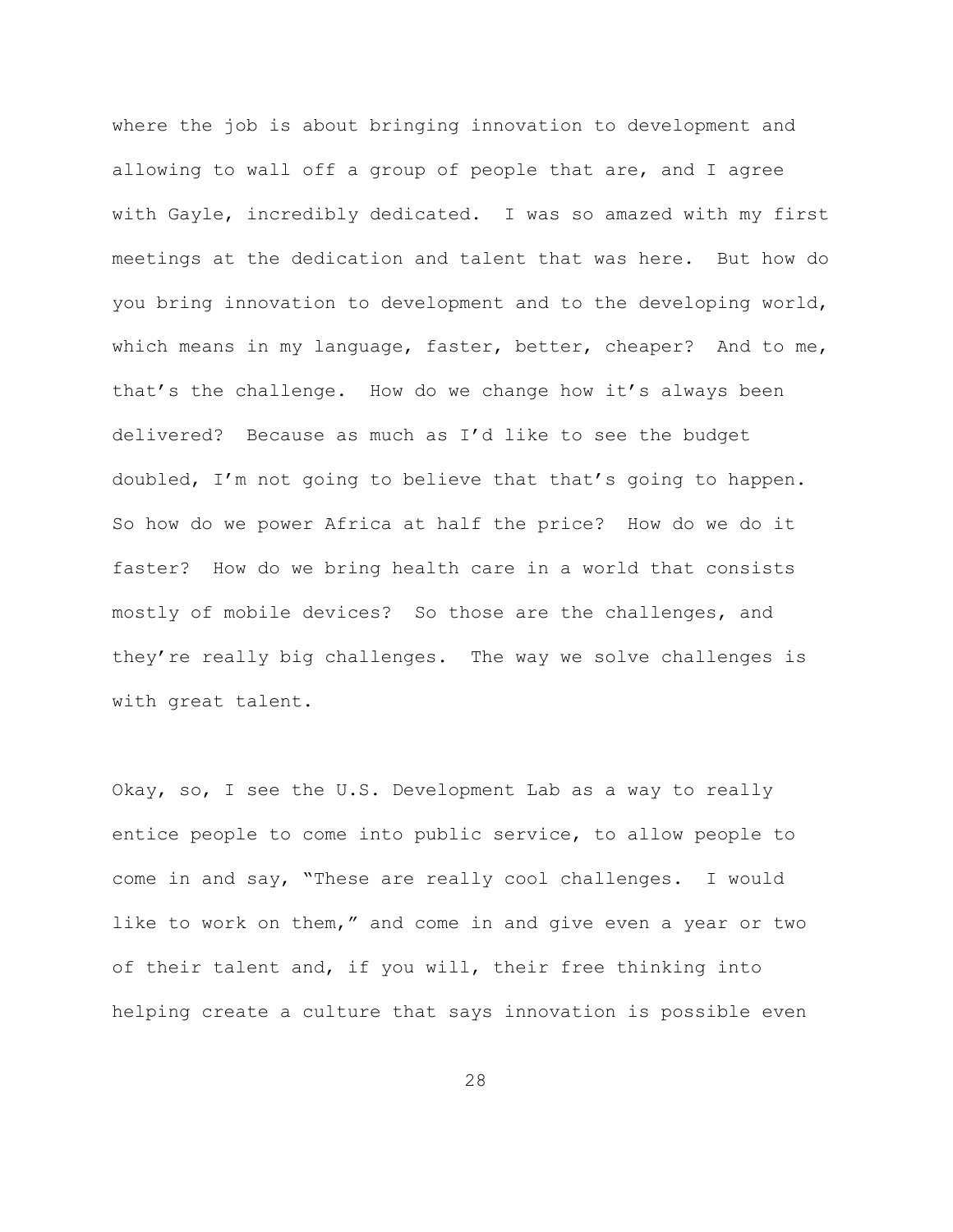in a government agency. All right?

So the challenge is, though, how do you create a risk-taking culture within an entity within USAID, and how can people be rewarded for taking risk and failing fast? Or failing at all? And I think that's quite a challenge that we have tried to take on and allow people to feel free, allow outsiders to come in and not tell them how to think, and to come up with truly innovative business models and technology to help deliver development in a faster, better, cheaper environment. And I will say, we had one big win when it came time to help recruit a director for the U.S. Development Lab. We were so fortunate to get a woman out of Google who -- Ann Mei Chang, who said, "I'm not afraid. I'm going to come in and work hard. I'm going to think differently." And she, for us, kind of represented that first step towards an innovative culture that brought talent in from academia, from Silicon Valley, from other businesses to say, "Let's find a better way to deliver development."

GAYLE SMITH: So I'd like to say that you are fully qualified to be on this panel.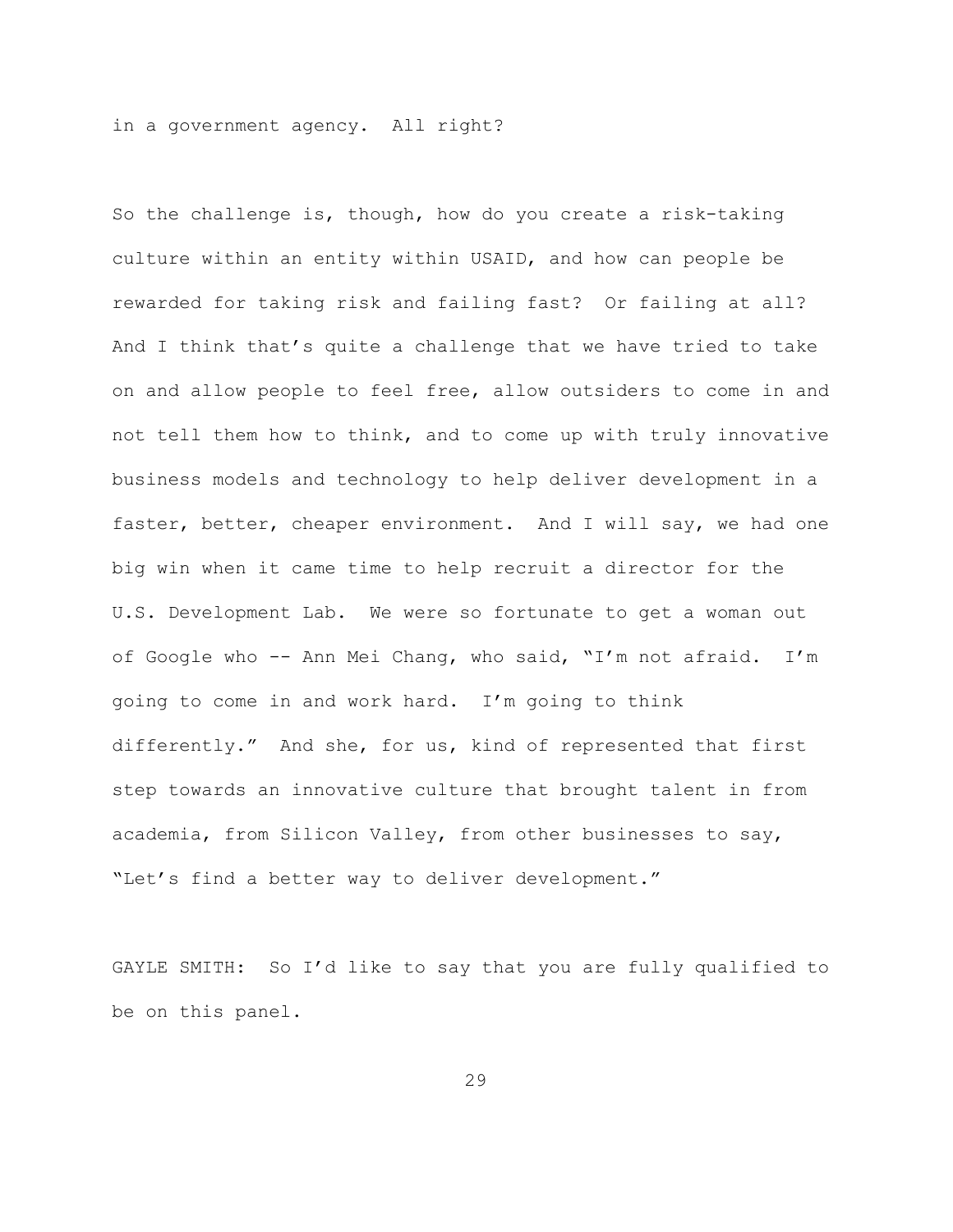[laughter]

No, no, and I think it's -- I mean, it's quite a deliberate, I think, desire on our part and to our benefit to have somebody who doesn't live in Washington and brings the kind of insights that you bring. So you're stuck on the panel.

JIM WATSON: [laughs]

GAYLE SMITH: And we're delighted to have you. Let me -- we want to bring in some of your questions and comments, so let me just say a couple things by summary, and then we've got microphones wandering around, because I think there's some good points.

I think we're hearing that we've got the evidence that progress is possible, and we've got to resource it, but part of it is resourcing it with money. Part of it is resourcing it with innovation and diversifying the tools and the ways that we think about getting to scale. It's not just a linear investment of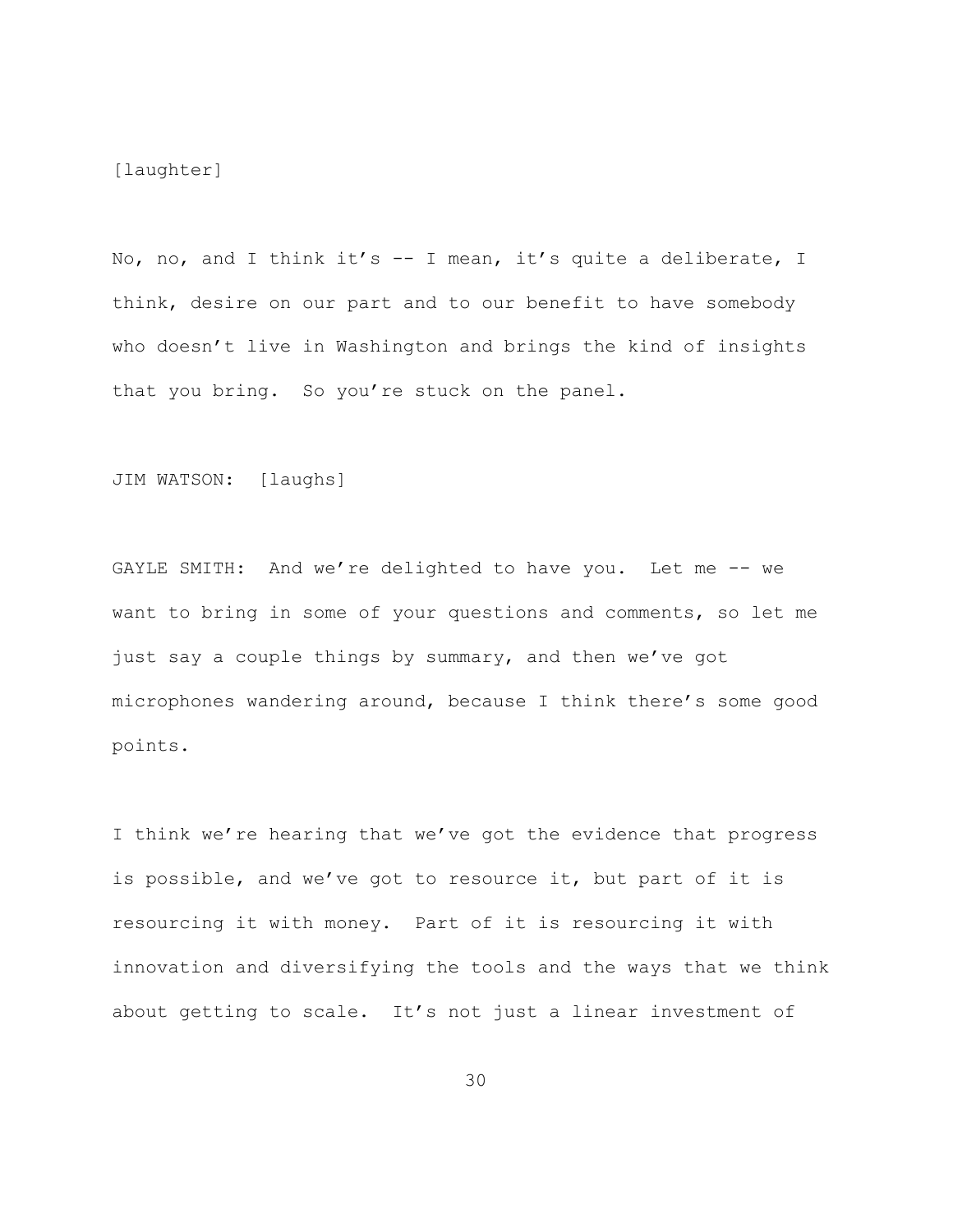dollars. We've got to do more, I think, on the changing how we do business. Your point on local ownership, I think we've made great progress, but I don't think you'd find anybody in USAID or elsewhere that doesn't think we need to go further on that. It's the best two-fer in the world in that people should own their own development, but if we're building capacity for people, to drive it all the better.

I think that a really important point that both of you made is also protecting the gains, whether it is by investing in the institution's processes, rule of law, strong civil society, all of the things that are the backbone of ensuring that those gains are sustainable, or addressing things like violence that can, you know, very quickly and overnight cut in half the gains we've made. So diversify how we resource things, keep changing the way we do business, and protect the gains.

Let's open it up. We have a microphone here and a microphone, I think, over here. I guess I'm going to call on people. Let me start over here. Yes, sir. And feel free to throw out questions or comments. If they're questions, if it would be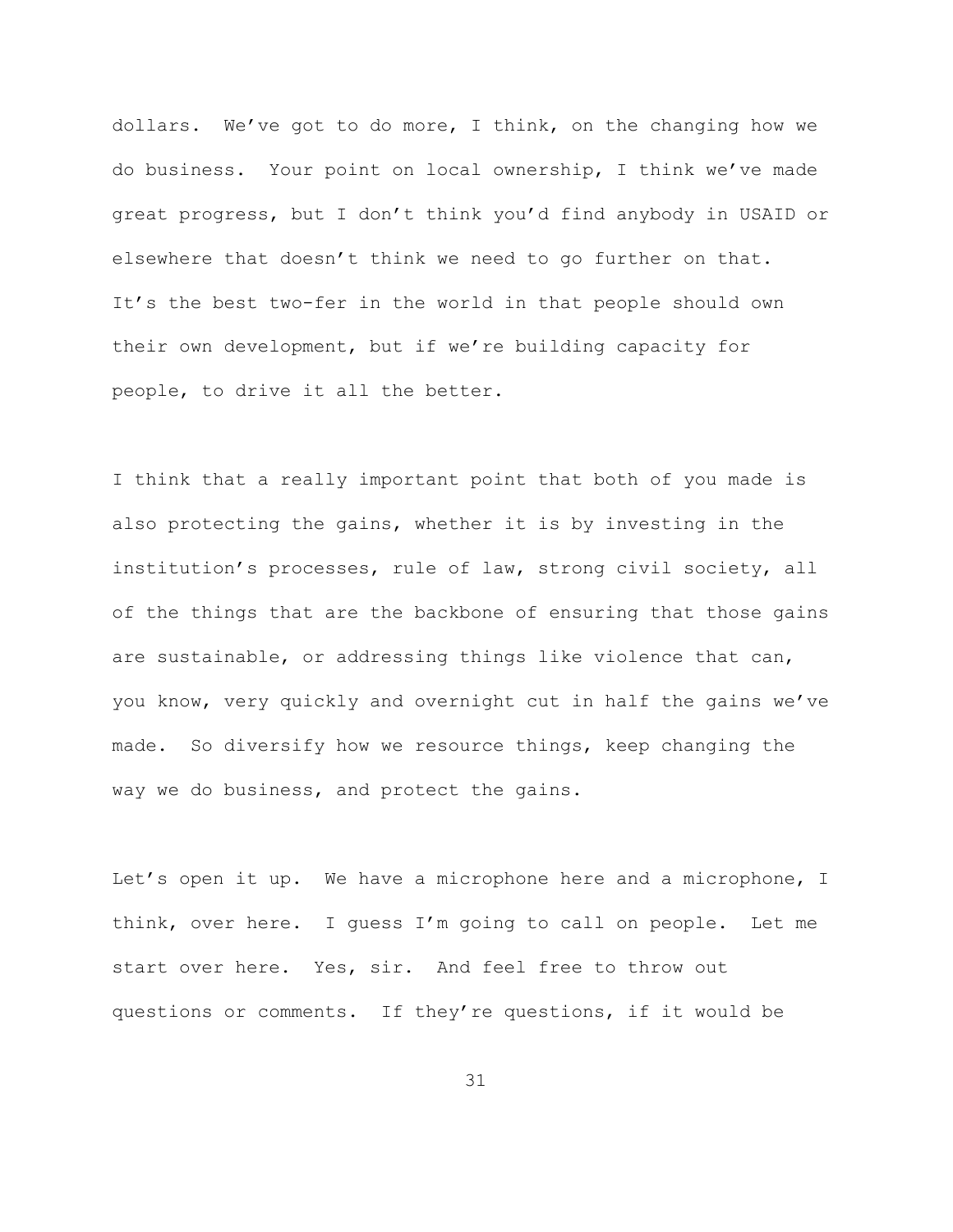alright with you all, I think we're going to wait and take a few at a time so that we can get to as many as possible. Please, go ahead.

CHRIS MCCRAY: Chris McCray [spelled phonetically]. I'd like to pick up particularly on David's comments, which is as you're going forward in this sort of mobile world, what I'm wondering is, how do we get the sort of press cases that are coming out of USAID but sort of as they're happening, more in the sort of educational sort of format. Because one of my favorite organizations in the world is BRAC, and BRAC publishes everything, whether it works or it doesn't work. And in a mobile world, there's a link between education and jobs in development, and that's sort of organically happening, rather than waiting for four years deciding a program is brilliant and then only publishing the case afterwards, if you see what I mean.

GAYLE SMITH: Okay. Yeah.

JOHN COONROD: Thanks. I'm John Coonrod with The Hunger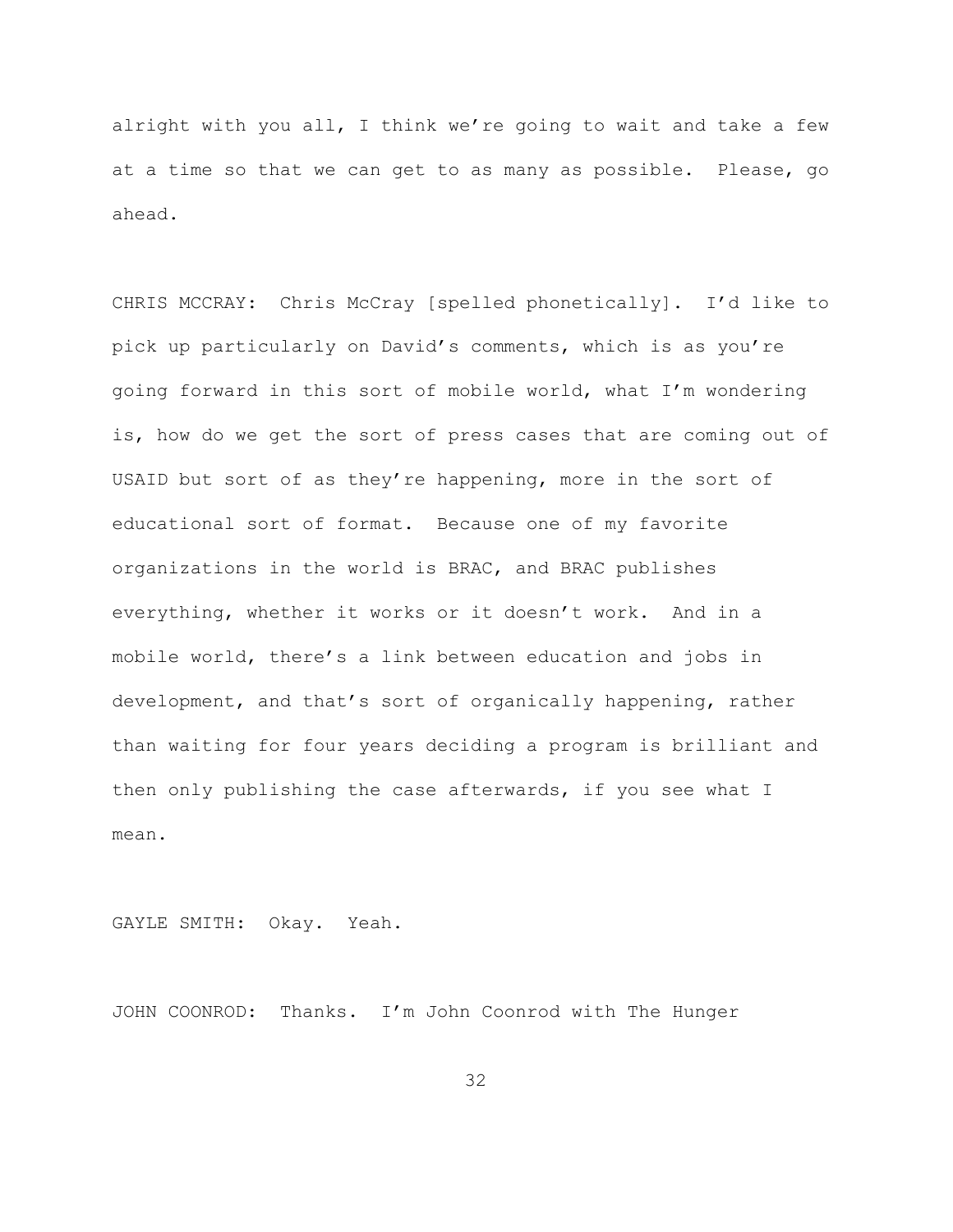Project, and I want to follow up on Jeanne's comment about integrating democratic governance more. One of the things I think I really appreciate about these last eight years has been more of a focus on integrated solutions, how health and WASH and Feed the Future all come together at the community level for resilience. And USAID does a lot of really great things in governance, but how, Jeanne, do you see that those could be more integrated into the main, big-time programs of USAID?

GAYLE SMITH: Okay, other questions or comments? Yes, you in the back?

MARIAH CARRAY: Thank you. Mariah Carray [spelled phonetically] with the World Food Program. As we see continually climate effects, political instability affecting our world, how do we integrate and reevaluate the link between development and humanitarian and emergency assistance?

GAYLE SMITH: Okay, I think we'll take  $-$ - yes, sir.

DAVID SHEAR: Thank you. David Shear, former USAID mission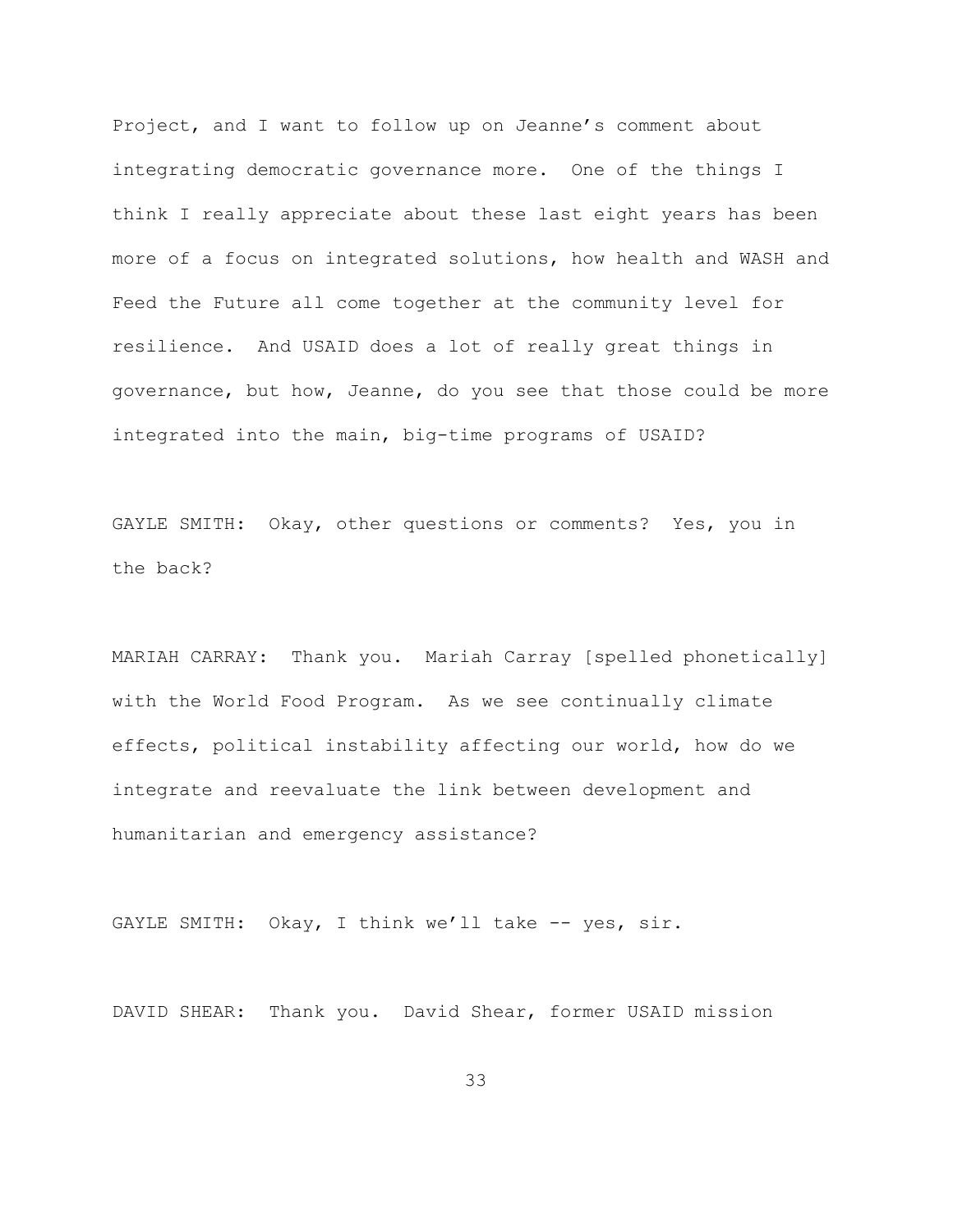director and office director. First of all, congratulations to you, Administrator Smith, for bringing about innovation and sustaining what has already been accomplished over the last seven years of the prior administration. But as we look at how one initiates innovation which is lasting, I would urge all the members of ACVFA and of all NGOs as well as the U.S., to really focus on building a capacity of local organizations. Local organizations have the capacity both at the community level, the village level, and the institution level. National NGOs within the countries in which we work have a huge capacity which can be expanded and made more efficient, but at the same time making them more efficient, we make them more sustainable. That's sustainability for innovation over time. I think it's hugely important, so they can absorb both new innovation and utilize what innovation that we can pass to them. Thanks.

GAYLE SMITH: Thank you. Okay, let me look across the room, and then we'll turn to folks. Okay. Don't see anybody else. Oh, one more in the back. We'll take that one, and then we'll turn to the panel.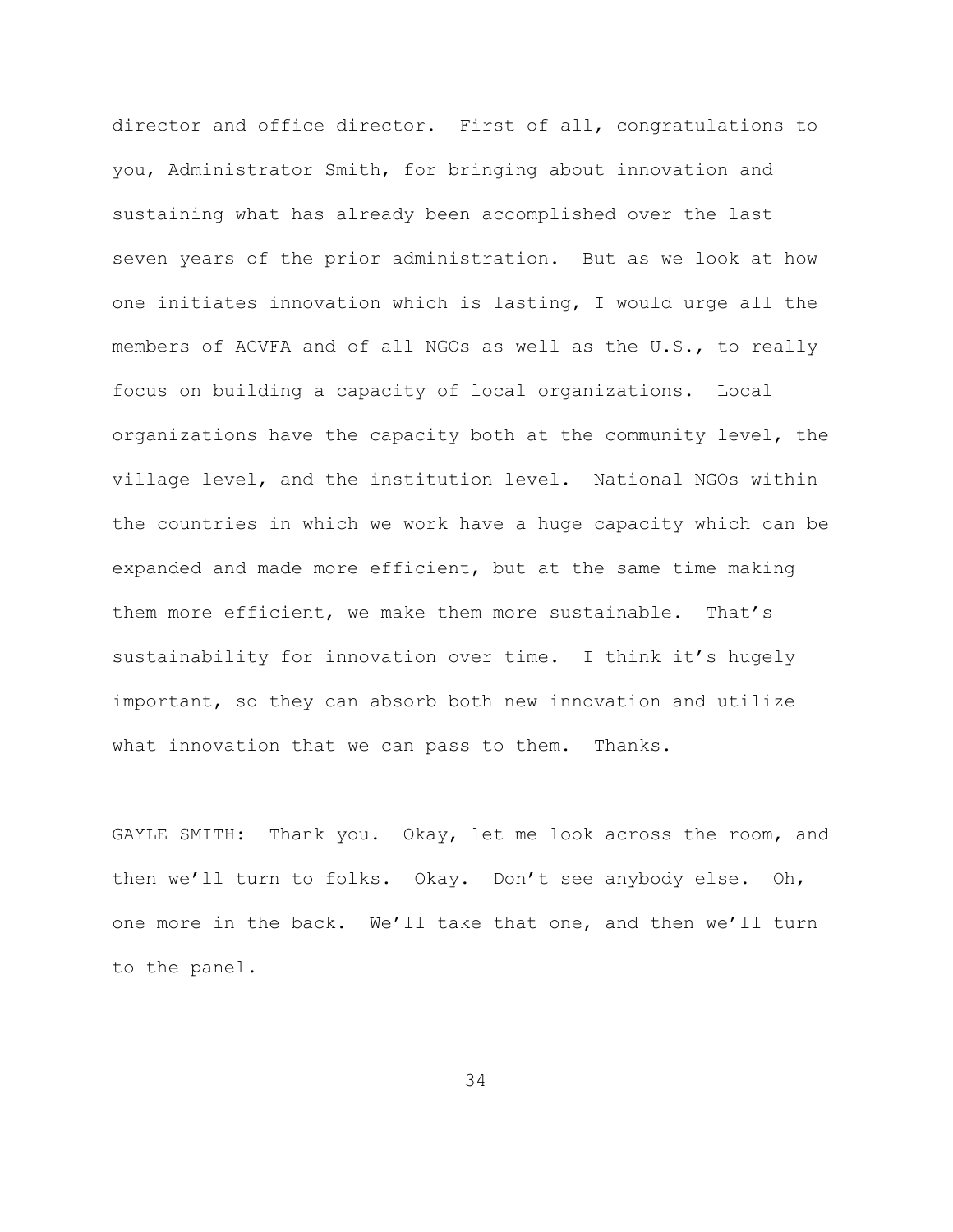MALE SPEAKER: We've heard a lot about what we should be doing more of. I wonder if each of the panelists could also bring up one thing that they think that USAID should be doing a lot less of.

[laughter]

GAYLE SMITH: No, no, that's a really good question. That's been one of my -- okay. So we've got a few questions, and maybe we'll come back down this way, and not everybody has to answer everything. I'll try at the end if there's anything left over that y'all just kick down to me, I'll see if I can handle it. But we got a question about educating, publishing more in real time rather than kind of waiting for the evaluations after the fact. A couple questions on integration, both how do we better integrate some of the things, Jeanne, that you talked about, that have to do with democratic institutions, processes into other programs, but similarly, when you think about things like climate change where you can't really look at humanitarian emergency response here and development over there. How do we bring those together? With respect to local organizations and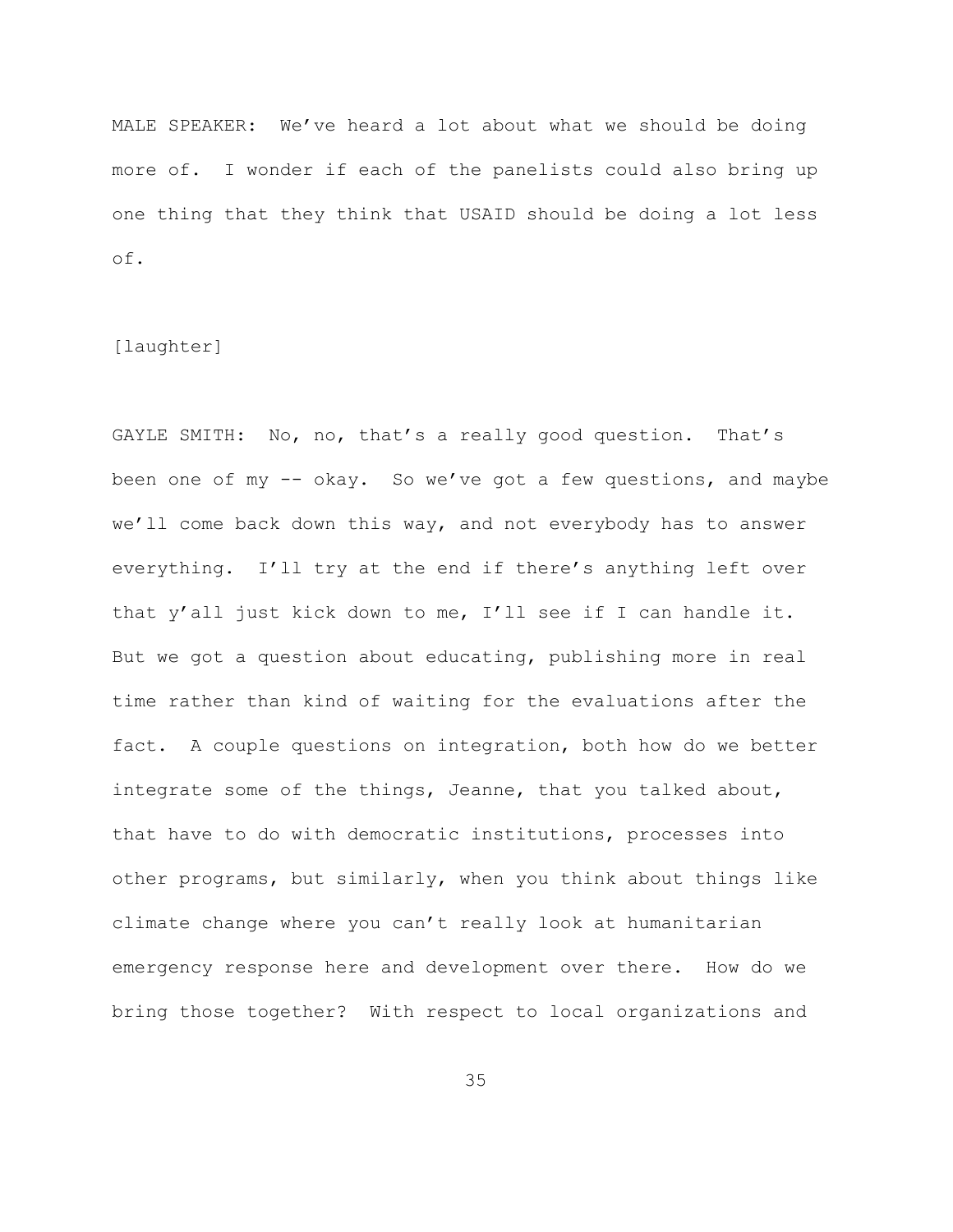building their capacity, how do we sustain that, but how do we also sustain innovation? Which I think is a good question, because as with any new thing, there are a lot of projects. How do you really build it into the bloodstream? And then finally, everybody needs to name one thing that USAID should do less of. All right. Can we start at the end of the panel?

JIM WATSON: Sure.

GAYLE SMITH: Do you want to comment on it? Please.

JIM WATSON: Well, it seems to me the opportunity of watching USAID to be an amazing convener. So sharing of information, and I was fortunate enough to actually go out and visit one of the missions, and it struck me that what works in Colombia possibly can work in Ghana or other places around the developing world. So finding ways, with our modern communication network, which is primarily mobile and very social, how do we share what not to do? And that was one of the questions. What do we do less of? It seems to me if we can create this culture of try it, fail fast, figure out what works, share it, move it around the entire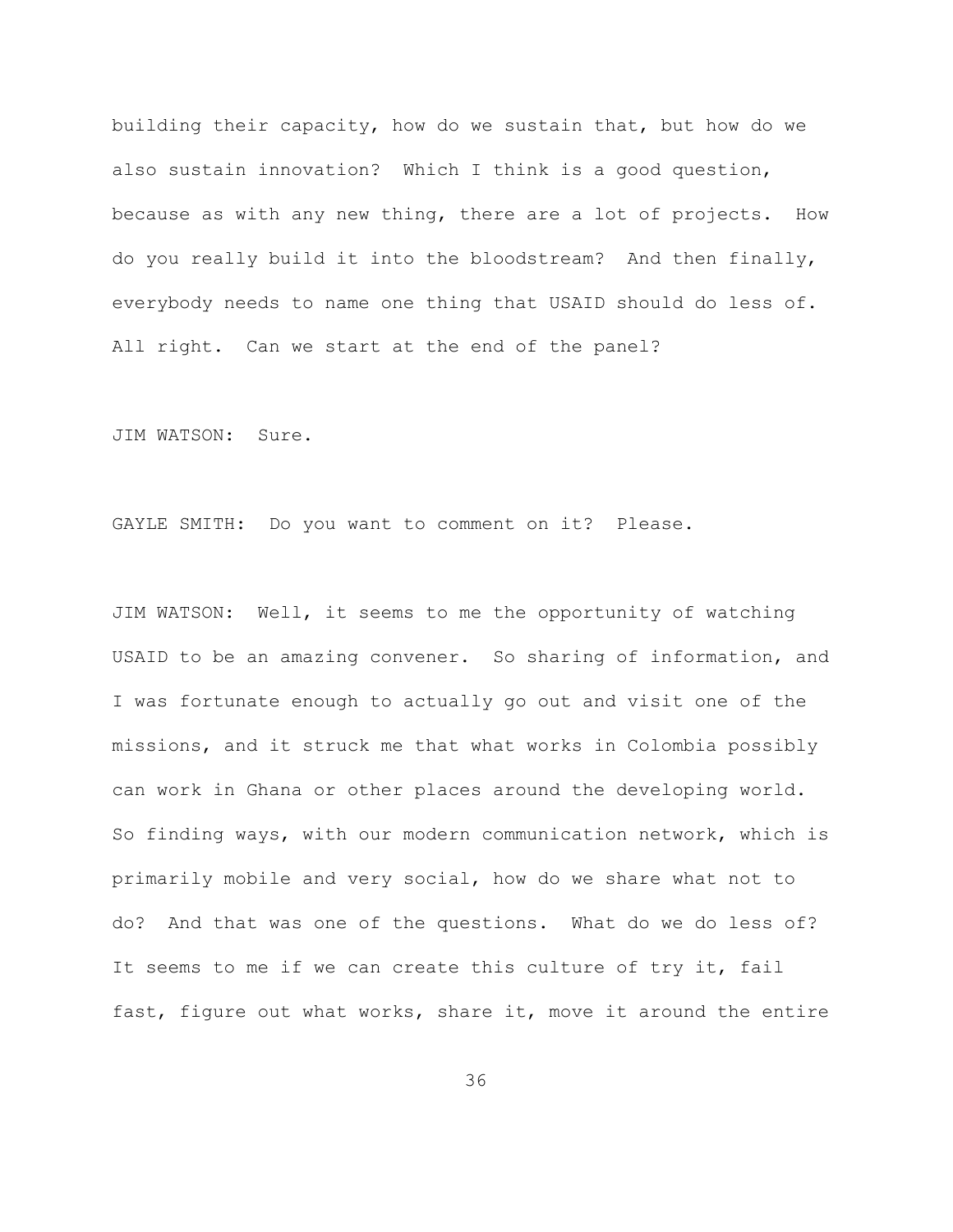USAID organization. Do more of what works, less of what doesn't work. So that fast, mobile communication can be a great benefit to the people that are out there in the world trying to execute on all the grand plans that everybody has. So that would be number one. Communicate, communicate, communicate. Figure out what kind of networks work in that environment. Do less of what doesn't work, which means you've got to create milestones that are very measurable and fast. So an example I can give you, when we build companies, we do quarterly milestones. If a company's not meeting those milestones, we stop the funding, okay. So you've got to have that discipline and that culture that says, "We live and die with the milestones. We'll communicate it. It'll be transparent. Do less and more based on that."

GAYLE SMITH: Thank you.

DAVID RAY: I'll just speak briefly to the question around humanitarian development and climate, and to say that I'm actually encouraged by the new global food security strategy, which by lifting up resilience as one of the three main pillars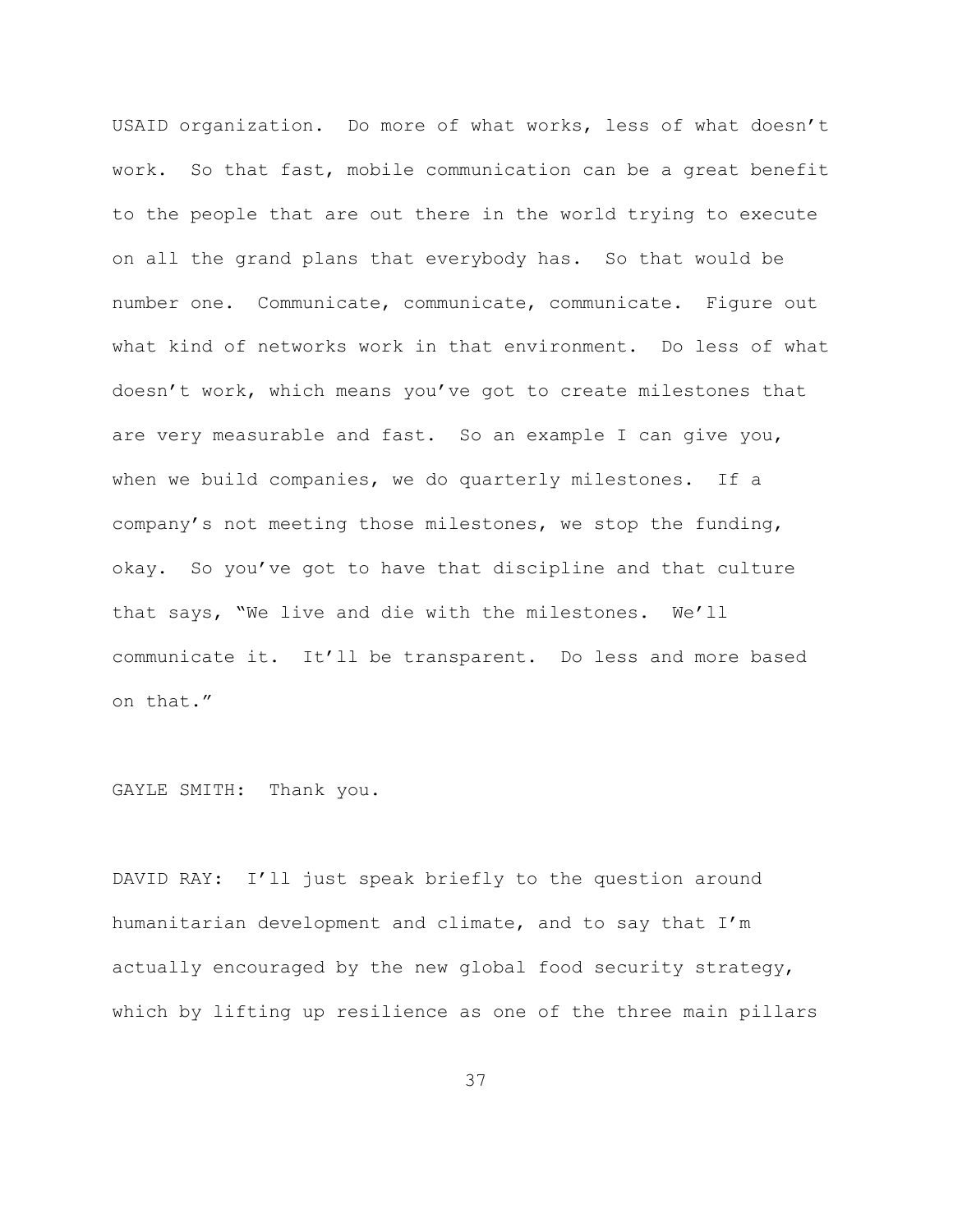is, I think, building a real bridge across those three traditional areas of work. And also say that we need to address again some of the kind of funding barriers that make it difficult to work in practical terms on the ground across particularly the humanitarian and the development spectrum. The other thing, in terms of what should AID do less of, I'd say perhaps less IQCs to a smaller number of big organizations like my own, and perhaps more smaller, more flexible funding mechanisms that are accessible to the kind of local organizations that the gentleman in the audience was talking about a moment ago.

ANNE GODDARD: I'll take on the -- I'll speak to the question about local capacity building. Totally agree with your point. Again, when I look back, you know, the growth of local NGOs, national NGOs in the countries we work in has been tremendous over the last 15 years, incredible. I think back with some countries when I was there, it was hard to find one. Really. Partly because the government controlled who could register as an NGO, and that's still a concern in some places. AID obviously has moved a long way in terms of local ownership and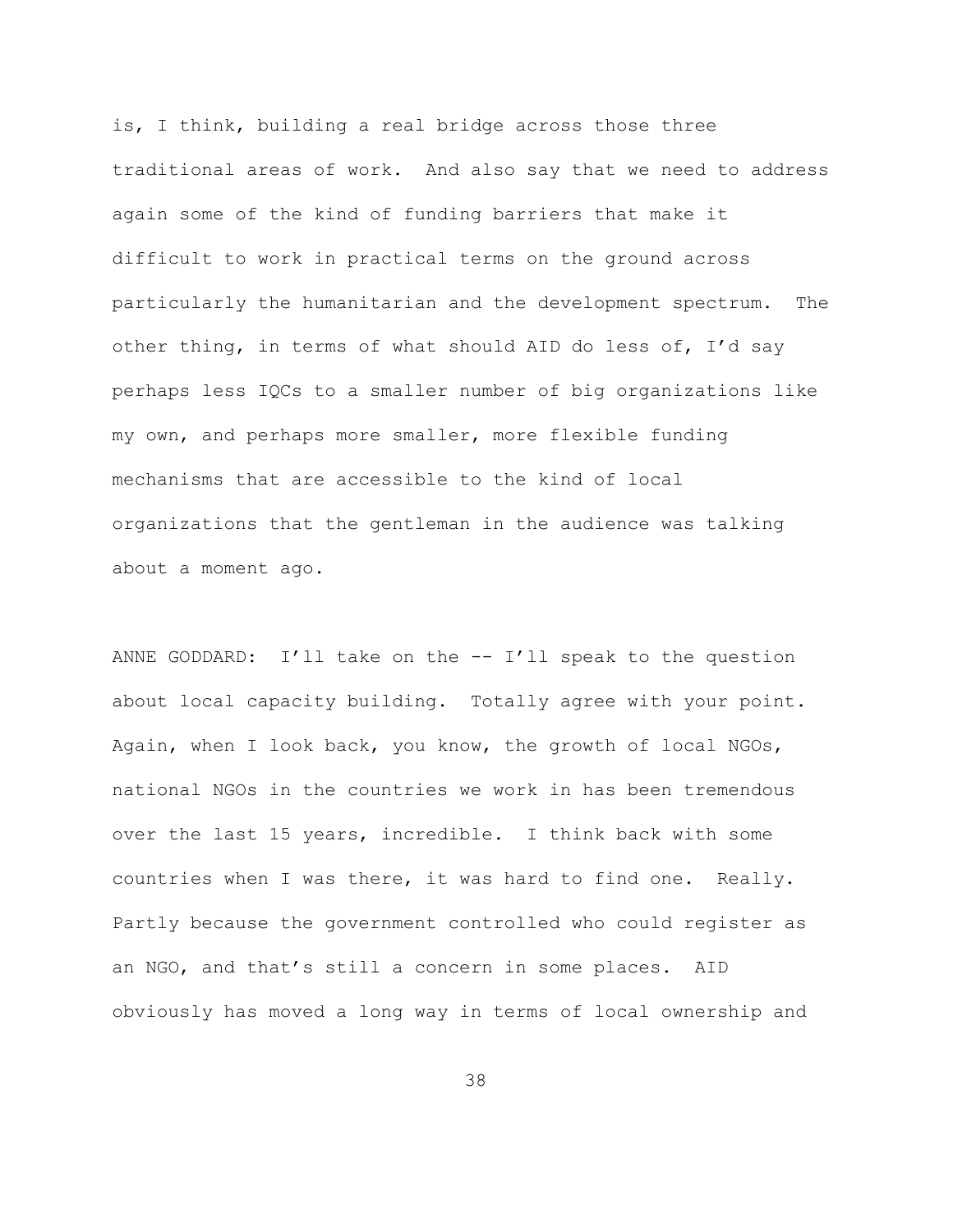prioritizing that. I think international NGOs, it's on us, and I think we're taking that challenge up about how to do that as well, right, how to build that capacity and utilize that capacity and empower that capacity locally. I think this is where innovation, I think, is tied to that. I think we have to bring, how do we support people in new ways through technology that will allow more independence of, sometimes of local organizations but also allow better oversight and milestone meeting and that kind of thing? The transparent data. I think that would help us all. On stopping, that's a hard one. I'll have to think about that one some more. Maybe making reports a little bit smaller.

#### [laughter]

And requiring us to put in a little bit smaller. Thanks, it is a joke. But it's truth. As we all know, paper sometimes is overwhelming to us all.

JEANNE BOURGAULT: I'll directly address the integration issue, and I think the only way it really works is if you were very,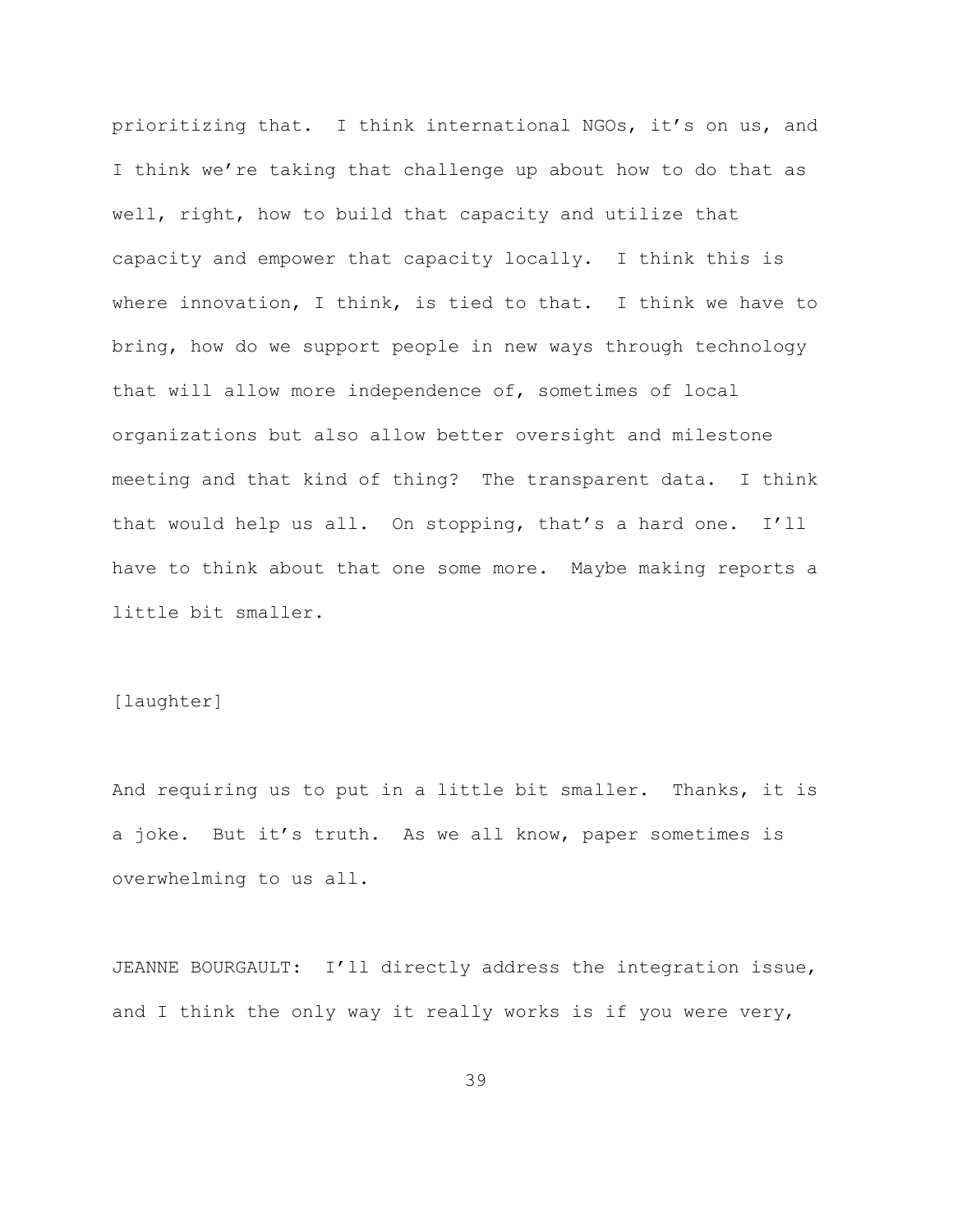very explicit about it. I can't imagine a development program that shouldn't have a major component about citizen engagement, civil society, empowerment to achieve your agriculture goal, your Feed the Future goals, your health goals, and an accountability piece. And that's what democracy is about, and we've seen over and over again, my organization is one of these organizations that does do integrated work. Not we have democracy funding, but we have lots and lots of health and humanitarian response funding, and until we are there doing it, no one believes we need to be there. And as soon as we're there, everyone's really happy, like, "This is amazing. You are doing something really special that is actually enhancing everything else we're doing." But the only way to get there is to be very, very explicit. Not with the democracy side. We got it. With the health side, with the environment side, with the climate change side. Make sure there's citizen engagement, make sure there's accountability, and you will get a lot more democracy in addition to these other things. We just need to be very, very explicit.

I mean, going back to what we shouldn't do, and I'm sort of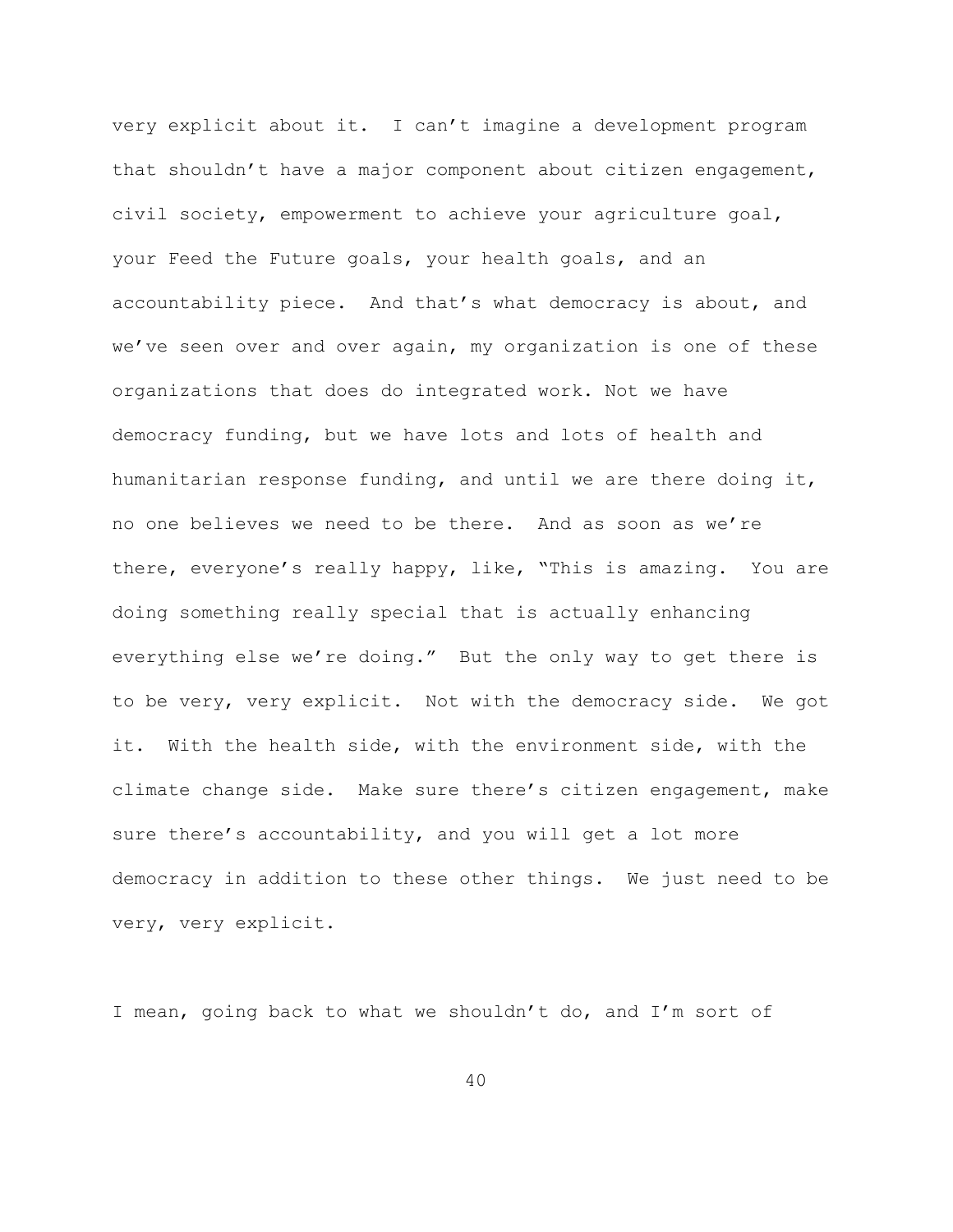building on some of the things that other people have said. As much as we are talking about being nimble and innovative and using technology to do different things, there are still a lot of remnants of slow, old, and bureaucratic, and I mean that -- I know no one here wants to design that, like, but it still remains, and there's --

GAYLE SMITH: We live to slow things down.

[laughter]

JEANNE BOURGAULT: And it drives -- when I was in the organization, which I was, it drove me crazy, and it continues to drive me crazy. But it is -- I think there is reporting, there's approvals, there's all sorts of things that still happen that don't allow the feedback loops and the nimble stuff that we've all been talking about that's so exciting happen as effectively, or even the partnerships with local partners as effectively as it could. And so there's somehow to look at reporting, approvals, things like that, and really doing overhaul of those systems, I think we can get a lot more nimble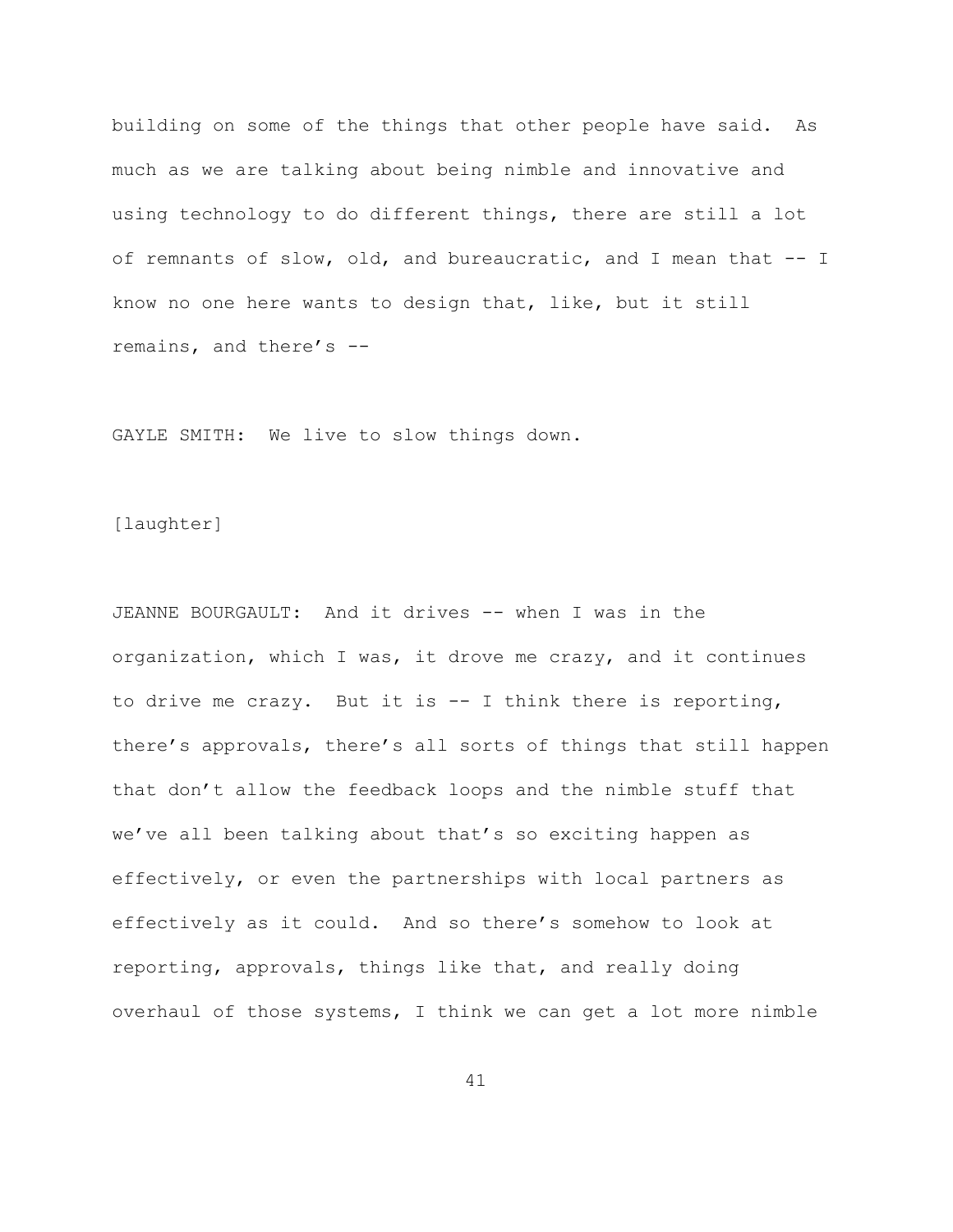as a community.

ANNE GODDARD: I want to add one thing to my comment after that about local capacity building. I was on a panel once about a year or two ago. I forget who was on the panel with me. And I was talking to the need for local capacity building. And my colleague on the panel, who shall remain nameless because I can't remember their name, said, "Oh, you NGOs, you've been talking about that forever." So I think the other issue is, we need patience on this issue, right? Organizations don't grow up even in a decade, right. My organization is almost 80 years old, right? We built a lot of capacity over 80 years, right, and our local organizations are not that. So I think we need to give more patience and space to capacity building.

DAVID BECKMANN: I want to pick up on the World Food Program question and your first two comments. I think maybe around the year 2000 there was a new consensus that the place to spend development assistance money, serious money, was in low-income countries that had their act together, had pretty good governments, because they were spending their own money well.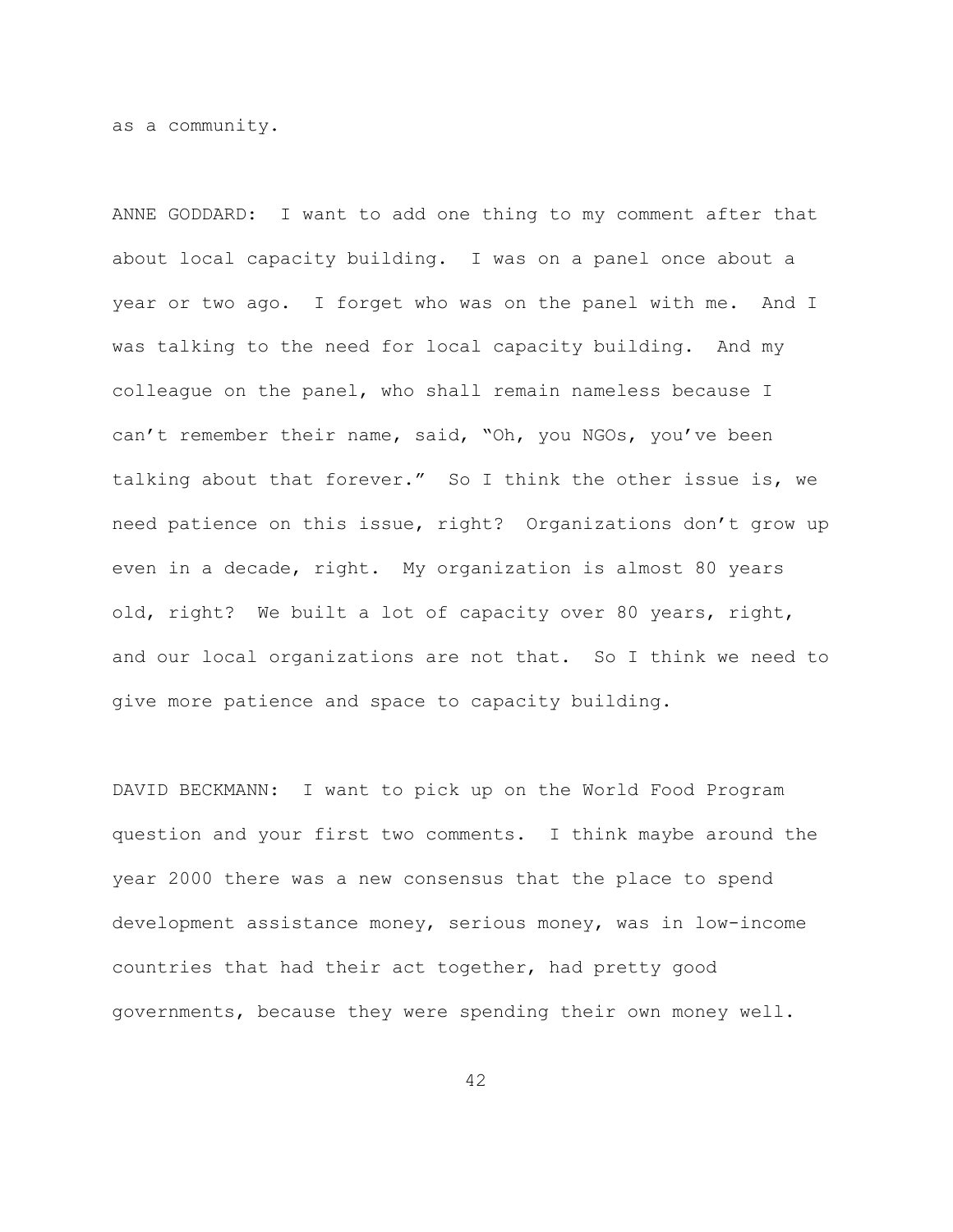You could put money there, and you could make a lot of progress. And that strategy has been outrageously successful. But it means that in countries that were badly governed or in humanitarian situations or in violent situations, we -- the development community, the international development community sort of did that on the cheap. So in humanitarian situations, you know, we give them some food to keep them alive, and if there are real opportunities for peacemaking or even development in those situations, we haven't done that because we were using our resources in the Ghana's and Mozambique's where we could get a lot done.

So it just seems to me we've come to -- well, the success we've had with that coupled with the growing share of hunger and poverty that is now in situations of violence and bad governance really argues for spending more of our effort and money there, maybe where the returns will be less dramatic, you know, where it's going to be tougher. And in the case of humanitarian and development assistance, when Pope Francis spoke at the World Food Program this summer, and the main thing he said, he said, "Governments, give the World Food Program money for development,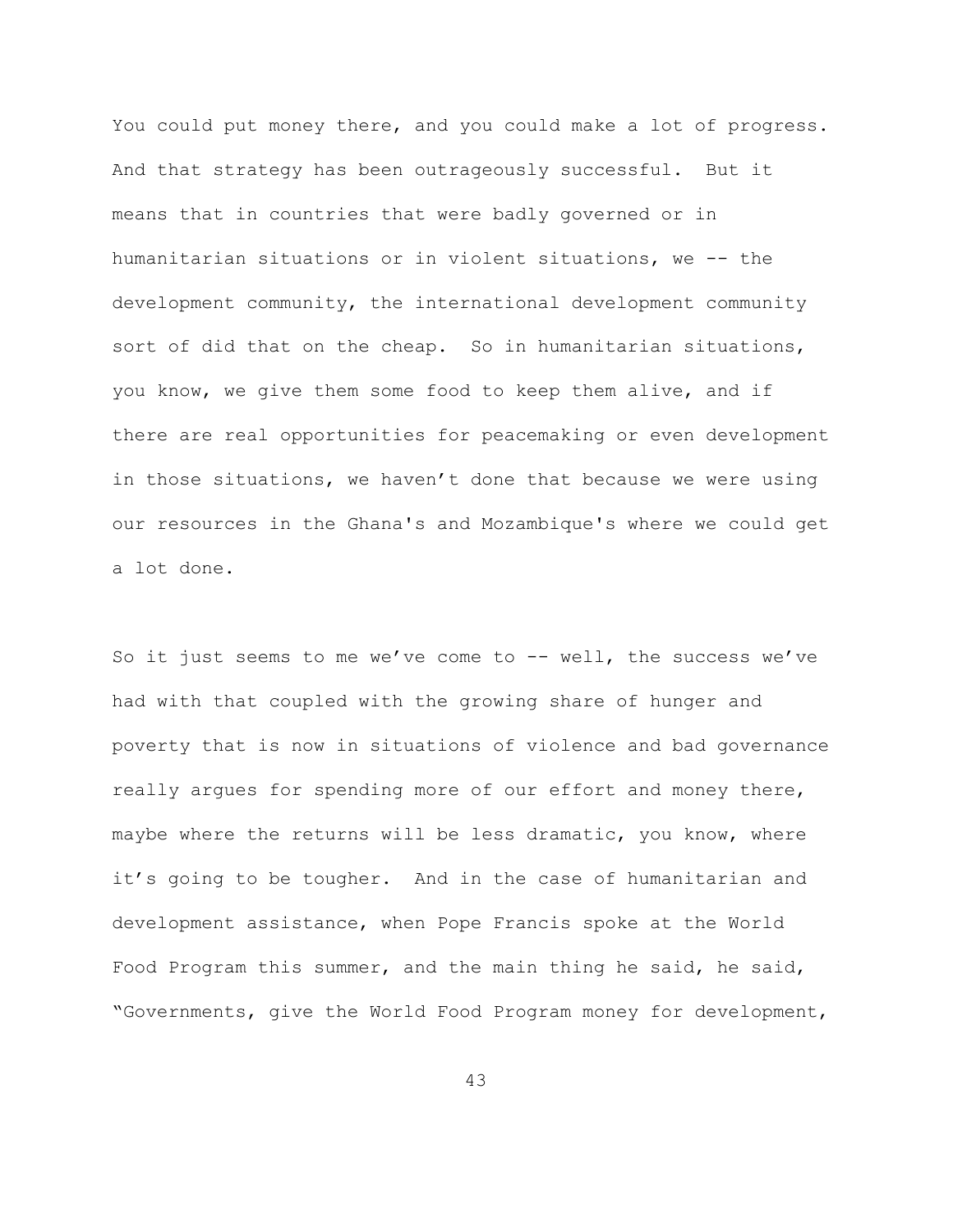not just for humanitarian assistance, but in those places where they're providing humanitarian assistance, also to help people get on their feet and take care of themselves, even in those places where it's hard to imagine dramatic success."

GAYLE SMITH: All right. My goal -- I'm going to keep this on time. Okay, we got three minutes. Let me really quickly say thank you to all of you, and just a couple comments. I think on this, what should USAID do less of, I don't know that -- I mean, there are a number of things I can think of. I'm looking at Wade. I'm sure you got a list. I'm sure everybody does. But I think what's more important is to have a process or a system or a culture, similar to your point about innovation, where there's a regularized culture of taking stock of what we're doing and being prepared to stop doing those things that are not working well and take to scale those things that are working well and make some hard choices. I don't think it happens absent the permission to fail and the permission to stop. But also having a deliberate process. And so we've tried to be much more deliberate about this, and I think the culture has changed somewhat. I think we've got a ways to go.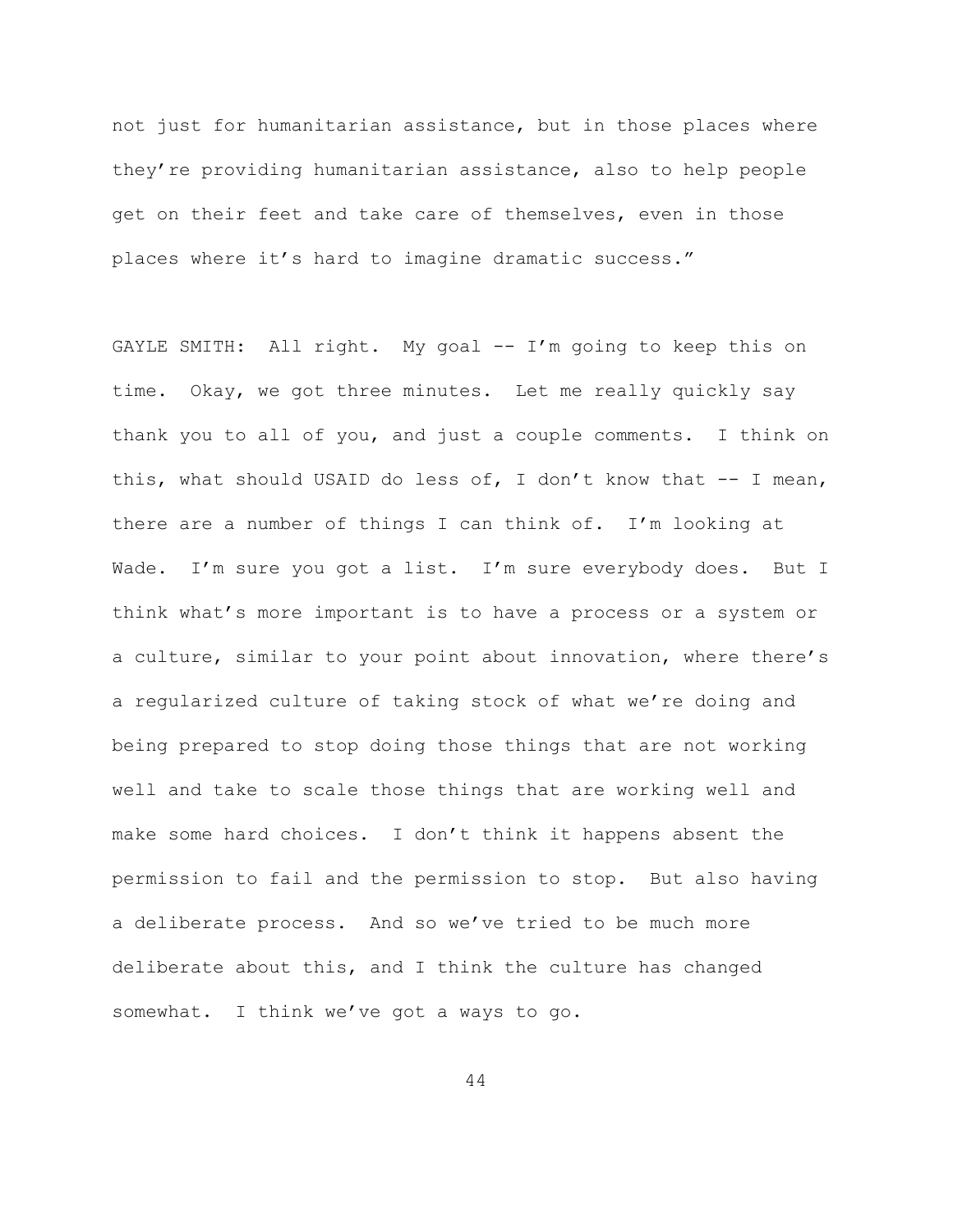We similarly just put something in place, to get to your point about integration on kind of humanitarian and development, to do a deliberate look at a crisis in the range of one year out to ask whether it's going to be a sustained crisis, and do we therefore need to be doing things differently rather than remain in emergency mode. But I think it's got to be the culture and the deliberate process of stopping and taking a look. I think this gets to something that's also been, I think, hugely important for AID, and I think everybody in AID would say we've done a great job of it, but there's much more that can be done, and that's evaluation. And evaluation, I think, is a process, but it's also a culture, and I look at internally one of the greatest changes I've seen is a much greater reliance on data and evidence and analysis, and much greater willingness to say, "This is great, but you know what? This isn't working." And whether that's a program or that's some of our internal processes. We got long processes too, and there's a constant iterative effort to kind of trim those down. But it's that culture of evaluation, to be willing to look at what we do and confident enough to say, "This is succeeding and this is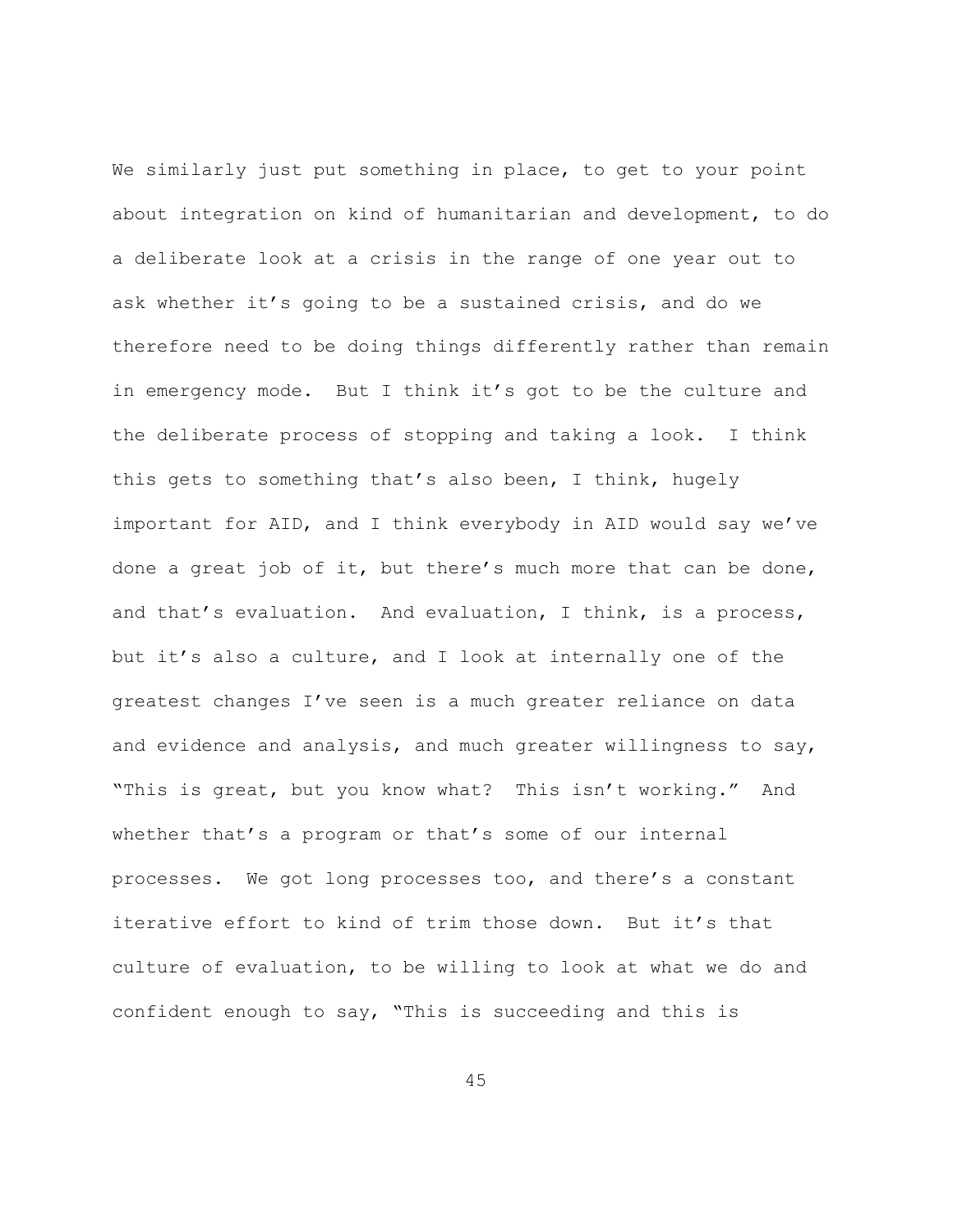failing."

The great lesson of this that I take, and I go back to the fact that AID's success or development's success for the United States has a whole lot to do with not just the executive branch but the legislative branch. What gives me a great deal of hope is I have found with the Hill, the more we rely on evidence and analysis and can say, "You know what? This didn't work so well, and here's what we're going to do about it." And when we are transparent and talk about how we're going to fix it, the more confidence we buy. So I think having those deliberate systems and evaluation.

Now, I also think one thing that may be on your minds, if you haven't heard, it's October, and then in November there's going to be an election. And one of the things that that means -- it means many things, but one of the things that that means is that we are focused as USAID, as are all other government agencies, on preparing for a transition. Now, I will qualify that by saying we also intend to go full bore ahead, full steam, no slowing down till January 20th at 11:59 a.m. But we do also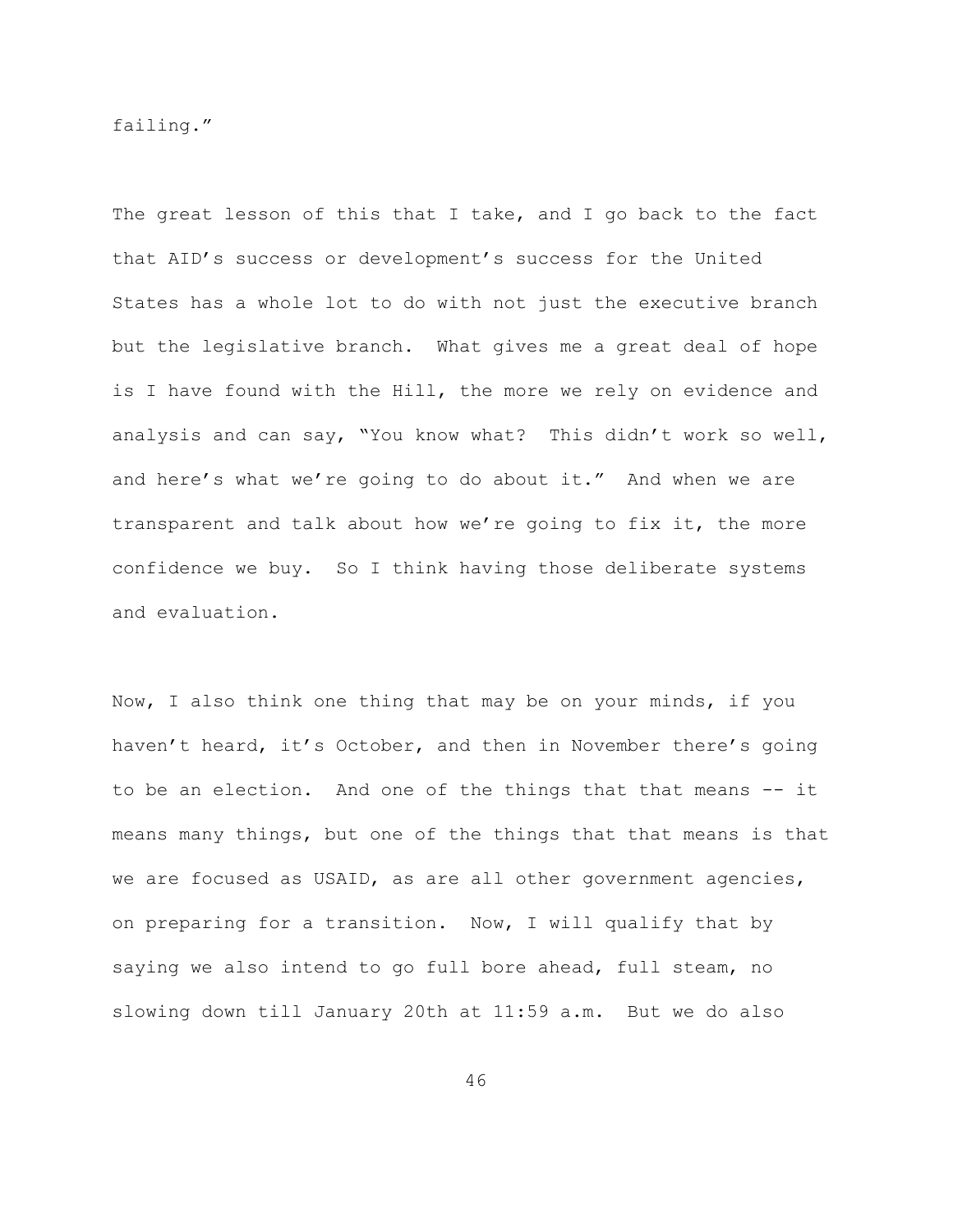want to see an effective transition that enables a new administration to take up the baton, avoid lag time, build on the successes, and so on and so forth.

So with your permission and if you would please join me in thanking the panel.

[applause]

Thank you, panel. Don't leave. We are now -- I think we're now going to move to a presentation on the transition process and be able to address some of your questions. So we'll invite you up. Thank you. I can stand up. No, I just wait till they -otherwise they leave me stranded. You know the other thing I've learned about crutches?

[laughter]

That was cute, David.

WADE WARREN: All right. Well, good afternoon, everybody. My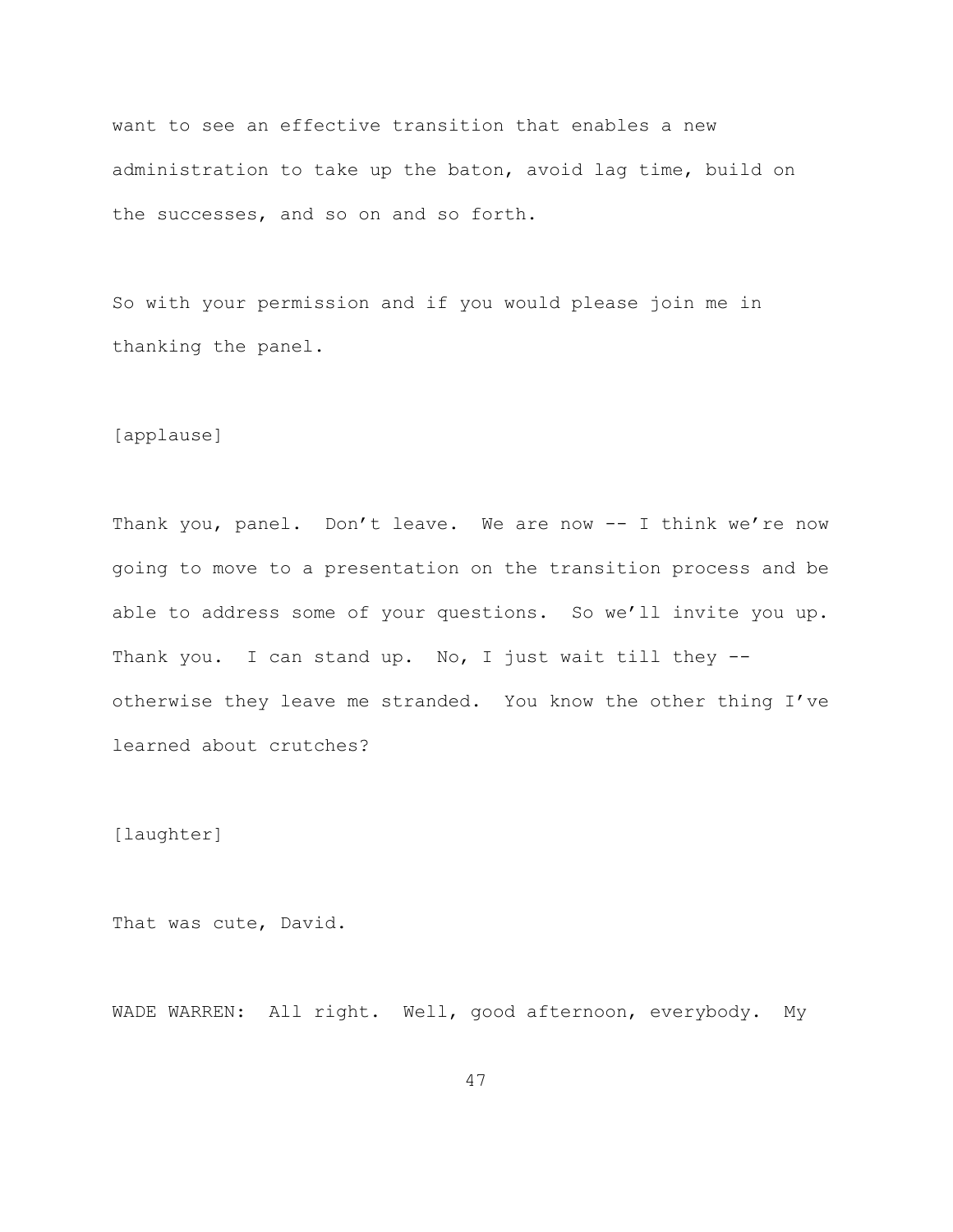name is Wade Warren, and in my day job I'm the head of USAID's Policy, Planning, and Learning Bureau, but Gayle asked me if in my spare time I could help get the agency ready for the transition, and I gladly took that chore on because, recognizing how important it is. And we wanted to spend some time this afternoon talking about what our plans have been and then hearing from you. And I wanted at the outset to thank you, Carolyn and Jack and everybody in ACVFA, for making this forum available to us. We've gotten a lot of requests from groups outside the agency who wanted to come in and meet with us, and we just don't have the time or the way to meet with every group individually, and so providing a forum like this for us where we can hear from the public and answer questions and receive comments is really very nice for us and important. So thank you for that.

So let me just talk a little bit about what we're doing in the agency. In August we created a working group, Transition Support Team, we call ourselves, to get ready for the change in administration. I'm really pleased to be the head of a very strong team. We intentionally selected people from across the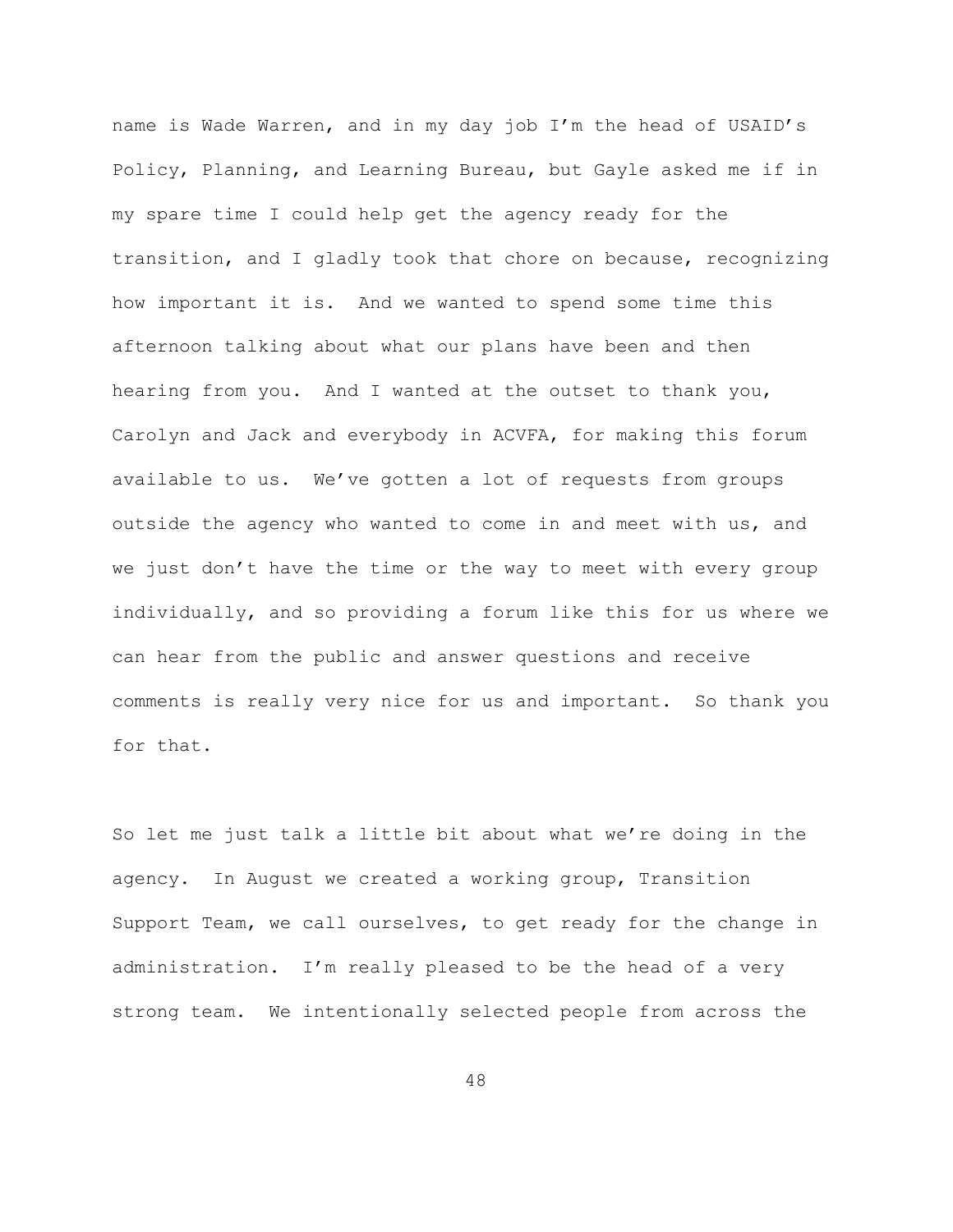agency at all grade levels, foreign service officers, civil service, senior executive service. We've had some foreign service nationals who have been in Washington from the field who have been working with us on the team. So it's a great team, and we're all dedicated, increasingly on a full-time basis, to getting ready for the transition. I want to acknowledge a few of them who are here now. Daniel Corle is the Deputy Chief Operating Officer of the agency, Deputy Chief of Staff. Melissa Williams is with the Bureau for Education, Environment, and Economic Growth, and Colleen Allen is with the Management Bureau. So those are three people that I think are here today who are working with us on the transition team.

What we're doing, basically, is getting ready for a group of people who we believe will arrive here in the week after the election, so sometime the week of November the 14th. This group of people is called the landing team, or in some cases they've been called the agency review team. We expect there to be five to 10 to 12 people who will come to the agency and work with us through November and December to learn more about what the agency does and begin to think about directions that they want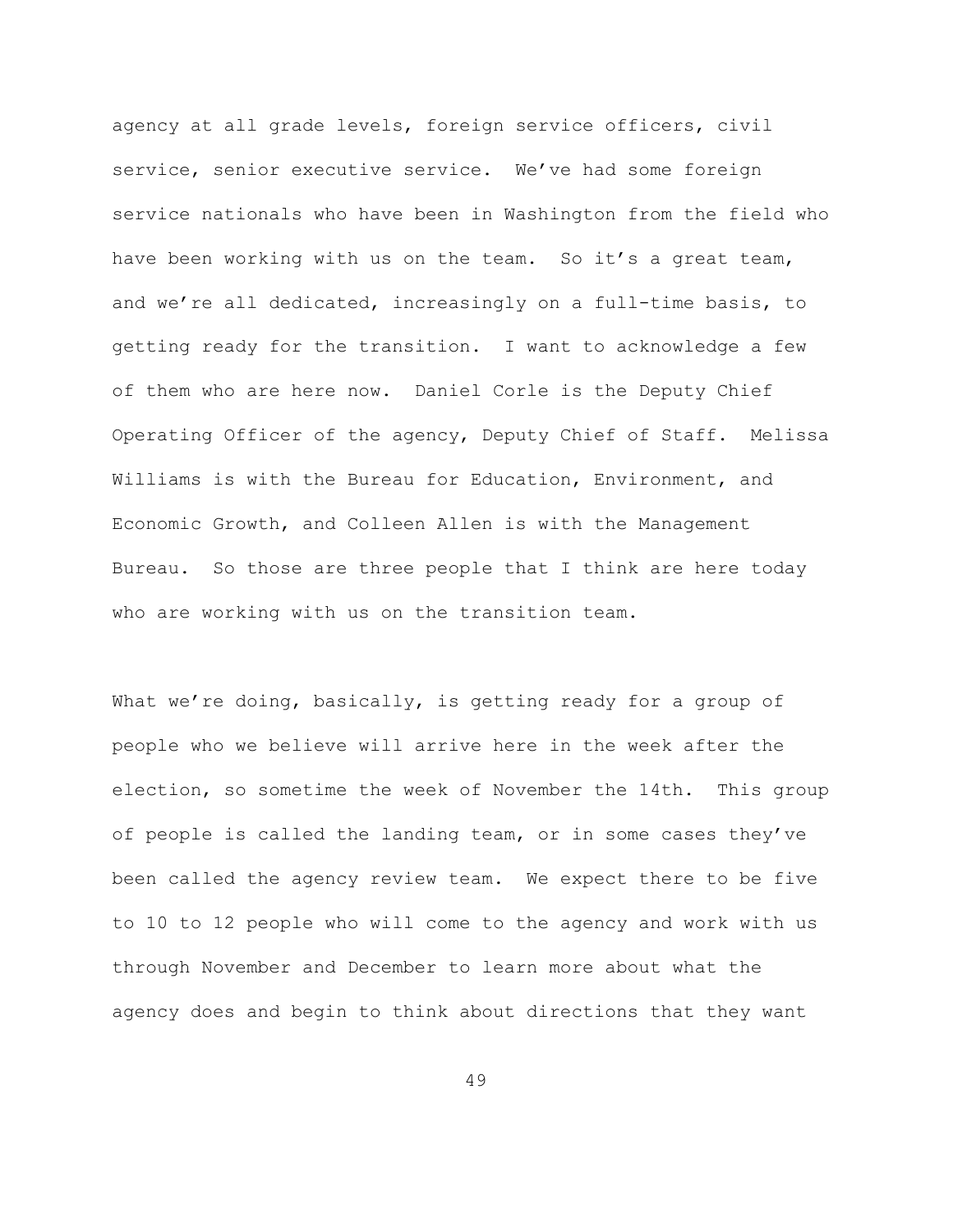to take the agency in. So my primary task is leading the agency through getting ready for that landing team to arrive here. We're basically doing two things. We're preparing a set of briefing papers that we will provide to this landing team, and then we're getting staff ready for in-person briefings. And I have to say there is this amazing pent-up desire in the agency to write briefing papers for this landing team. I've said a couple of times that hardly a day has gone by since I took this assignment that someone hasn't come up to me and said, "Have I got a briefing paper for you." So people, the passion is great, and everybody wants to get their issues in front of the landing team. Our task has been to try to make these papers concise and to try to figure out what the highest priority ones are for the team.

We've also consulted widely with members of past landing teams from past transitions, and they have told us that while the briefing papers are useful and they serve as important background documents, where they've really gotten most of their information has been from in-person briefings with the staff once they arrived here. So we're trying to put the briefing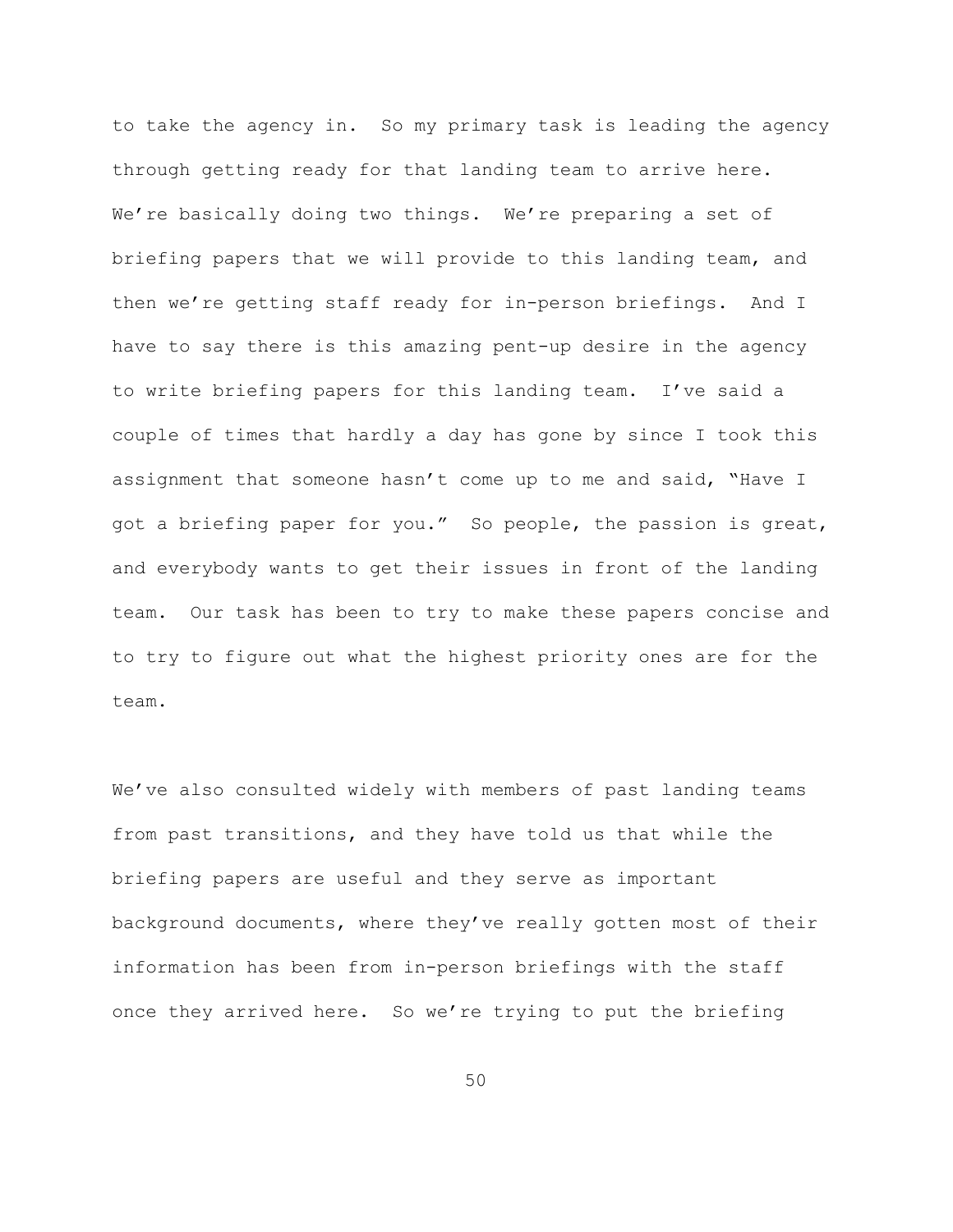papers behind us in the next week or so, and we're going to spend the rest of the time before the landing team gets here getting people ready for these in-person briefings. So that's what we're about.

I wanted to say just a couple of other things before turning it over to Carolyn. One is that Gayle has emphasized for us, and I think it's an important point, that she wants this transition to be as transparent and as inclusive as it can be. A time of transition like this can be a time of anxiety for staff, and so we're doing everything we can to keep everyone informed. We have points of contact in every bureau in the agency. We meet with them every week to tell them what we're doing and what the latest plans are. We're doing a weekly newsletter related to the transition, and we're also putting lots of information on our internal website about the transition. So an effort to keep everyone informed.

And I think the last thing that I'll mention is, we are also consulting carefully with our corresponding transition support teams in the interagency. So we've met with the State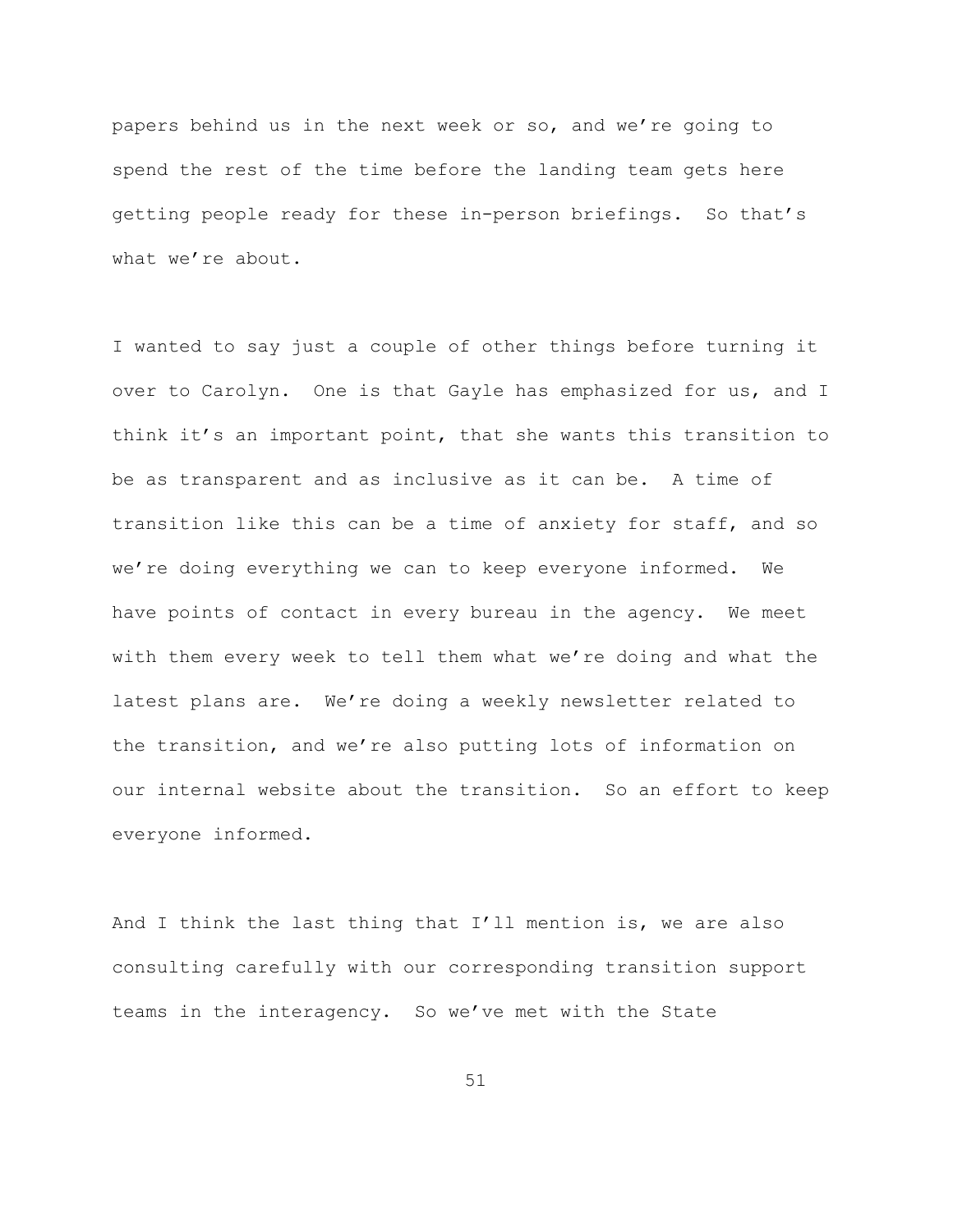Department a couple of times, with the NSC, with OPIC, with EXIM Bank, with Treasury, HHS, MCC, to make sure that we know what each other is planning to say and how we're approaching different issues. Not necessarily because we want to always be lockstep with other agencies in every single issue. We recognize that sometimes we may have different perspectives on issues, but we want to know what each other is planning to say and be very transparent with one another about what we're doing.

So I'll close just with one final thought, and I think it's an important one for me to emphasize. It's that we've heard several times from the White House that President Obama appreciated very much the smooth transition between the Bush administration and his own, and he wants us to ensure that there's an equally smooth transition to the next President, whoever it may be. So he has asked all agencies to dedicate themselves to ensuring as smooth a transition as possible, and so that's our primary goal. So, Carolyn.

CAROLYN MILES: Great. Well, thank you to Wade. We were talking upstairs before this panel, and he was joking about this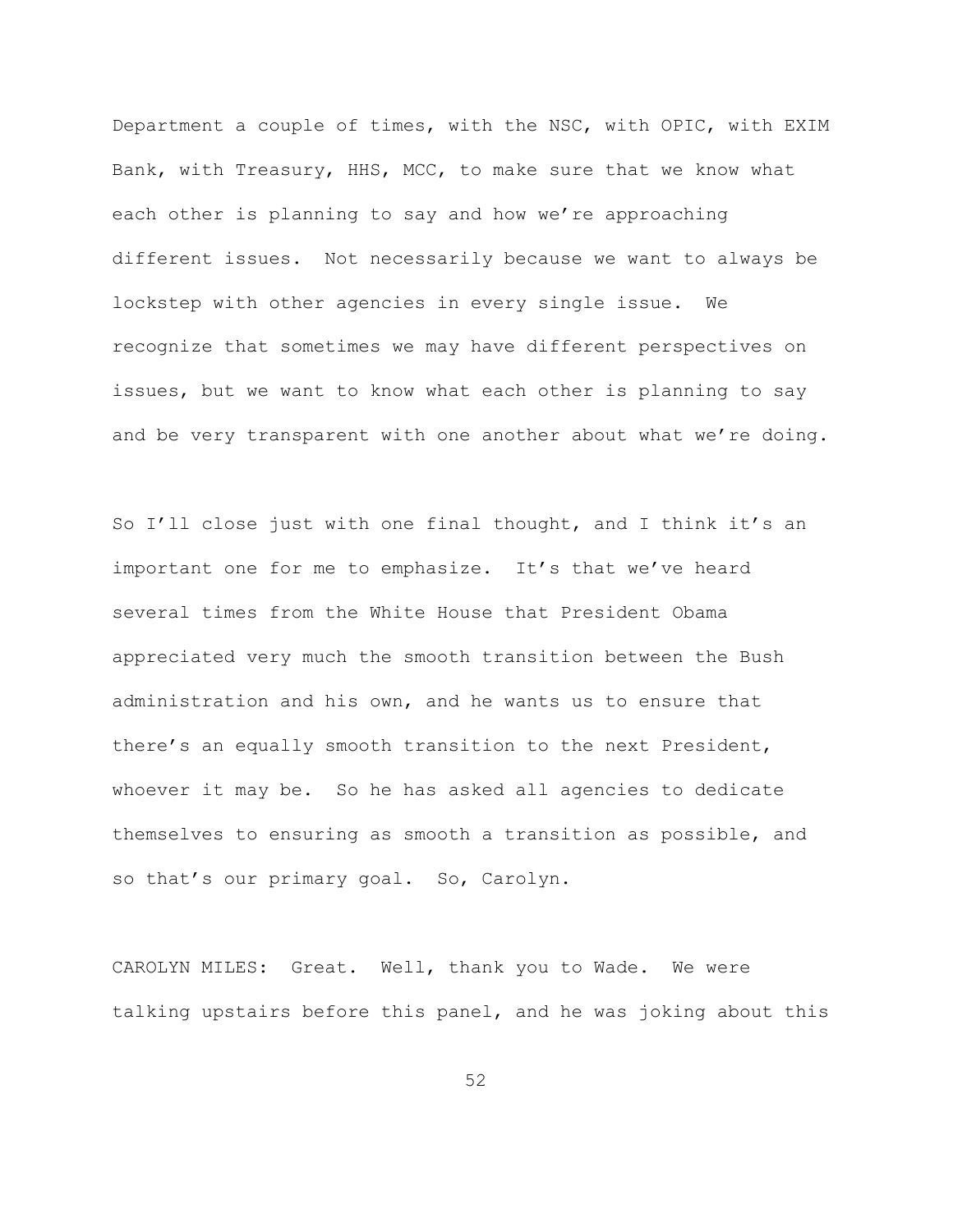20 percent. Somebody comes and asks you to do something 20 percent of your time. You know how that works out. So I think we all owe him a great deal of debt, because he's really spending -- I don't think it's 20 percent of his time on this.

So I sit on three different boards, USGLC, EMFAM, and InterAction, and all of those organizations -- and I see many of my colleagues here -- have been busy writing transition books, transition memos, transition briefs, all of these papers. So I tried to actually kind of look at those and put them together and come up with six points that I think are important. And I'm sure I won't get them right, and the community that works on these things is here, so you guys can chime in afterwards. And we heard a lot about it before.

The first point is around cementing in what is working and what we want to continue. And that's going to be very important, I think, in any transition. We want to make sure that things like -- so it's both the what and the how. So the what are obviously global food security and the legislation and what that's going to take forward, but it's also things like ending preventable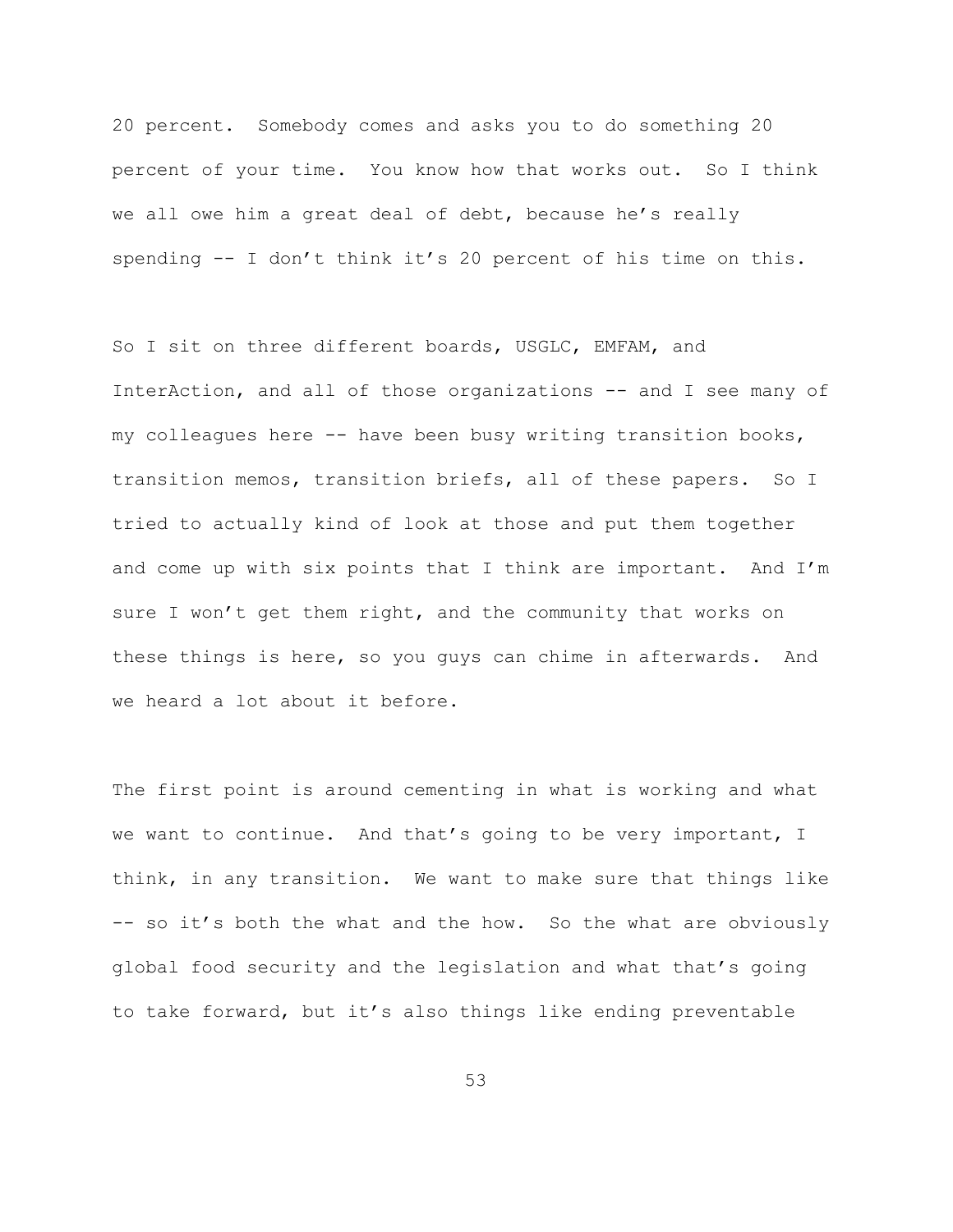deaths of children. It's Power Africa. It's those content pieces that we think have been working, and we now have a lot of data around those things that are working. We want to keep those going. But we also want to keep going the how, and so a lot of work that a lot of us in the room are doing, and it was mentioned before, accountability and transparency, data, which is so important to keep that how that's based on data going. Make sure, again, we heard a lot about driving to local capacity and building local capacity, so we want that to continue.

The second point I would bring up is that we, along this idea of continuing what's out there, we have a framework now called the STGs. It's been agreed by 193 countries. Many, many of us are working very hard to push that agenda, and I think we need to make sure that we're working in partnership with the U.S. government to drive that agenda, to be a role model on that agenda. I think we might have some work to do actually in this country on that agenda, but we really need to drive the STG piece and make sure that we're looking at our development work in that framework, because it's there and 193 countries have signed on. So along with this idea of taking what works and how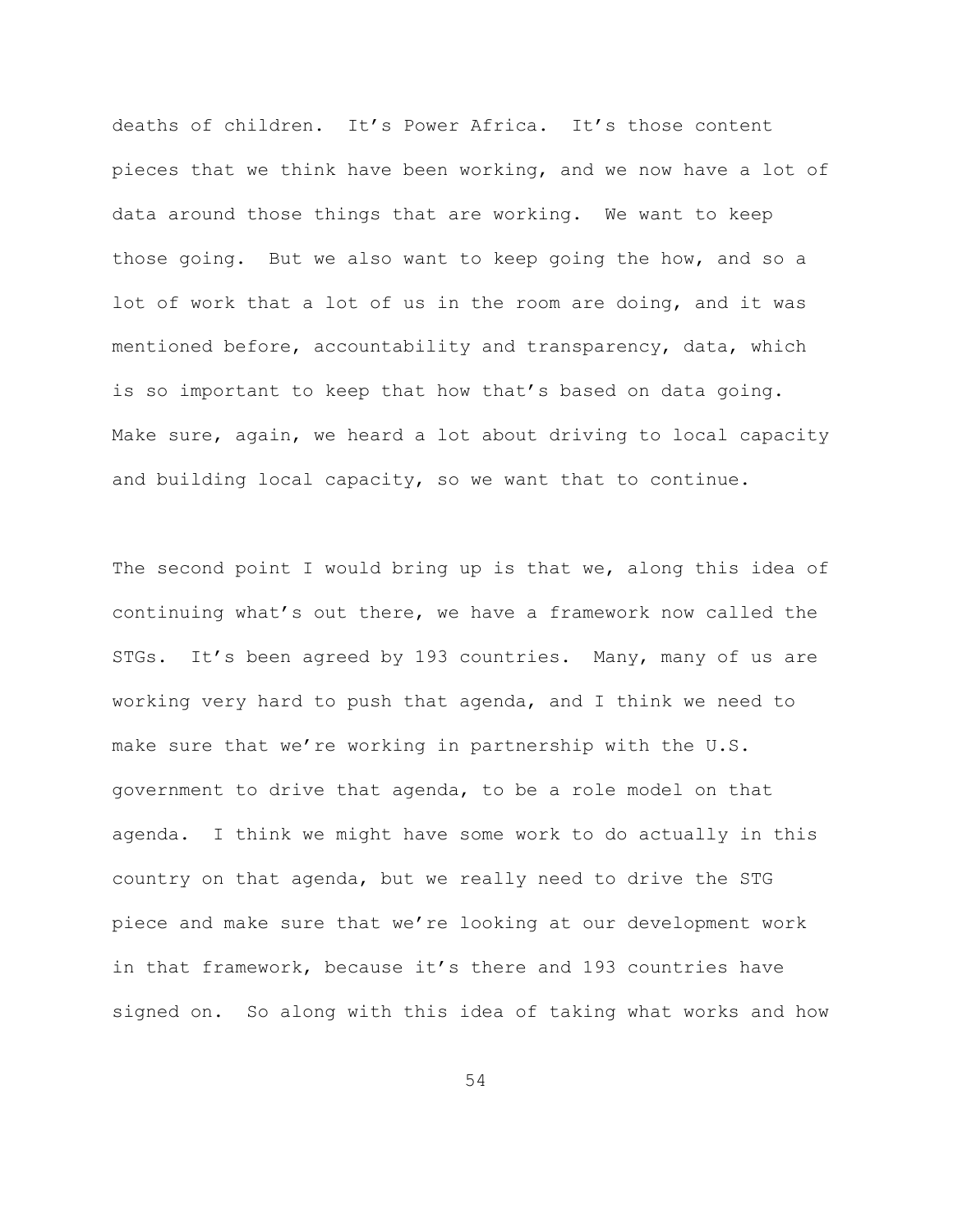it works is taking that STG agenda forward.

But there are some differences, some different things that we have to do. And, again, these have been brought up, I think, in the conversation. The first is to recognize the chaos that's going on in the world. So right now, the vast majority of our funding is associated around -- and our work is associated around conflict and crisis. It isn't around development, and we have to recognize that that is not likely to change, so -- in the near future, certainly, and probably not in this next administration. So, you know, if you look at 50 fragile countries, that's where 43 percent of people living in extreme poverty are actually living, and if we are going the way things are going, it'll be 62 percent by 2030. So we really do have to change the way we're doing humanitarian work. I would call for an opportunity for a new humanitarian system working with many, many different actors. You know, we have a new head of the U.N. now that was running UNHCR. There's probably some good traction that we might get in the U.N. system to change. We need to focus on capacity of local responders, prioritizing conflict prevention, not just response, and new innovations or maybe not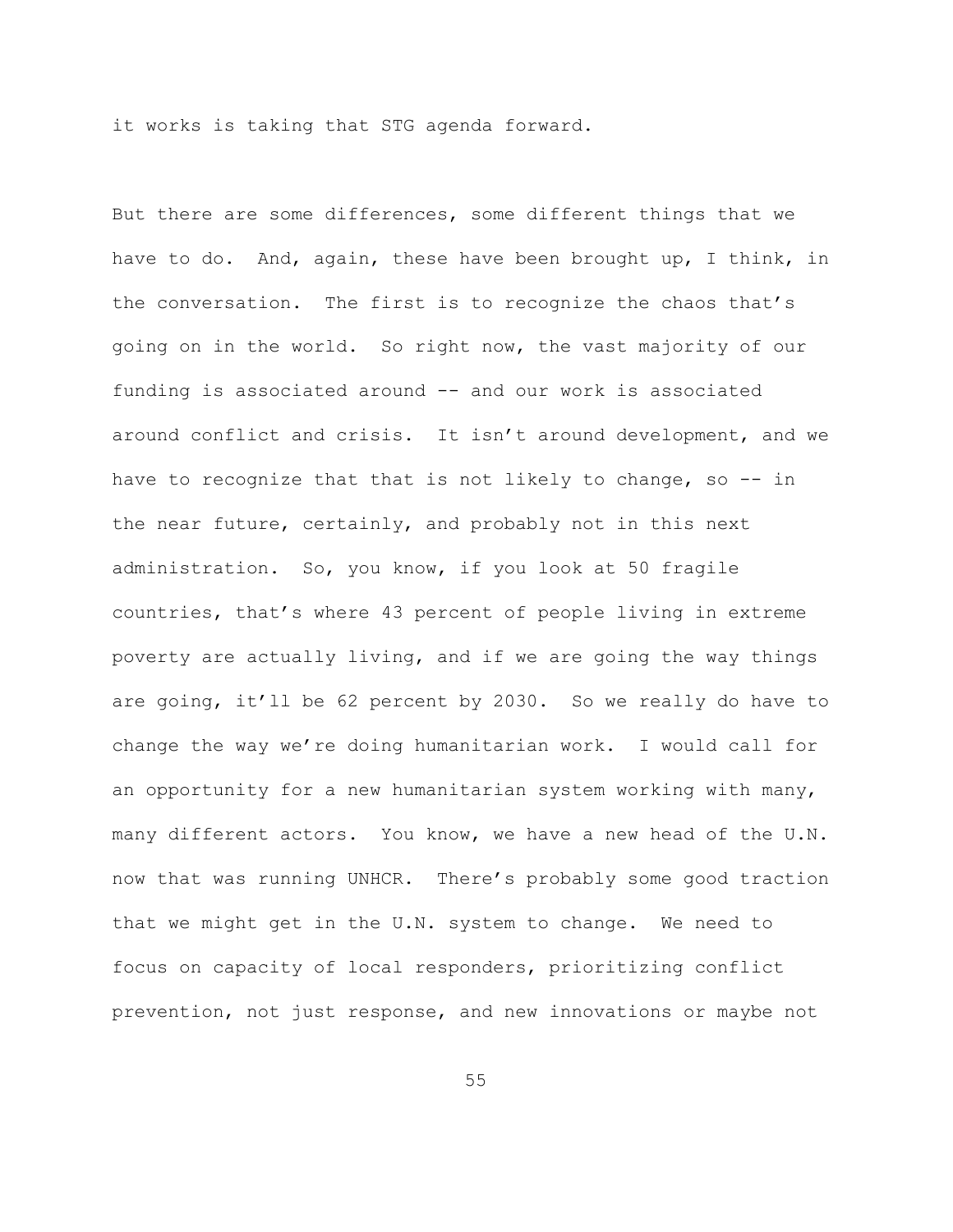so new, like cash programming and things that are very, very effective. So I think the U.S. government is the largest humanitarian donor in the world. There is a huge amount of power to drive change in the system, and we've got to be doing that and focusing on that.

A couple other points. We talked about new partners, and we talked about innovation. So recognizing that, again, ODA as a percentage of what's out there to drive change and resources is a smaller and smaller percentage, so how do we get the private sector engaged, and how do we really work in partnership with local governments? I would say we need to call for a pushing down responsibility and decision-making to the place that is closest to the people that we're trying to serve, and that probably doesn't mean here in Washington, right? So that drive, and if we kept that in mind and we said, "How do we develop everything? How do we drive everything we're doing with that in mind?" we would probably make some different decision.

Two more points. One about financing. So we're going to need the money, obviously, to drive this, but I think we need to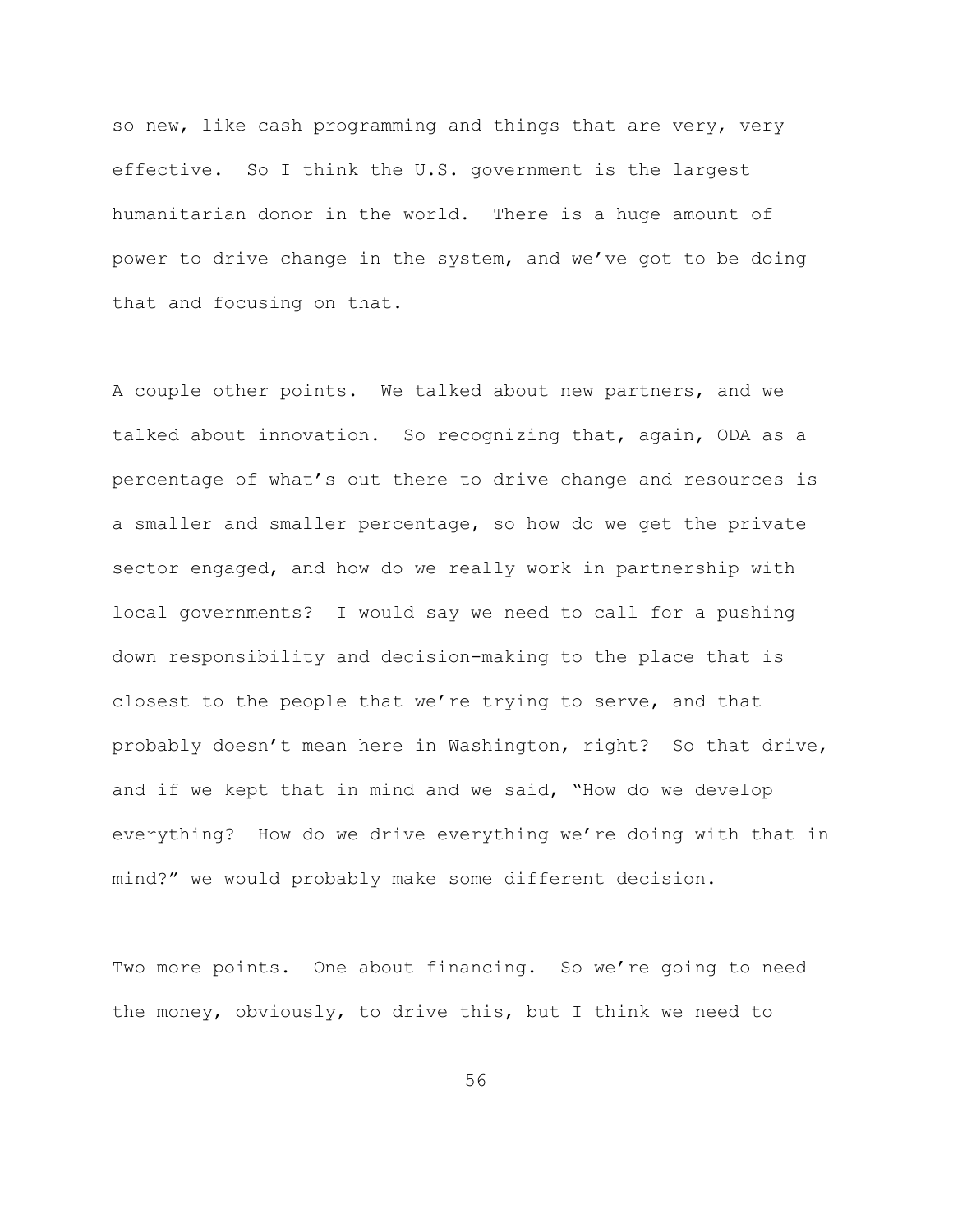think about USAID and the work that we all do with USAID as that catalytic funding, and we have to think of it against match funding almost. So whether that's domestic resource mobilization, whether that's private sector financing, but something different again than what we're doing today, and recognizing it's catalytic. It's not all there is. It's got to be driving other resources to come to the table.

There's a bunch of new ideas out there. One of them is about a new development bank, what maybe we need to put OPIC and TDA and some other things together and develop a new development bank. Focus on domestic resource mobilization, driving small and medium enterprises at the country level, and then I think we do need to step back and look at public-private partnerships and say what really worked and have the guts to say, "You know what? Some of these don't work, and some of these really work, and what is it that distinguishes the ones that work and the ones that don't?"

And then final point is, and it goes back to the STGs, focusing on equality, and we will never achieve our development goals,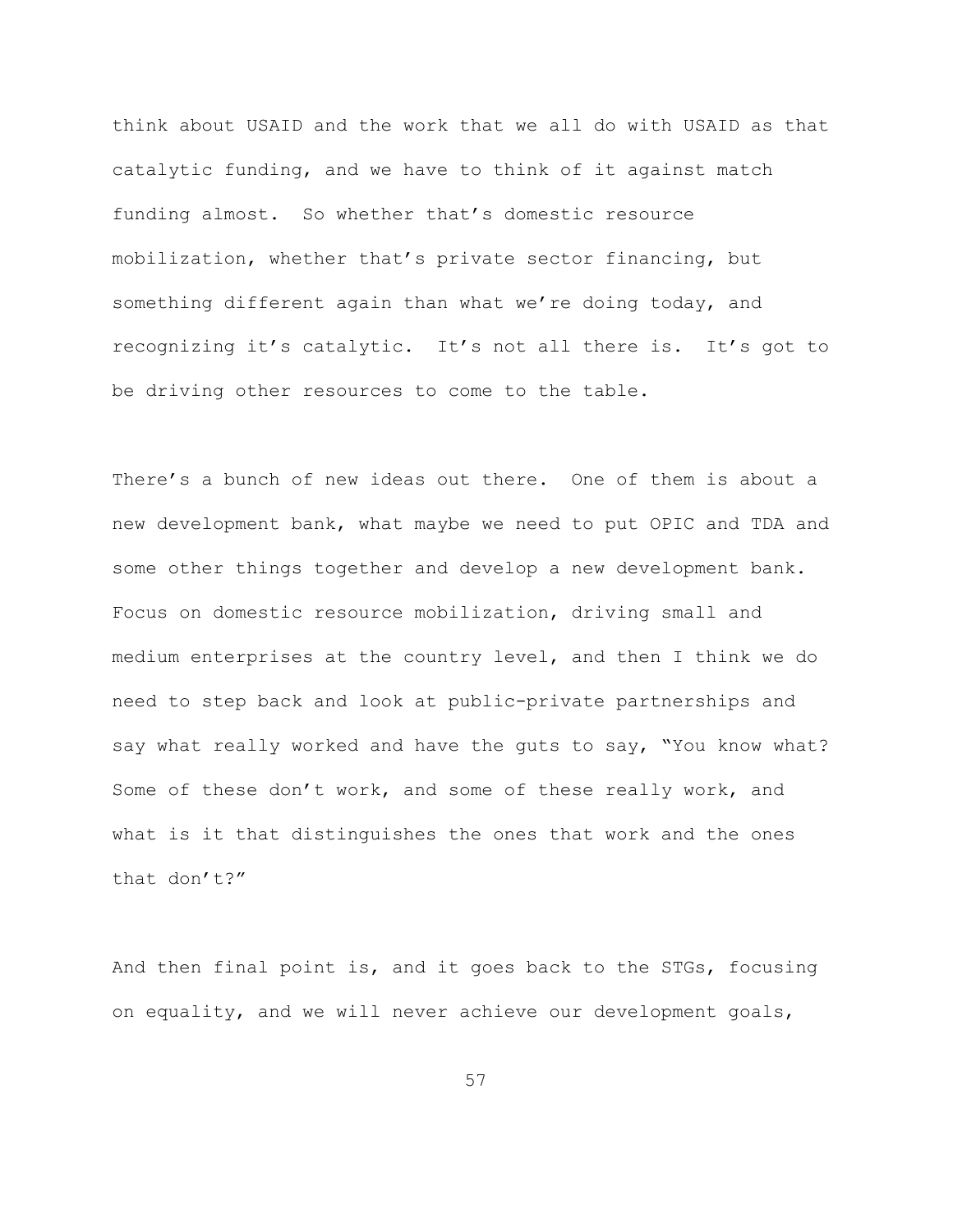any of them, whether we're talking about ending extreme hunger or ending child deaths or ending extreme poverty, we'll never get there if we don't start with the people who are at the last -- who are last in the line. So whether that's girls or women or ethnic minorities, we really need to lift up this issue of equality.

So those are my six points, and I'm sure I missed some, but.

WADE WARREN: Thank you. I'm fighting the impulse to want to respond to all of those points.

CAROLYN MILES: [laughs]

WADE WARREN: I think those are great points that we could have a whole conversation just between ourselves about that.

CAROLYN MILES: We could, but we're going to open it.

WADE WARREN: But that's not what we're going to do. So I think we have about 15 to 18 minutes, something like that, where we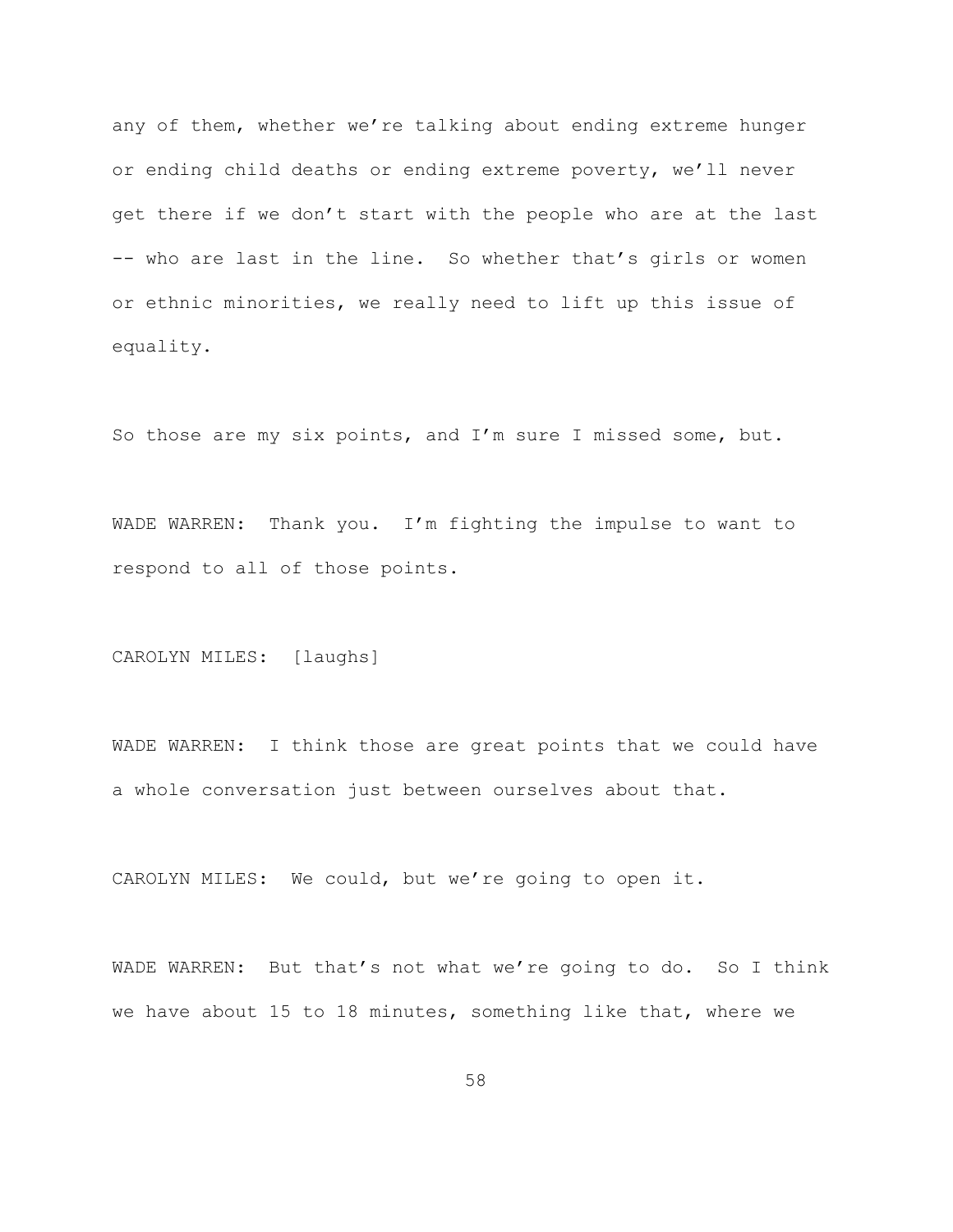wanted to spend some time seeing what's on your mind. If you have questions for us about how the transition is working inside the agency, I'm happy to answer those to the extent that I can. If you have thoughts that you think are important for us to understand as we enter into this time of change, we'd like to hear them, so just open the floor and let you ask your questions or offer your comments. Yes.

CARLA STONE: My name's Carla Stone. I'm with the World Trade Center in Delaware, and one of my concerns is on procurement. It seems like this is going to be a very, very good opportunity to change procurement processes because they don't always match the actual resources out there in the private sector, which isn't always looked at, particularly small and medium. And I'm thinking about the emphasis on credentialing and points systems and things like that. Very often in terms of delivering expertise, you're looking at, well, in the I.T. sector, it seems that half the geniuses in the I.T. sector never even seem to finish high school these days, let alone gotten Master's degrees. But, you know, in many sectors, the people who are the best teachers and trainers and doers and planners might be the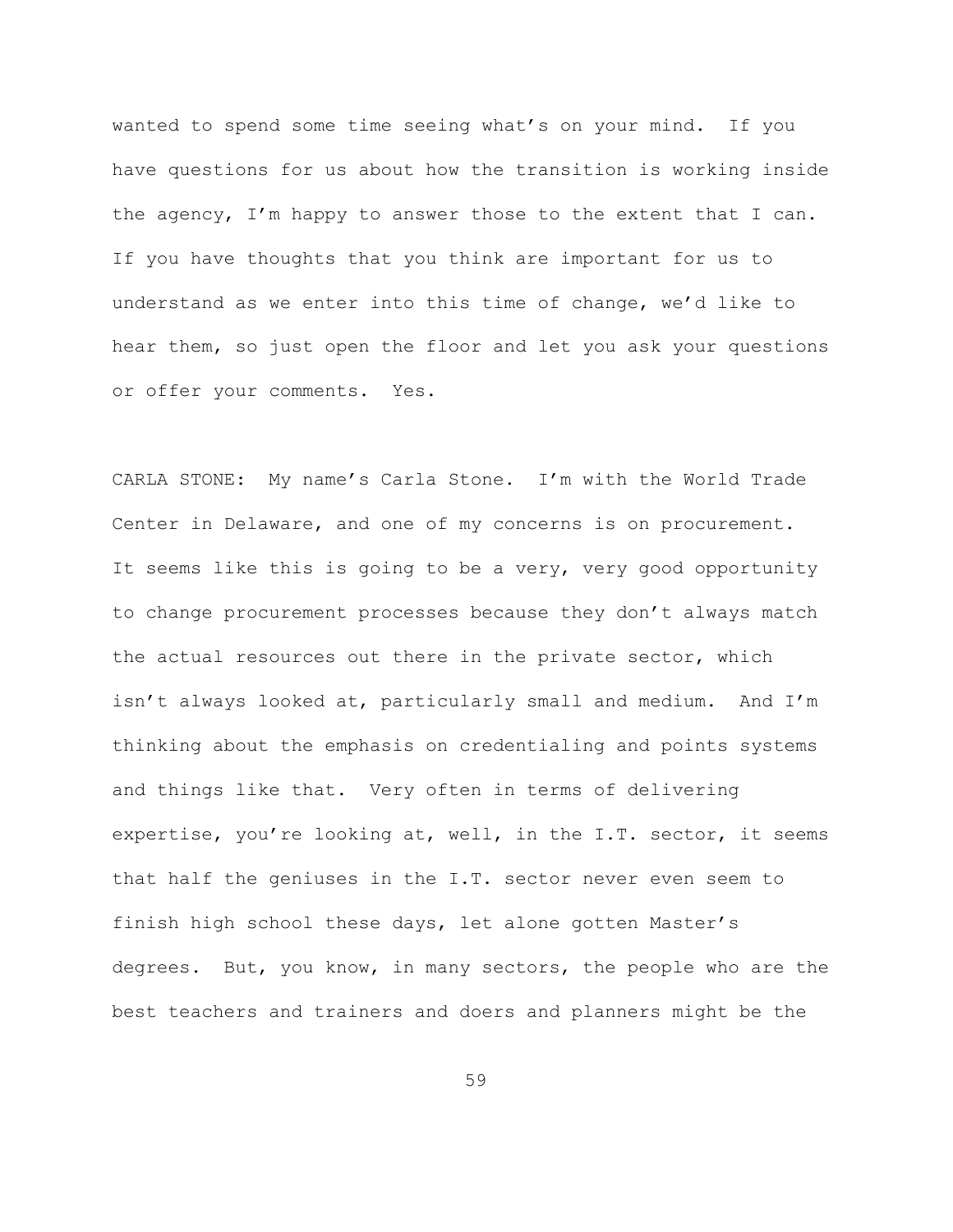actual operators, a senior plant operator or a wastewater operator, rather than someone with a string of degrees or someone who comes out of a long association with the overseas development. So I'm wondering -- it seems that this would be a good time to address those kinds of procurement issues.

CAROLYN MILES: Okay, so we have other ones.

WADE WARREN: Yeah, why don't we take a couple more, and then we can try to respond.

CAROLYN MILES: Yeah.

LAURA KAYSER: Hi. Laura Kayser, FHI 360. So in May, Wade, you spoke to a group of us through a SID breakfast, and you mentioned that you were looking, you and the team were looking at what initiatives might be sufficiently institutionalized that they could go on, you know, on their own, and which others might need to be repackaged for review by the new administration, and I was wondering if you had been able to -- or if you can share with us your thinking on that. Some of the ones you mentioned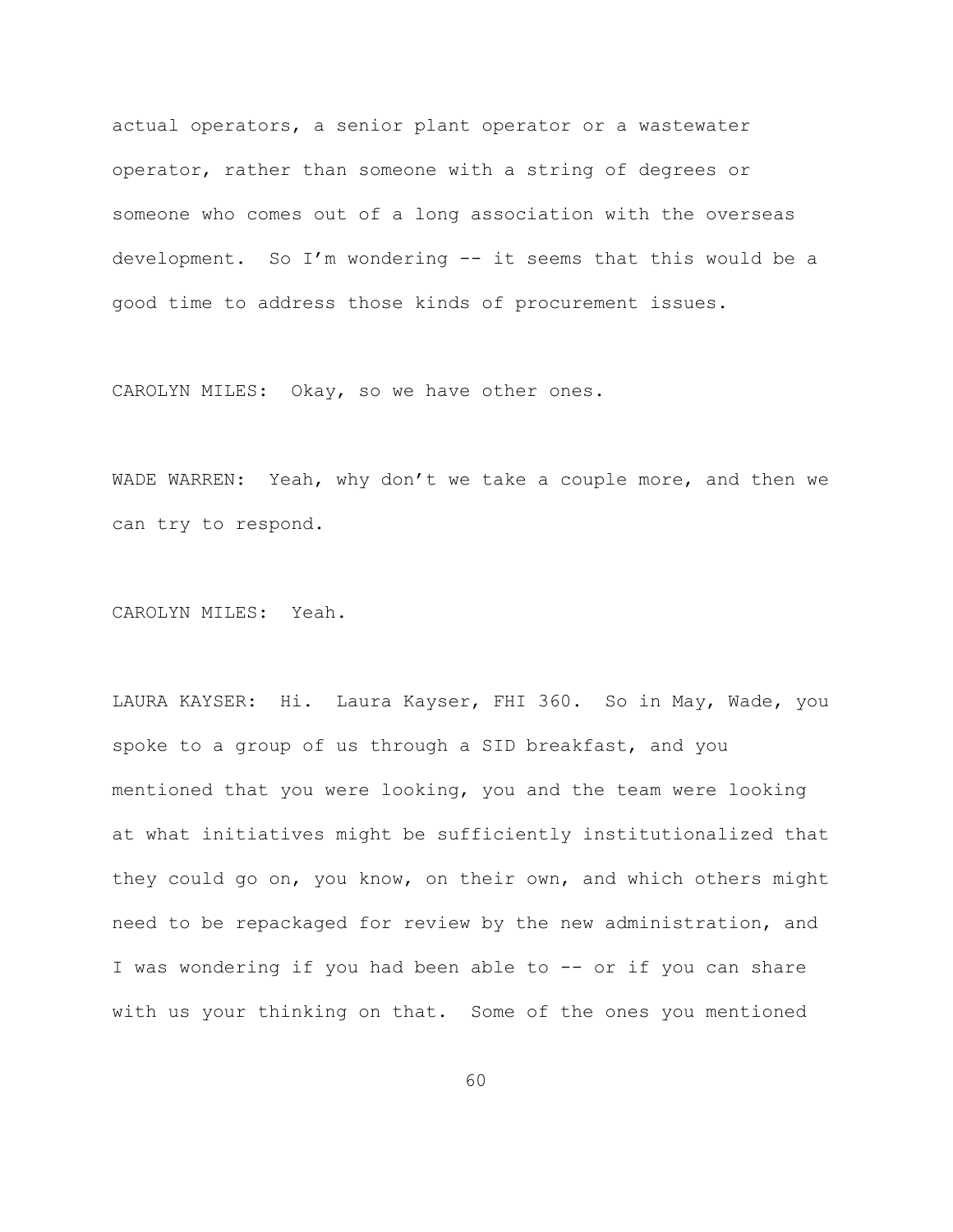were local ownership, you talked about research and evaluation, several others, and I was just wondering if you could comment on your thinking on that.

WADE WARREN: Okay.

LAURA HENDERSON: Hi. I'm Laura Henderson with CARE, and at the AFTA NGO consultation that was just yesterday, the AFTA -- some of the AFTA leaders shared that AFTA will be working much more closely with Food for Peace and also will be doing more multi-year planning, and there's the aspiration to do more multi-year funding around humanitarian emergencies, and I'm just wondering if that multi-year funding aspiration is something that, you know, is being talked about of how to realize that, because we know there are a lot of barriers for that multi-year funding, yet the humanitarian community has, you know, been very much pushing for it for a long time. So it's exciting to see that it's progressing, and just be interested in hearing more about that conversation.

WADE WARREN: Okay. Maybe one more. Lindsay?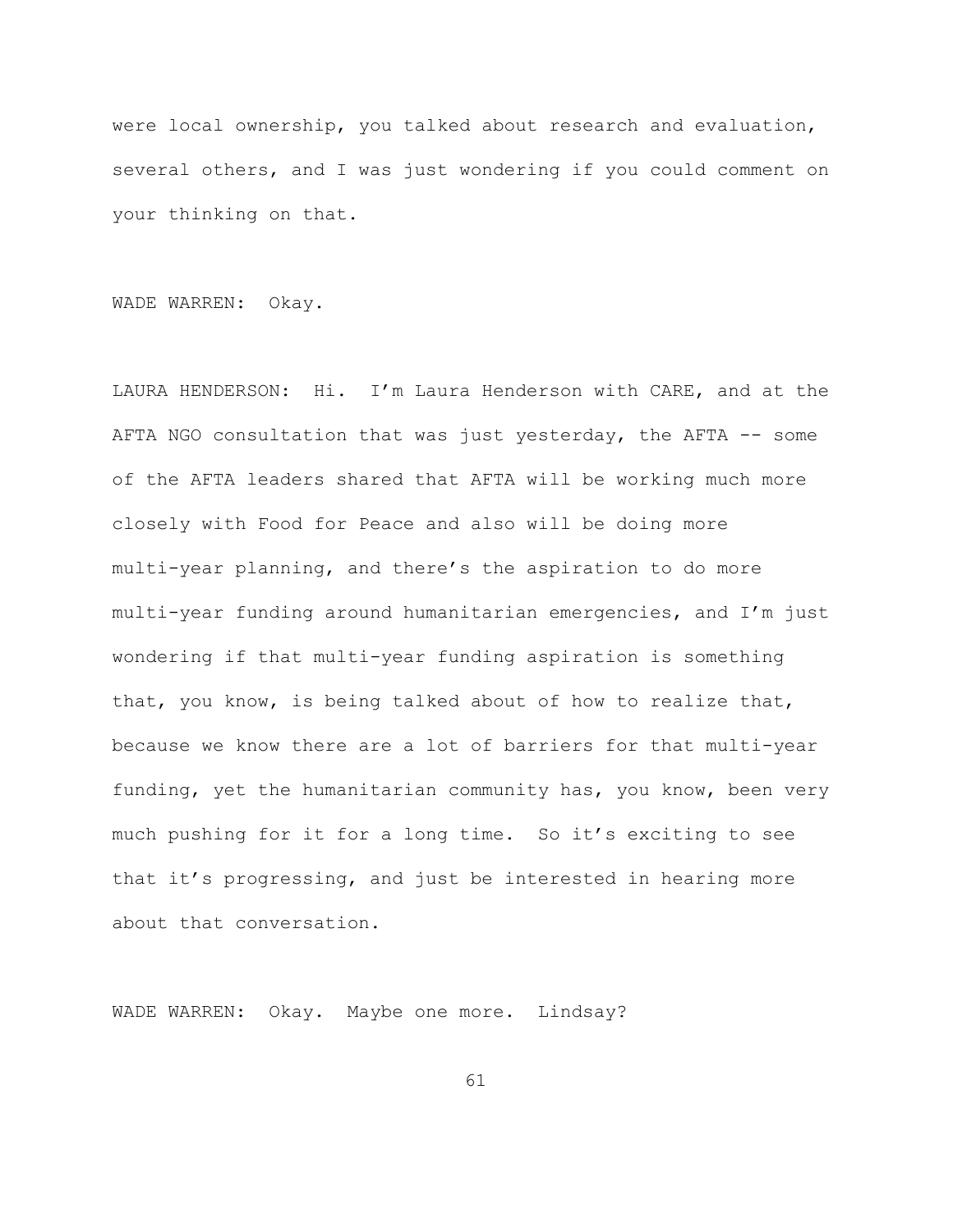LINDSAY COATES: Lindsay Coates from InterAction. Thank you, Wade, for all you're doing. Big thank you. I want to build on a point Carolyn made about humanitarian response. You alluded to the fact that you're having interagency conversation with peers about what you're actually doing. This is less a question and more a plug, and building on earlier remarks. The crisis we're facing in this context is so enormous, so the extent to which you all can look at this in a whole-of-government way, and maybe you'll publicly commit to that for all of us on behalf of whoever's elected right now. But just sort of underlining the importance of that issue and giving us any advice about how we can push for that real big systemic change that's really called for right now.

WADE WARREN: Okay. I see a few other hands, but maybe we'll stop a second and respond to some of these. I think, because I am mindful that we're here to talk about the transition maybe more than specific reform initiatives, but I want to assure you, I think, by talking about the big, overarching issues that we're planning to bring to the attention of the landing team, that we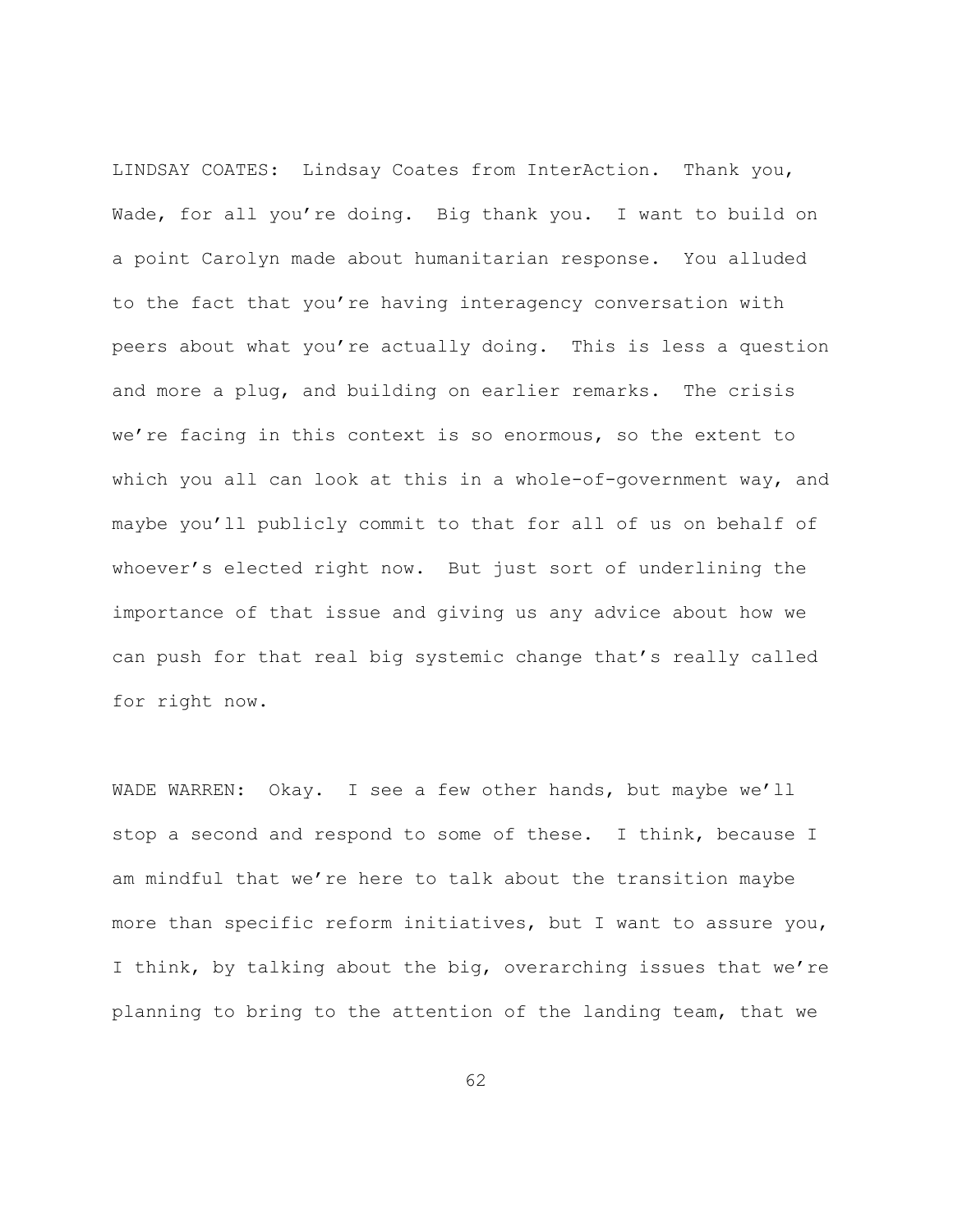do have these points in mind.

So I probably should have said in my opening remarks, we've envisioned kind of two levels of briefing papers and in-person briefings for the landing team when they get here. One is kind of by the bureau level, where bureaus will talk about individual country issues or individual sector challenges and issues. But we're also, we intend to start out with some corporate, overarching kinds of concerns and challenges and issues that we have identified, and most of them -- most of what we've already thought of will cover the things that you have mentioned. So, for instance, we're going to have an overarching briefing about development programming more generally and how what we do works with the STGs and how we work with the interagency in ways that we did not in years gone by. I think we'll touch on procurement reform as part of that, because no matter how dedicated we are to working more with local actors and doing things in a smaller way with local partners, there's still this large amount of money that has to be programmed, and there are, I think for the time being, always going to be big Washington-based procurements, and so how to manage those in a better way and be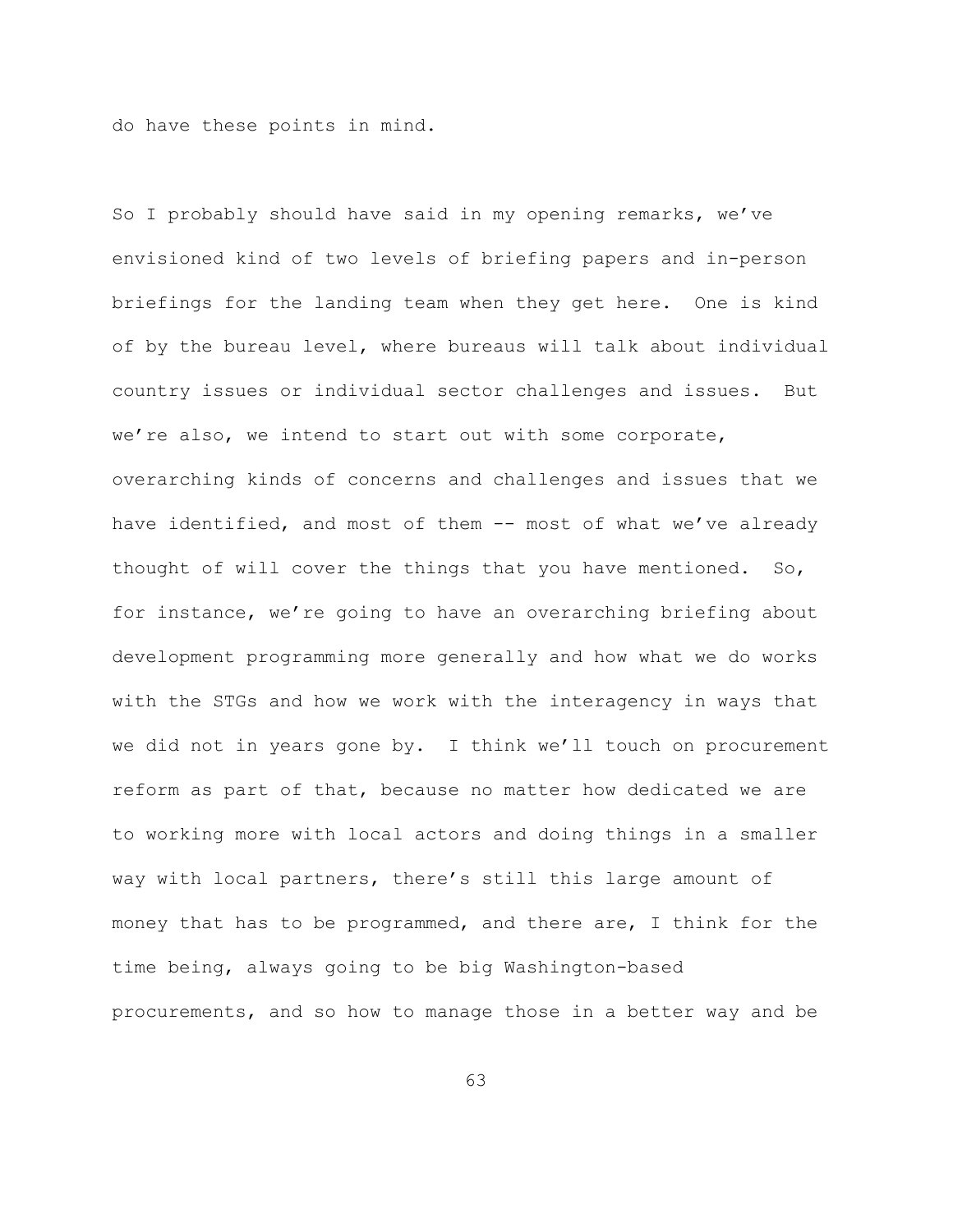more reform-minded is something that we'll want to bring to the attention of the landing team.

We are certainly going to be talking to them about both Presidential initiatives and Congressional earmarks and directives and the sort of hydraulic effect that they have on our funding. I think it's important for us to relay to the new team when they get here that some of their discretion is going to be constrained by the realities of the Congressional appropriations process and also some of the Presidential initiatives that will no doubt be continued in one form or another. Specifically to the question about Presidential initiatives, I think some of them, as Gayle mentioned, have been enshrined recently in legislation. So the Power Africa, the Feed the Future, parts of the Global Health Initiative. We hope before the end of this Congress we'll have authorizing legislation for the Global Development Lab. So many of the important things that we've been working on over the last eight years will have the power of legislation behind them when the new team gets here, so that's something that we'll have to bring to their attention.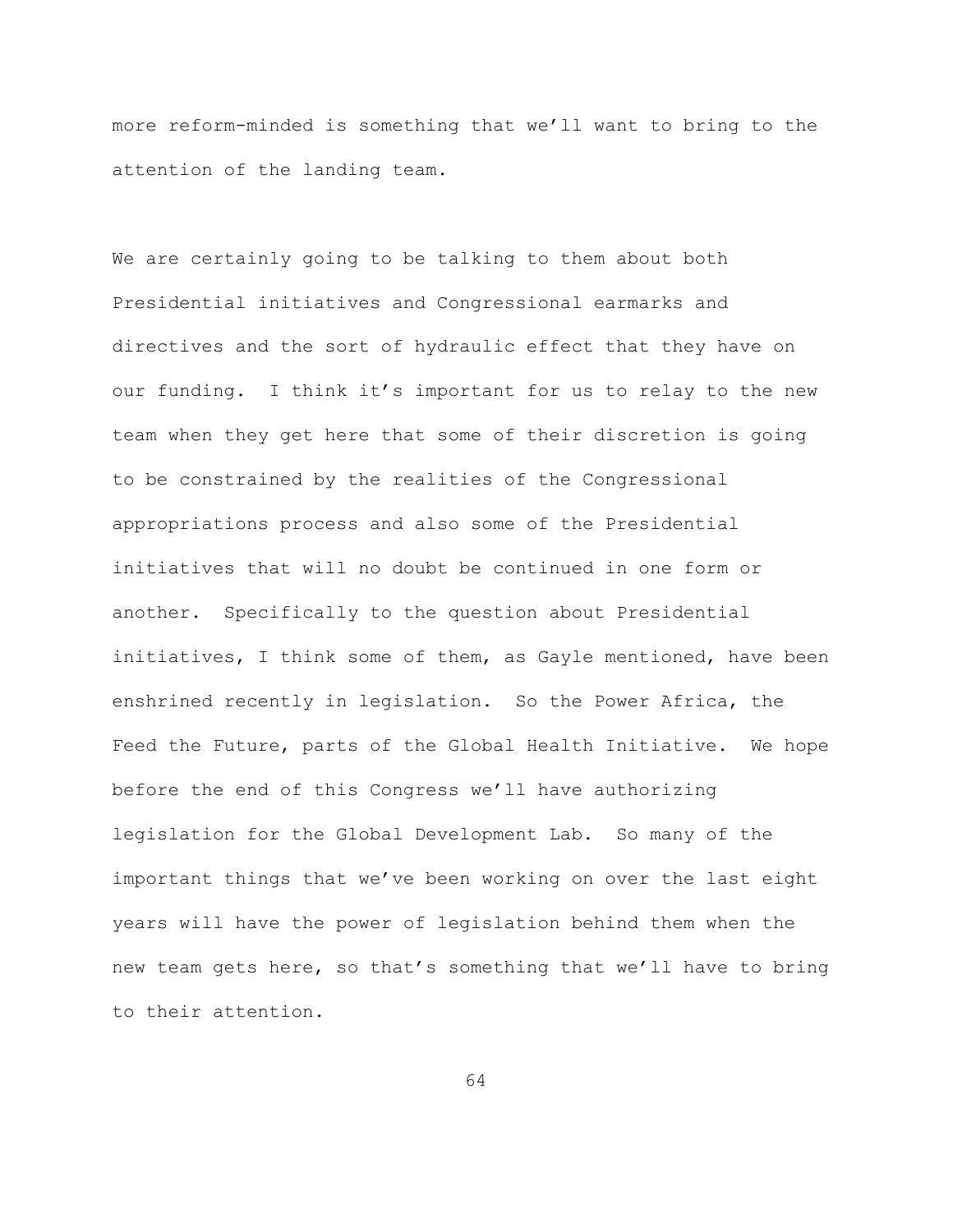We're also going to be talking about the structure of the agency and are we best fit for purpose, and I think questions about Food for Peace and AFTA and how they relate to one another will inevitably come up in those discussions. And then we are certainly going to be making the point that we've all made several times already this afternoon. The crises that we're seeing around the world are driving much of the work that we do now and that we have to be mindful of that and more, I think, discerning about how we program our money in crisis situations so that we're setting those countries up for development when they get to the point that they're able to take advantage of those kinds of programs.

And, Lindsay, I can guarantee you that we'll present to the landing team the importance of working in a whole-of-government way. And I think the -- you see it in the malaria initiative, the Power Africa initiative, the Feed the Future initiative. These initiatives are strong because they're interagency, and we will need to be honest that they're also complicated to manage because they're interagency. But the fact that they are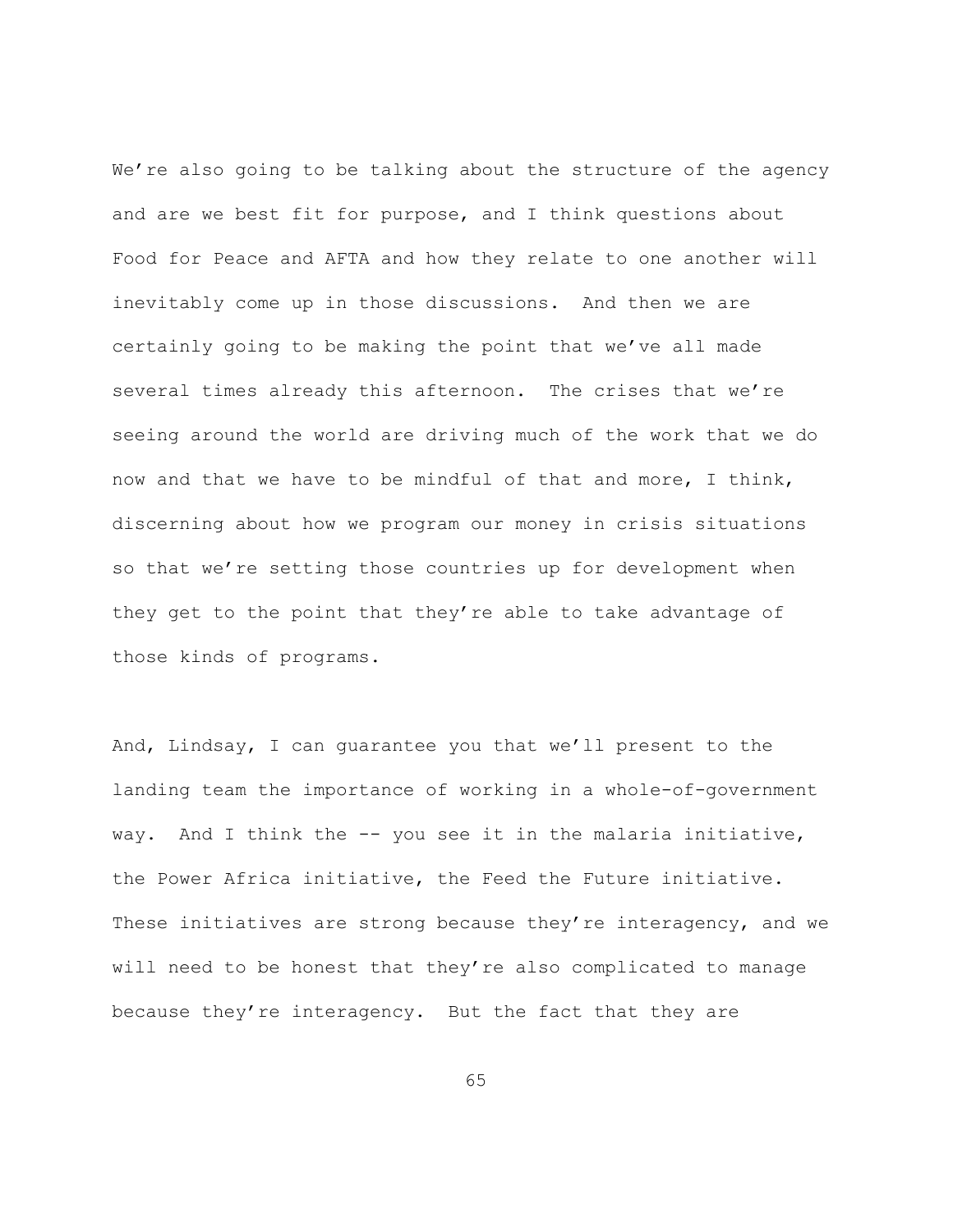whole-of-government efforts I think is what makes them strong, and so that'll be part of our message.

CAROLYN MILES: So I told Wade I thought all the questions were going to be for him. I was right. But I would just add one thing on the OFDA Food for Peace question. I do think this idea that we need to better reflect the reality of the kind of crises that we're in, that are not these natural disasters, that are these long-term, fragile state kind of, in and out of crisis, and tying that to the way we do the funding is a big piece of what we need to talk about.

WADE WARREN: Right.

CAROLYN MILES: Okay. Other questions?

WADE WARREN: Okay.

CAROLYN MILES: Okay.

WADE WARREN: Don't be shy. Okay. All right. Well, we will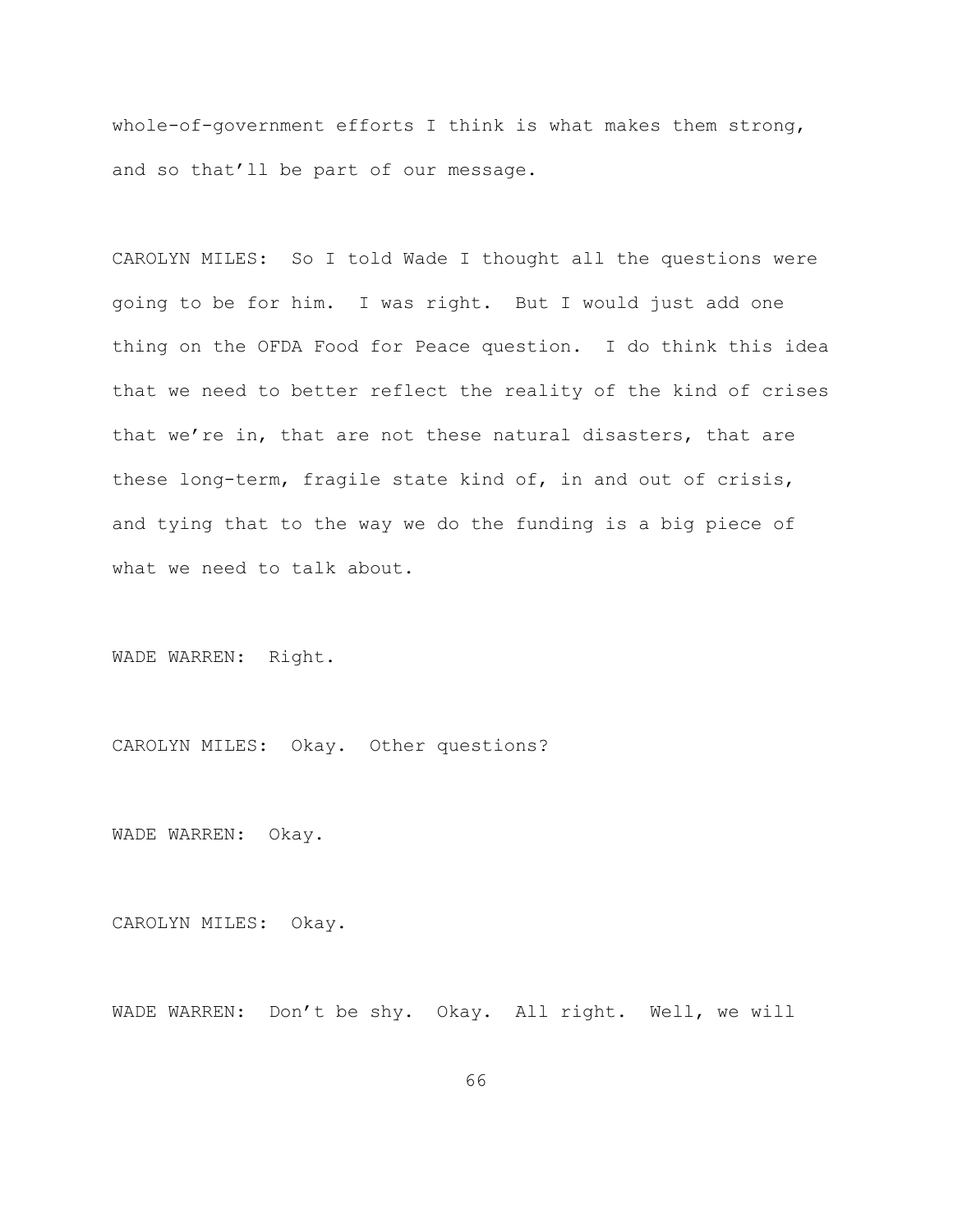not keep you here till the bell rings. I at this point was supposed to turn back to Gayle, but she had to get on her crutches and get on out of here, so I'm going to bring us to a close with just a few comments.

One, I think Gayle made this herself on the previous screen. It's important to note that ACVFA has been a part of our world and a part of the foreign assistance community since 1946. So this administration is coming to an end. ACVFA will not come to an end. We in the agency intend to continue working with this community right on into the future. So look to announcements that will be coming to your mailboxes about the 2017 calendar of events.

And I wanted to remind you, if you have comments for us on anything we discussed today and in particular speaking with my transition hat on. If you have thoughts about the transition, if you have papers that you want us to see, if you have anything that you want to send to us, please feel free to do so at acvfa@usaid.gov. That's the email that we have established for this forum. We will be happy to take a look at anything you